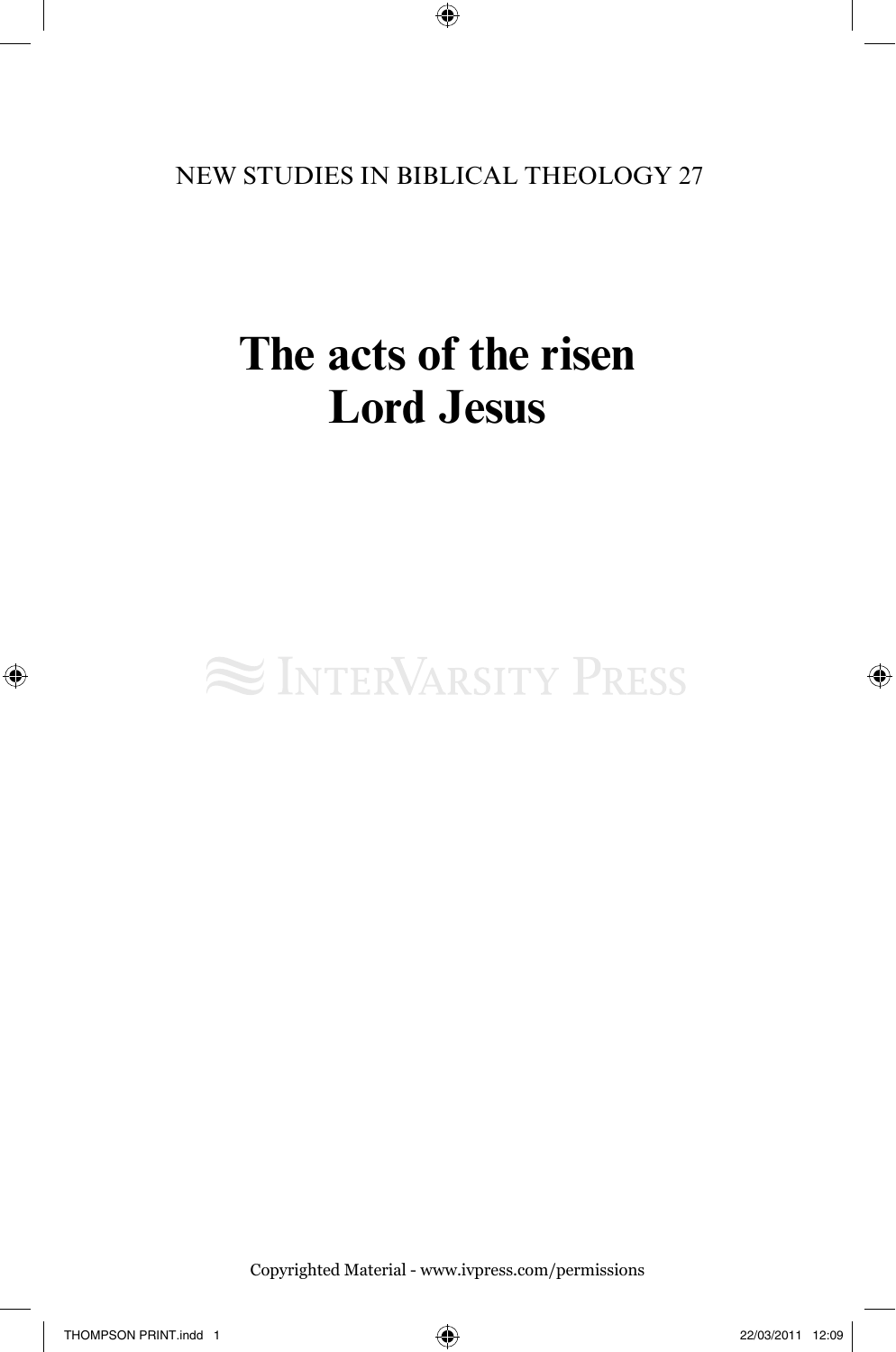Titles in this series:

- *Possessed by God*, David Peterson
- *God's Unfaithful Wife*, Raymond C. Ortlund Jr.
- *Jesus and the Logic of History*, Paul W. Barnett
- *Hear, My Son*, Daniel J. Estes
- *Original Sin*, Henri Blocher
- *Now Choose Life*, J. Gary Millar
- *Neither Poverty Nor Riches*, Craig L. Blomberg
- *Slave of Christ*, Murray J. Harris
- *Christ, Our Righteousness*, Mark A. Seifrid
- *Five Festal Garments*, Barry G. Webb
- *Salvation to the Ends of the Earth*, Andreas J. Köstenberger and Peter T. O'Brien

⊕

- *Now My Eyes Have Seen You*, Robert S. Fyall
- *Thanksgiving*, David W. Pao
- *From Every People and Nation*, J. Daniel Hays
- *Dominion and Dynasty*, Stephen G. Dempster
- *Hearing God's Words*, Peter Adam
- *The Temple and the Church's Mission*, G. K. Beale
- *The Cross from a Distance*, Peter G. Bolt
- *Contagious Holiness*, Craig L. Blomberg
- *Shepherds After My Own Heart*, Timothy S. Laniak
- *A Clear and Present Word*, Mark D. Thompson
- *Adopted into God's Family*, Trevor J. Burke
- *Sealed with an Oath*, Paul R. Williamson
- *Father, Son and Spirit*, Andreas J. Köstenberger and Scott R. Swain
- *God the Peacemaker*, Graham A. Cole
- *A Gracious and Compassionate God*, Daniel C. Timmer
- *The Acts of the Risen Lord Jesus*, Alan J. Thompson

An index of Scripture references for all the volumes may be found at <http://www.thegospelcoalition.org/resources/nsbt>.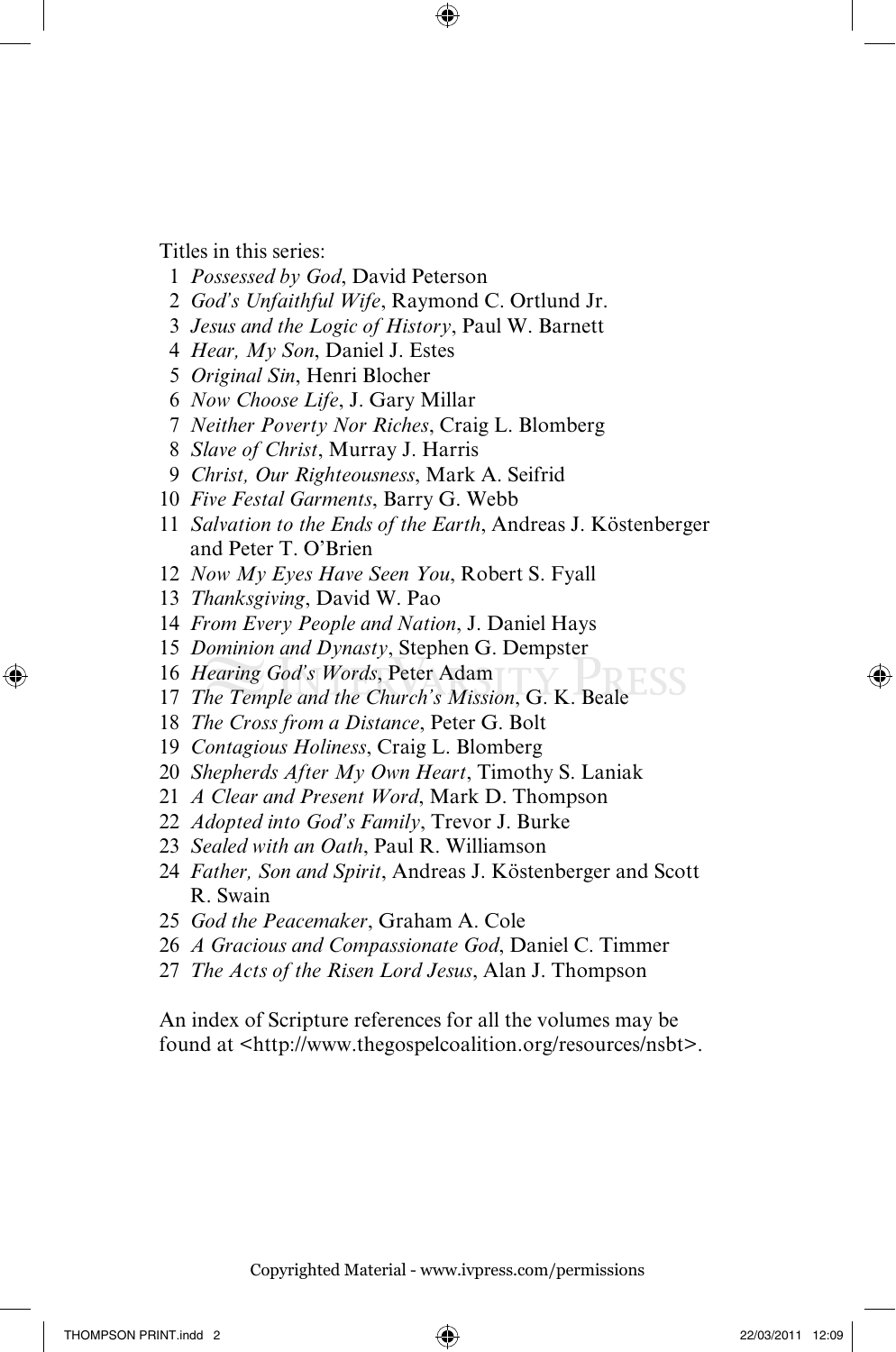NEW STUDIES IN BIBLICAL THEOLOGY 27

⊕

*Series editor: D. A. Carson*

# **The acts of the risen Lord Jesus**

LUKE'S ACCOUNT OF GOD'S UNFOLDING PLAN





**APOLLOS** 

## InterVarsity Press

DOWNERS GROVE, ILLINOIS 60515

Copyrighted Material - www.ivpress.com/permissions

⊕

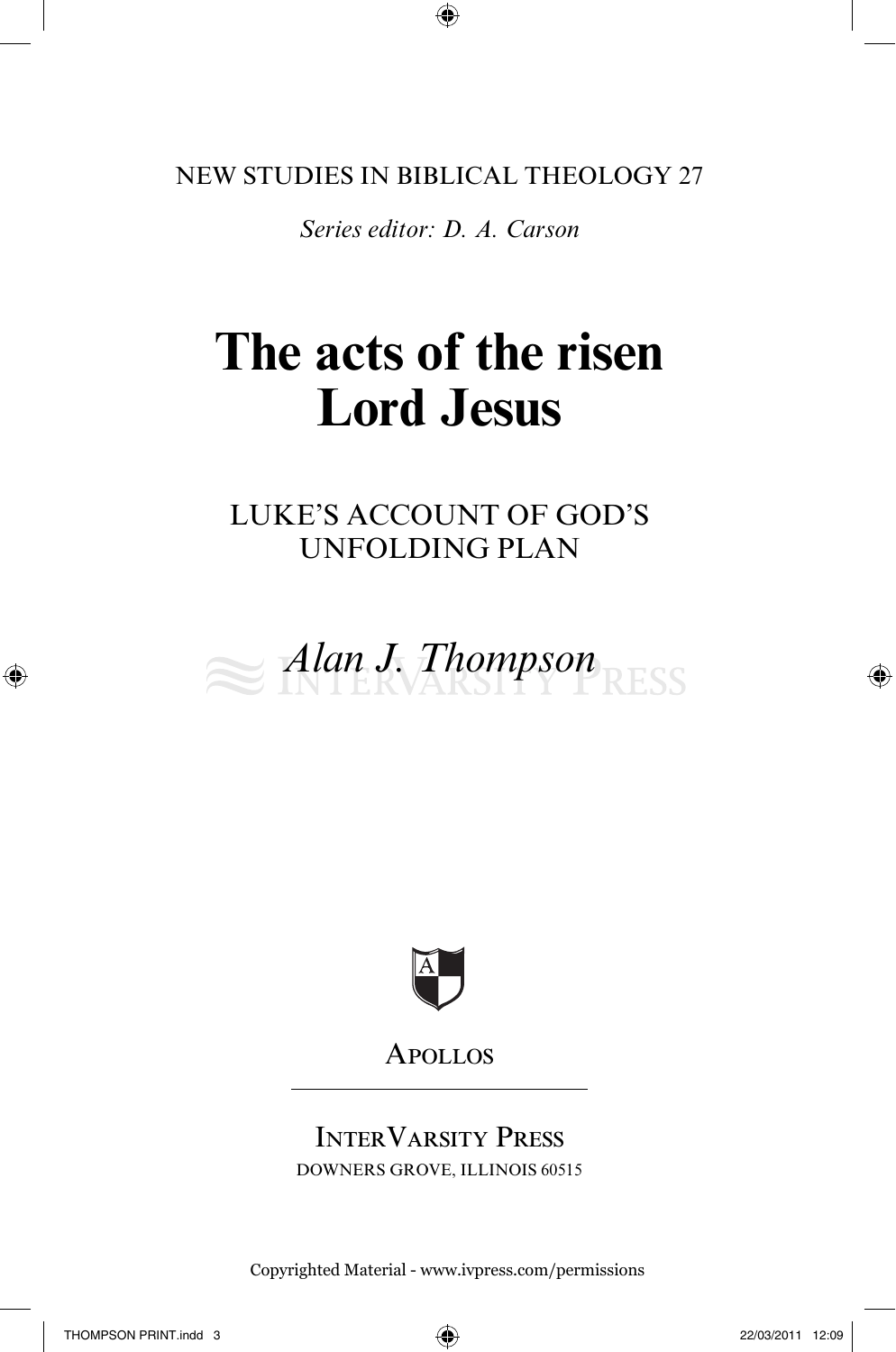*APOLLOS InterVarsity Press, USA An imprint of Inter-Varsity Press, England Norton Street Downers Grove, IL 60515-1426, USA Nottingham NG7 3HR, England Website: www.ivpress.com Website: www.ivpbooks.com Email: email@ivpress.com Email: ivp@ivpbooks.com*

*©Alan J. Thompson 2011*

*Alan J. Thompson has asserted his right under the Copyright, Designs and Patents Act, 1988, to be identified as Author of this work.*

*All rights reserved. No part of this publication may be reproduced, stored in a retrieval system or transmitted in any form or by any means, electronic, mechanical, photocopying, recording or otherwise, without the prior permission of the publisher or the Copyright Licensing Agency.*

*InterVarsity Press®, USA, is the book-publishing division of InterVarsity Christian Fellowship/ USA® <www.intervarsity.org> and a member movement of the International Fellowship of Evangelical Students.* 

*Inter-Varsity Press, England, is closely linked with the Universities and Colleges Christian Fellowship, a student movement connecting Christian Unions throughout Great Britain, and a member movement of the International Fellowship of Evangelical Students. Website: www.uccf.org.uk*

*Unless stated otherwise, Scripture quotations are from the* Holy Bible, New International Version. *Copyright © 1973, 1978, 1984 by International Bible Society. First published in Great Britain in 1979. Used by permission of Hodder & Stoughton, a division of Hodder Headline Ltd. All rights reserved. 'NIV' is a trademark of International Bible Society. UK trademark number 1448790.*

*The map on p. 111 is from* The NIV Study Bible, *ed. K. Barker, Grand Rapids: Zondervan, 1985, p. 1646; used by permission.*

*First published 2011.*

*Set in Monotype Times New Roman Typeset in Great Britain by Servis Filmsetting Ltd, Stockport, Cheshire Printed and bound in Great Britain by the MPG Books Group*

*USA ISBN 978-0-8308-2628-5 UK ISBN 978-1-84474-535-7*



⊕

*InterVarsity Press is committed to protecting the environment and to the responsible*  õress *use of natural resources. As a member of Green Press Initiative we use recycled paper whenever possible. To learn more about the Green Press Initiative, visit <www.greenpressinitiative.org>.*

**British Library Cataloguing in Publication Data** *A catalog record for this book is available from the British Library.*

*Library of Congress Cataloging-in-Publication Data*  $\frac{1}{2}$  **Congress Cataloging-** *The Acts of the risen Lord Jesus : Luke's account of God's unfolding plan / Alan J. Thompson. p. cm.—(New studies in biblical theology ; 27) Includes bibliographical references and index. ISBN 978-0-8308-2628-5 (pbk. : alk. paper) 1. Bible. N.T. Acts—Criticism, interpretation, etc. I. Title. BS2625.52.T56 2011 226'.06—dc22 2011006821*

|  |  |  |  |  |  | <b>P</b> 18 17 16 15 14 13 12 11 10 9 8 7 6 5 4 3 2 1 |  |  |  |
|--|--|--|--|--|--|-------------------------------------------------------|--|--|--|
|  |  |  |  |  |  | Y 26 25 24 23 22 21 20 19 18 17 16 15 14 13 12 11     |  |  |  |

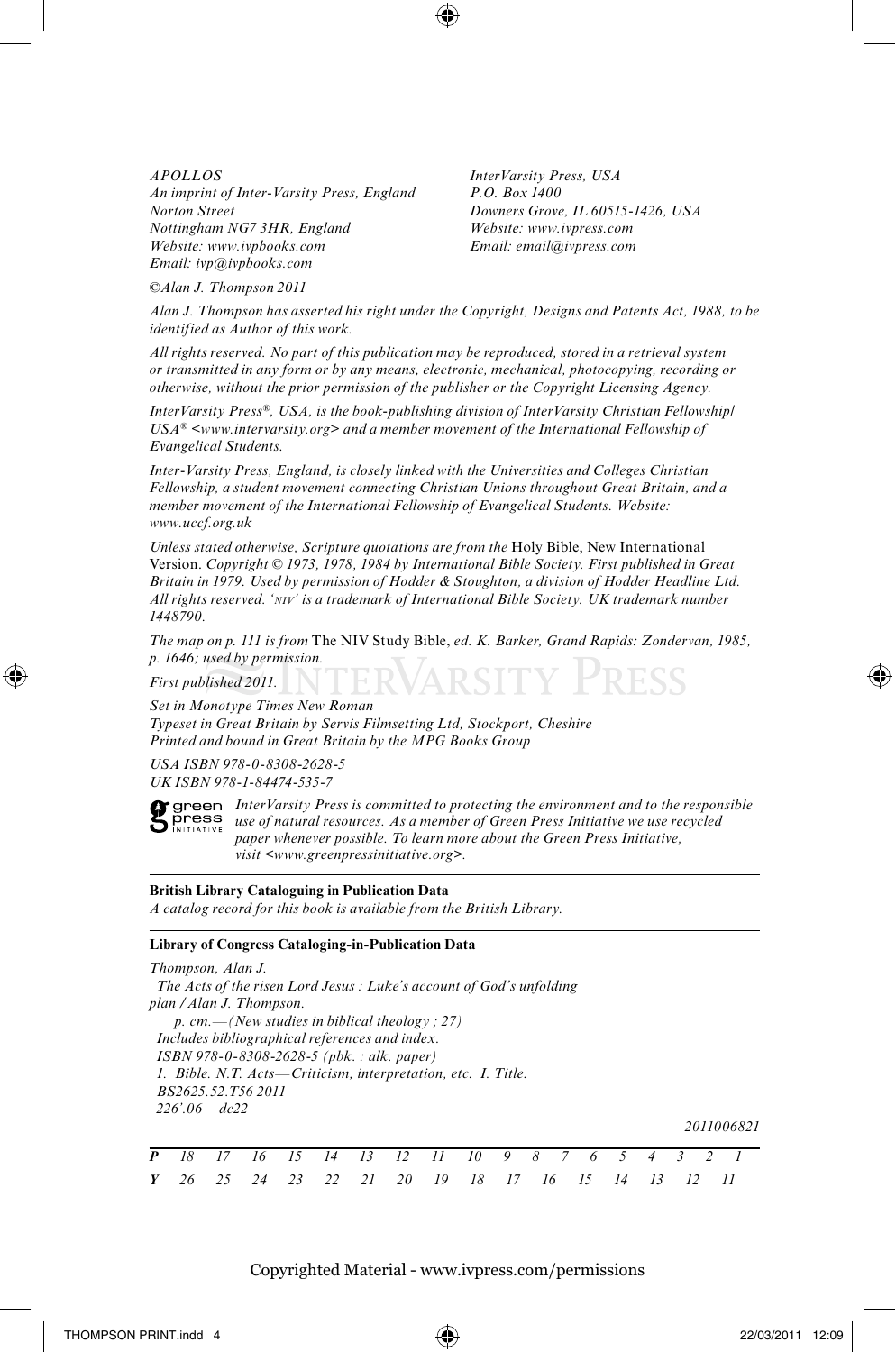$\bigoplus$ 

In memory of Doug Hewlett

# **EXAMPLE INTERVARSITY PRESS**

Copyrighted Material - www.ivpress.com/permissions

⊕

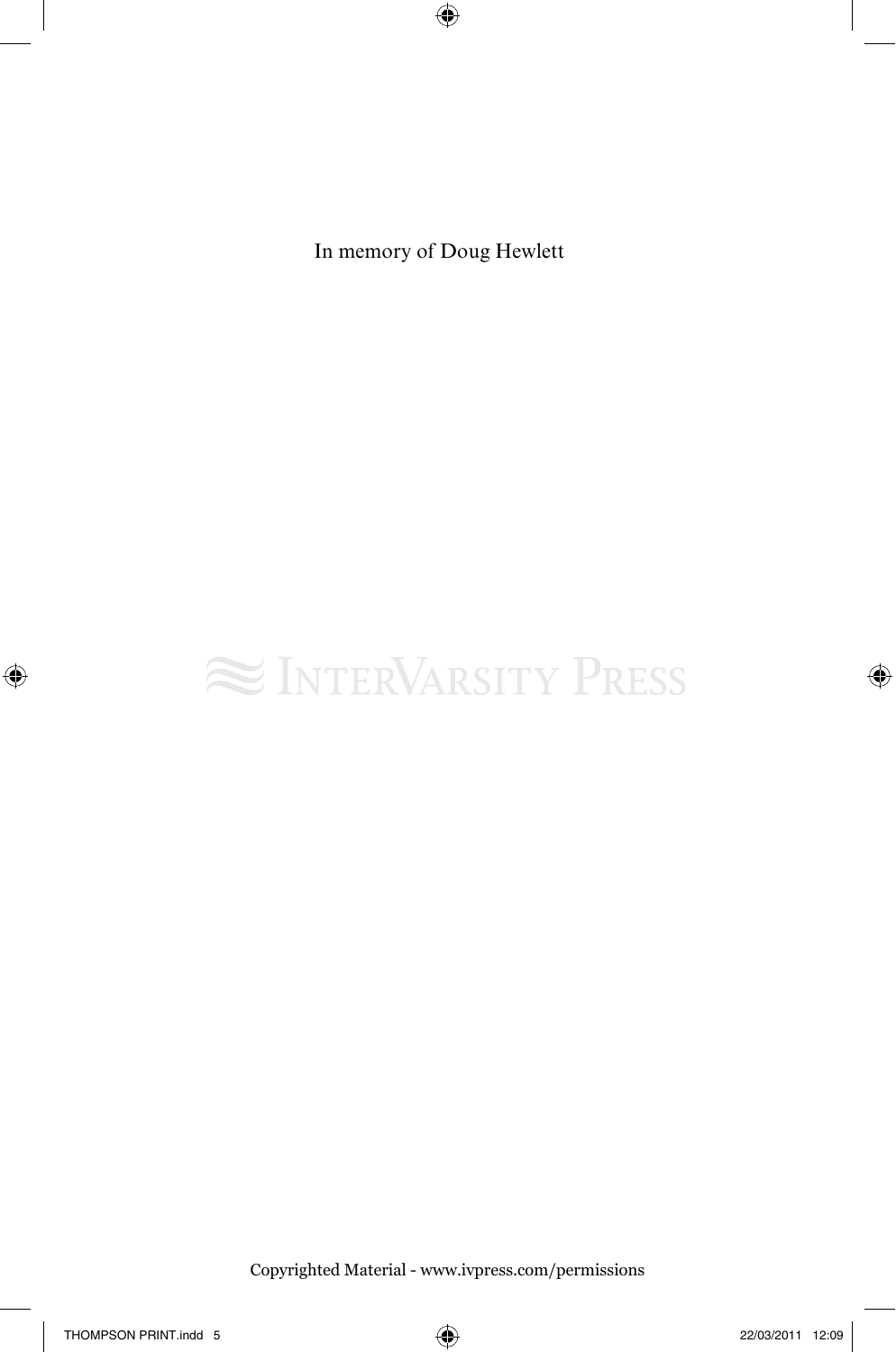# **EXAMPLE INTERVARSITY PRESS**

 $\bigoplus$ 

Copyrighted Material - www.ivpress.com/permissions

 $\bigoplus$ 

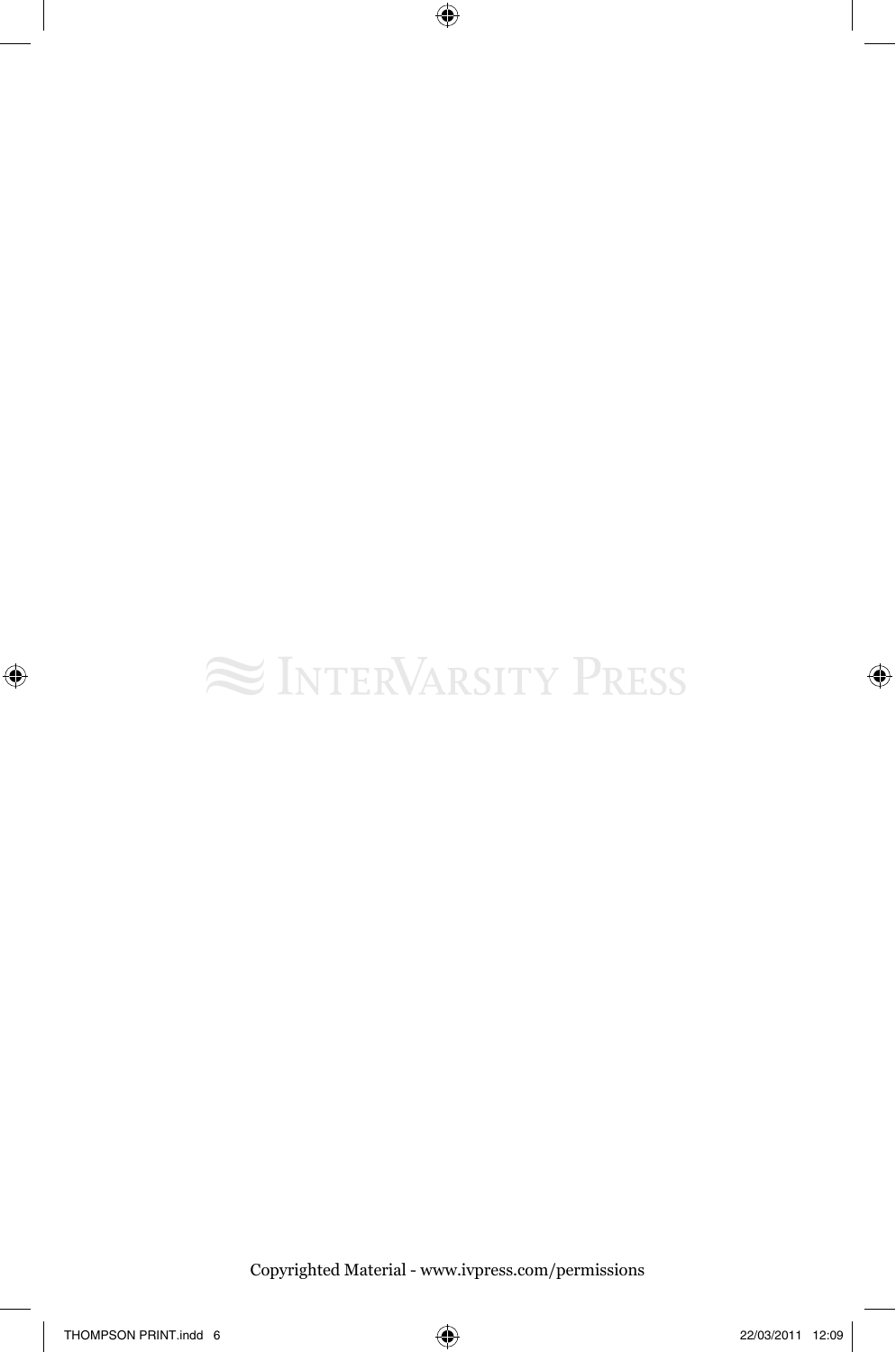## **Contents**

 $\bigoplus$ 

| Series preface                                                | 11  |
|---------------------------------------------------------------|-----|
| Author's preface                                              | 13  |
| Abbreviations                                                 | 15  |
|                                                               |     |
| <b>Introduction</b>                                           | 17  |
| Reassurance concerning God's purposes: the purpose(s)         |     |
| of the book of Acts                                           | 19  |
| Excursus: assumptions concerning authorship, audience         |     |
| and interpreting Acts                                         | 23  |
| 1 Living 'between the times': the kingdom of God              | 29  |
| The sovereignty of God<br><b>SITY PRESS</b>                   | 29  |
| The kingdom of God                                            | 38  |
| The continuing reign of the Lord Jesus                        | 48  |
| Suffering: the fullness of the kingdom has yet to come        | 54  |
| Conclusion                                                    | 67  |
| Excursus: an expositional outline of Acts                     | 67  |
| 2 The hope of Israel: the resurrection and the arrival of the |     |
| last days                                                     | 71  |
| Resurrection hope                                             | 71  |
| Resurrection in Luke's Gospel                                 | 73  |
| Resurrection in Acts                                          | 76  |
| Jesus' death and the resurrection in Acts                     | 83  |
| Preaching the gospel in Acts                                  | 88  |
| Table 1: Major evangelistic speeches in Acts                  | 91  |
| Conclusion                                                    | 99  |
| Table 2: Verbs used in Acts to describe the action of         |     |
| apostolic preaching                                           | 99  |
| Table 3: Summary descriptions of the message preached         |     |
| in Acts                                                       | 100 |

## Copyrighted Material - www.ivpress.com/permissions

 $\bigoplus$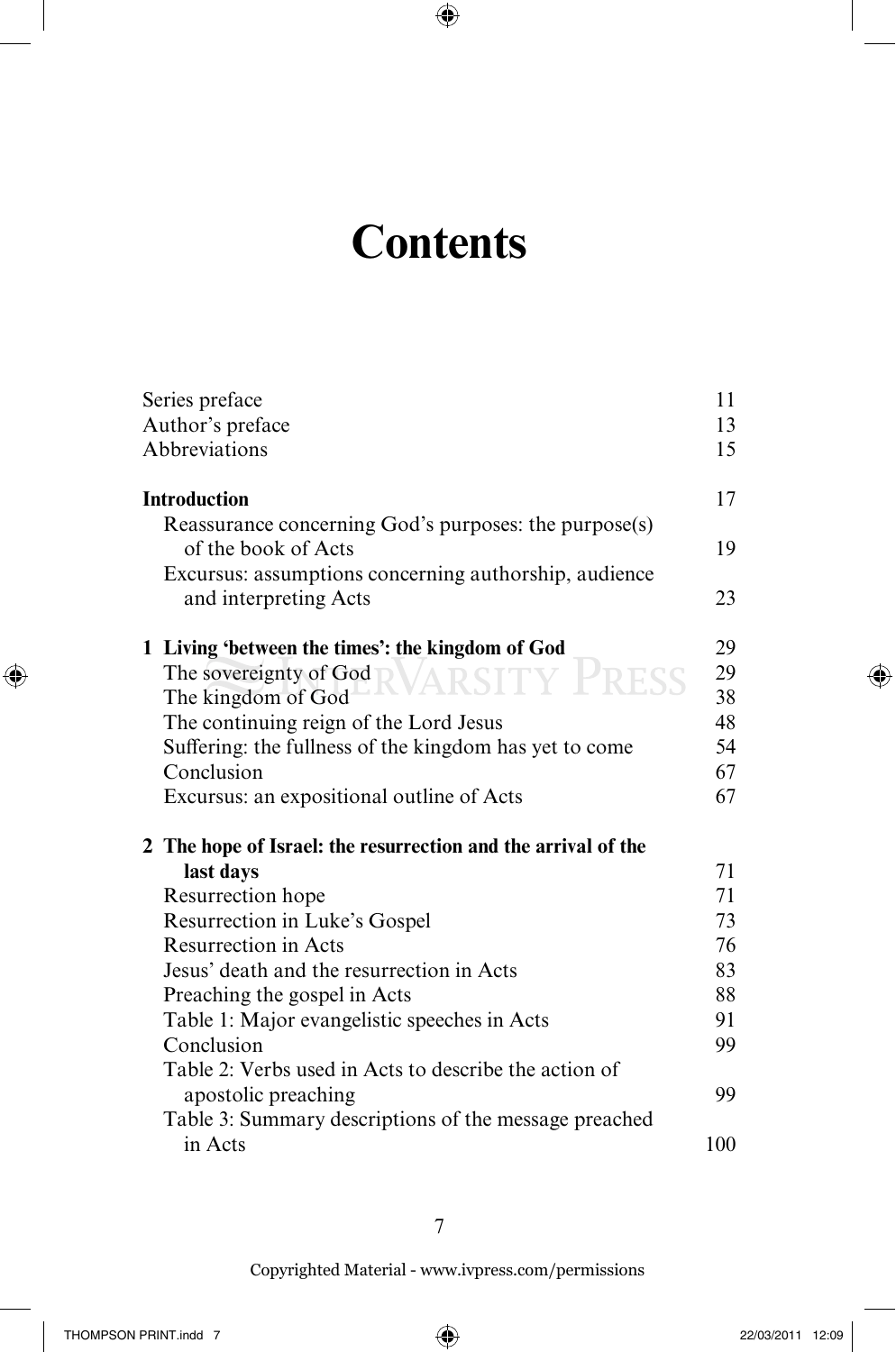$\bigoplus$ 

| 3 Israel and the Gentiles: the kingdom and God's promises of   |     |
|----------------------------------------------------------------|-----|
| restoration                                                    | 103 |
| Kingdom restoration and Israel? (Acts 1:6–8)                   | 103 |
| Pentecost and 'all Israel' (Acts 2)                            | 109 |
| Samaria and the restoration of Israel (Acts $8:1-25$ )         | 112 |
| Outcasts and the restoration of Israel (Acts 8:26-40)          | 116 |
| The Servant who restores Israel and brings salvation to        |     |
| the Gentiles (Acts 13:47)                                      | 118 |
| The rebuilding and restoring of David's fallen tent (Acts      |     |
| $15:13-18$                                                     | 120 |
| Conclusion                                                     | 124 |
| 4 The promise of the Father: the gift of the Holy Spirit       | 125 |
| The prophetic hope of the Spirit                               | 125 |
| The kingdom of God and the promised eschatological gift        |     |
| of the Spirit                                                  | 126 |
| The Holy Spirit is bestowed by the risen and exalted Lord      |     |
| <b>Jesus</b>                                                   | 129 |
| God's empowering presence                                      | 131 |
| A restored people of God                                       | 134 |
| One people of God                                              | 137 |
| Faith, repentance, baptism and the reception of the Spirit     |     |
| in Acts                                                        | 141 |
| Conclusion                                                     | 143 |
| 5 The end of an era: the temple system and its leaders         | 145 |
| The debate about the temple in Acts                            | 145 |
| The Davidic King, the last days and the temple $(Acts 1 – 3)$  | 148 |
| The temple, temple leadership and Jesus' universal             |     |
| authority (Acts $3-5$ )                                        | 151 |
| Stephen, the temple and Jesus (Acts $6 - 7$ )                  | 164 |
| Conclusion                                                     | 172 |
| 6 The end of an era: the law is no longer the direct authority |     |
| for God's people                                               | 175 |
| The debate about the law in Acts                               | 176 |
| Jesus: the one to whom the law pointed has now come            | 177 |
| Apostolic leadership and authority                             | 178 |
| Sensitivity to Jewish beliefs about the law                    | 188 |
| Conclusion                                                     | 191 |

8

 $\bigoplus$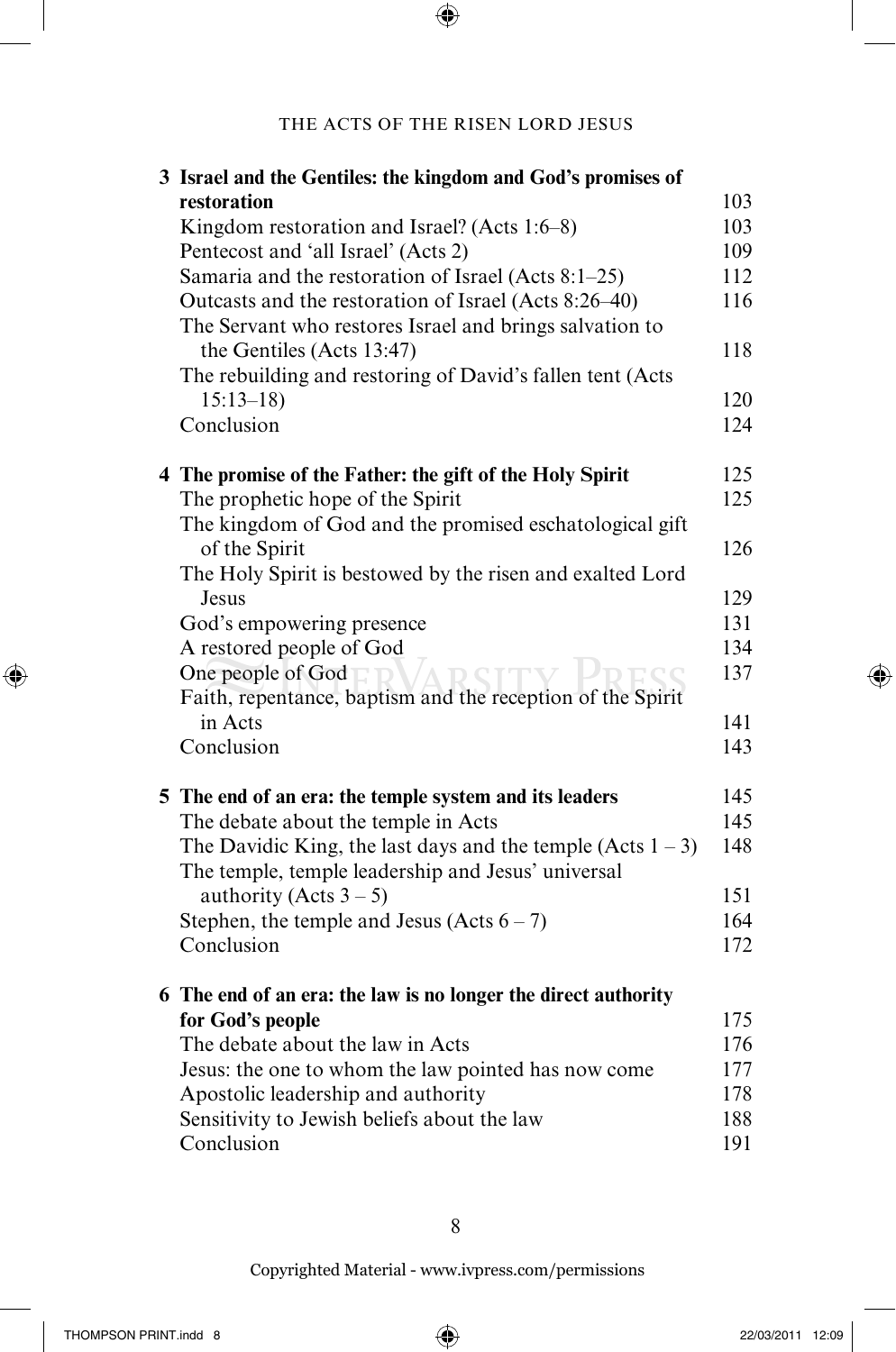### **CONTENTS**

 $\bigoplus$ 

| 7 Concluding summary          | 193 |
|-------------------------------|-----|
| Bibliography                  | 197 |
| Index of authors              | 209 |
| Index of Scripture references | 212 |
| Index of ancient sources      | 232 |

# **EXAMPLE INTERVARSITY PRESS**

9

⊕

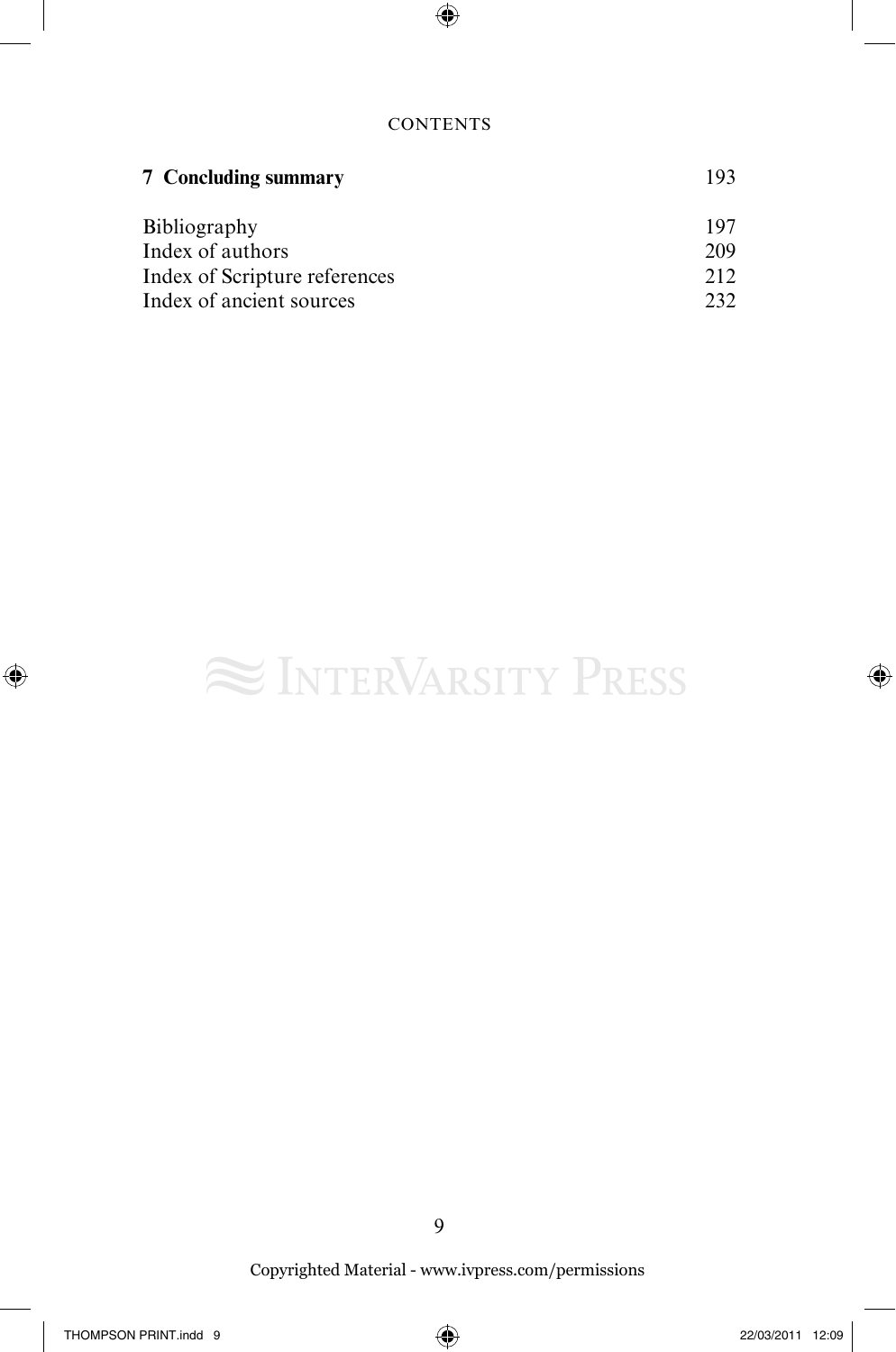# **EXAMPLE INTERVARSITY PRESS**

 $\bigoplus$ 

Copyrighted Material - www.ivpress.com/permissions

 $\bigoplus$ 

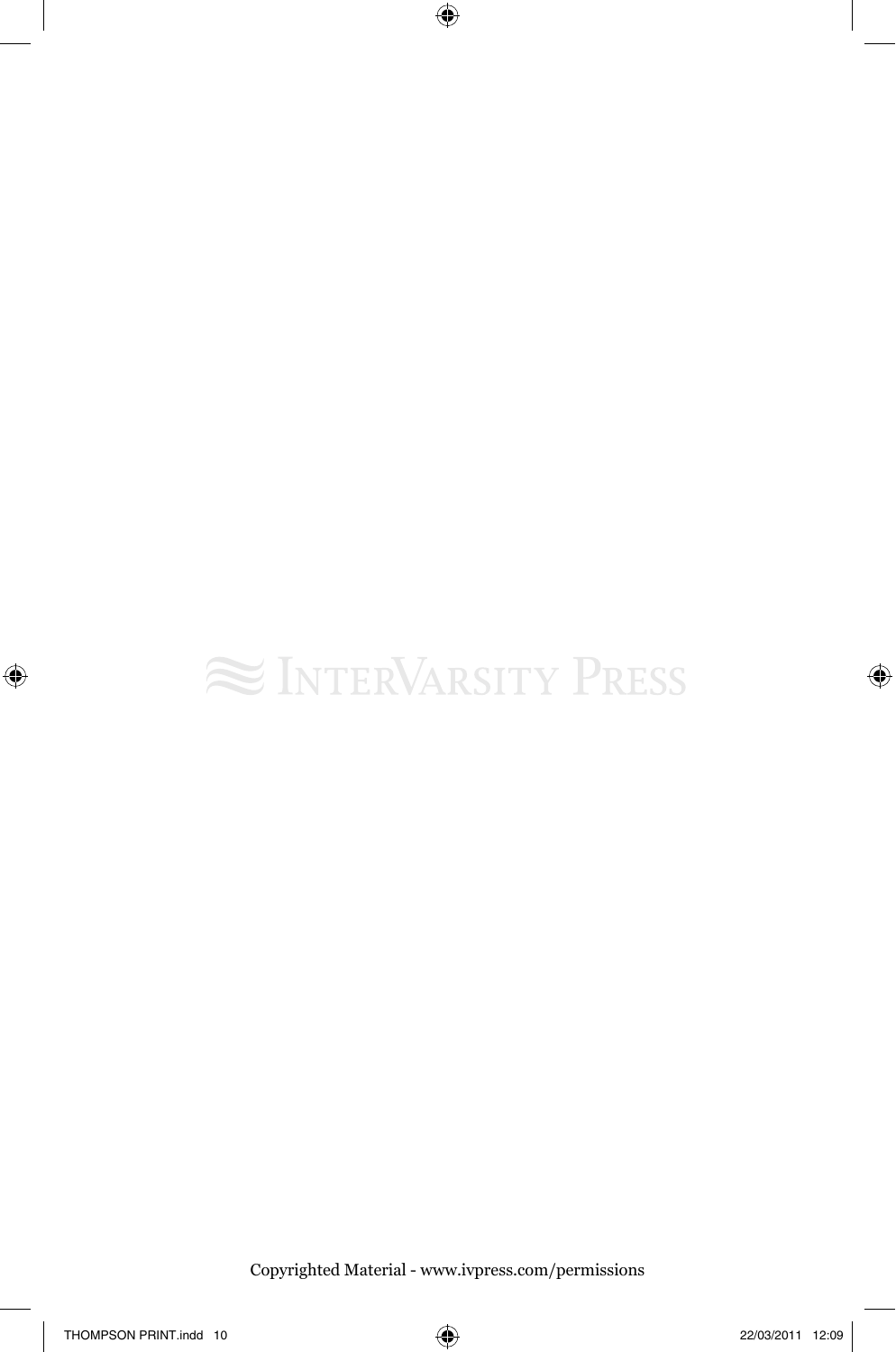## **Series preface**

⊕

*New Studies in Biblical Theology* is a series of monographs that address key issues in the discipline of biblical theology.

Contributions to the series focus on one or more of three areas: (1) the nature and status of biblical theology, including its relations with other disciplines (e.g. historical theology, exegesis, systematic theology, historical criticism, narrative theology); (2) the articulation and exposition of the structure of thought of a particular biblical writer or corpus; and (3) the delineation of a biblical theme across all or part of the biblical corpora.

Above all, these monographs are creative attempts to help thinking Christians understand their Bibles better. The series aims simultaneously to instruct and to edify, to interact with the current literature, and to point the way ahead. In God's universe, mind and heart should not be divorced: in this series we will try not to separate what God has joined together. While the notes interact with the best of scholarly literature, the text is uncluttered with untransliterated Greek and Hebrew, and tries to avoid too much technical jargon. The volumes are written within the framework of confessional evangelicalism, but there is always an attempt at thoughtful engagement with the sweep of the relevant literature.

Much contemporary theological reflection on Acts seeks primarily to answer questions arising from our own disputes: the role of the Spirit in Christian life, the continuity or otherwise of gifts like tongues, the place of prophecy in the life of the church, and so on. One must ask, of course, if those are the dominant concerns of Acts. True, Acts does in some ways address such questions, but the strength of Dr Thompson's book is that it uncovers the main theological emphases of the book of Acts on the book's own terms. Moreover, although this volume focuses on Acts, Dr Thompson wisely keeps an eye peeled for theological connections with Luke's

11

◈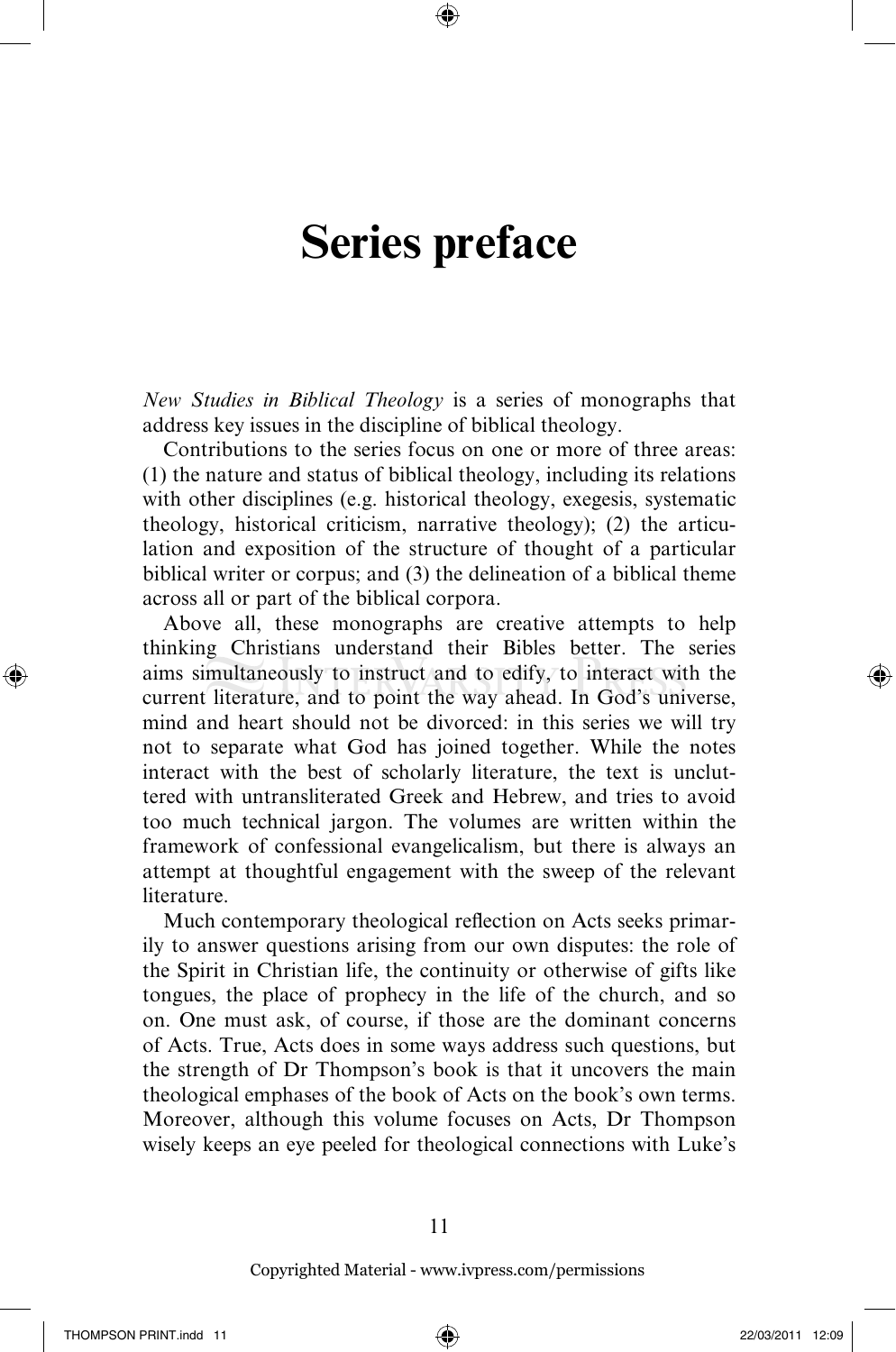$\bigoplus$ 

Gospel. This volume will be a treasure trove for all who seek to understand Acts better, not least those who teach and preach the book.

> *D. A. Carson Trinity Evangelical Divinity School*



12

◈

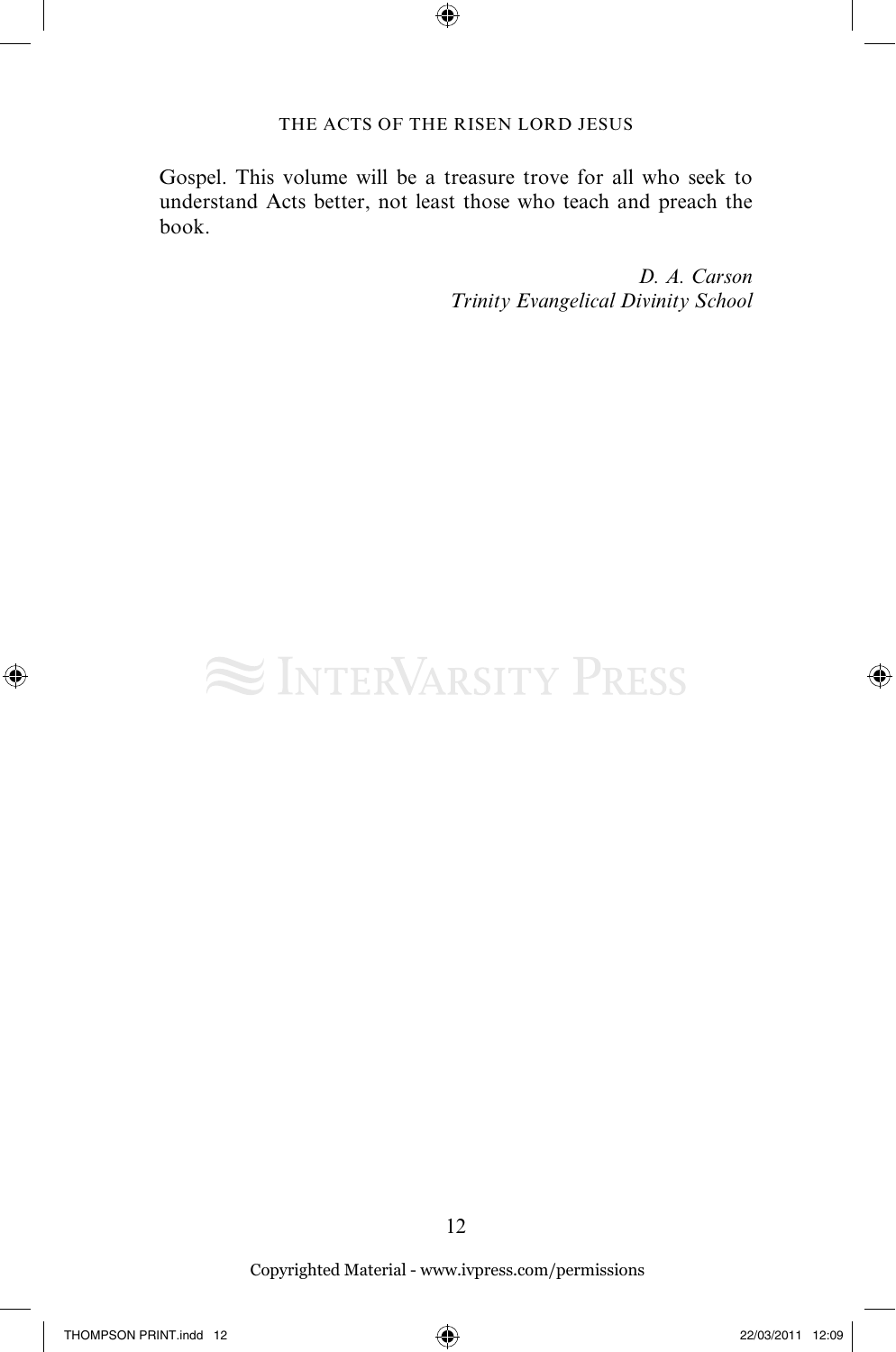## **Author's preface**

⊕

The richness of God's Word is amazing. The book of Acts, in particular, is full of challenge, encouragement and comfort. In studying Acts I have been amazed again at God's faithfulness, the kindness and power of the risen Lord Jesus, the enablement and transforming work of the Spirit sent by Jesus, and the privilege of receiving the good news of God's saving grace in Christ. Although I hope this book may make some contribution to the academic study of Acts, my main goal is to help believers who read, teach or preach through the book of Acts to see Luke's 'framework' of God's kingdom and the reign of Christ more clearly and to rejoice in, be encouraged and reassured by, and proclaim the good news of God's saving purposes in the death and resurrection of the Lord Jesus.

This book could not have been accomplished without the generosity and help of many. I wish to thank Geoff Harper, Michael Thate and especially my wife, Alayne, for reading through and offering helpful advice on earlier stages of this book, the Principal, David Cook, and Board of Sydney Missionary and Bible College for granting a sabbatical that enabled the book to be completed, the staff and research facilities at Tyndale House, Cambridge, for helping make the sabbatical both productive and enjoyable, and our girls, Deborah and Rebekah, for their joyful participation in our travels. I also wish to thank Don Carson for his advice and encouragement, and for accepting this book into the New Studies in Biblical Theology series, and Philip Duce and the staff at IVP for their help in the editorial process. This book is dedicated *in memorium* to Doug Hewlett in gratitude for his faithful teaching and godly example in bringing honour to the name of the Lord Jesus.

*Alan J. Thompson*

13

◈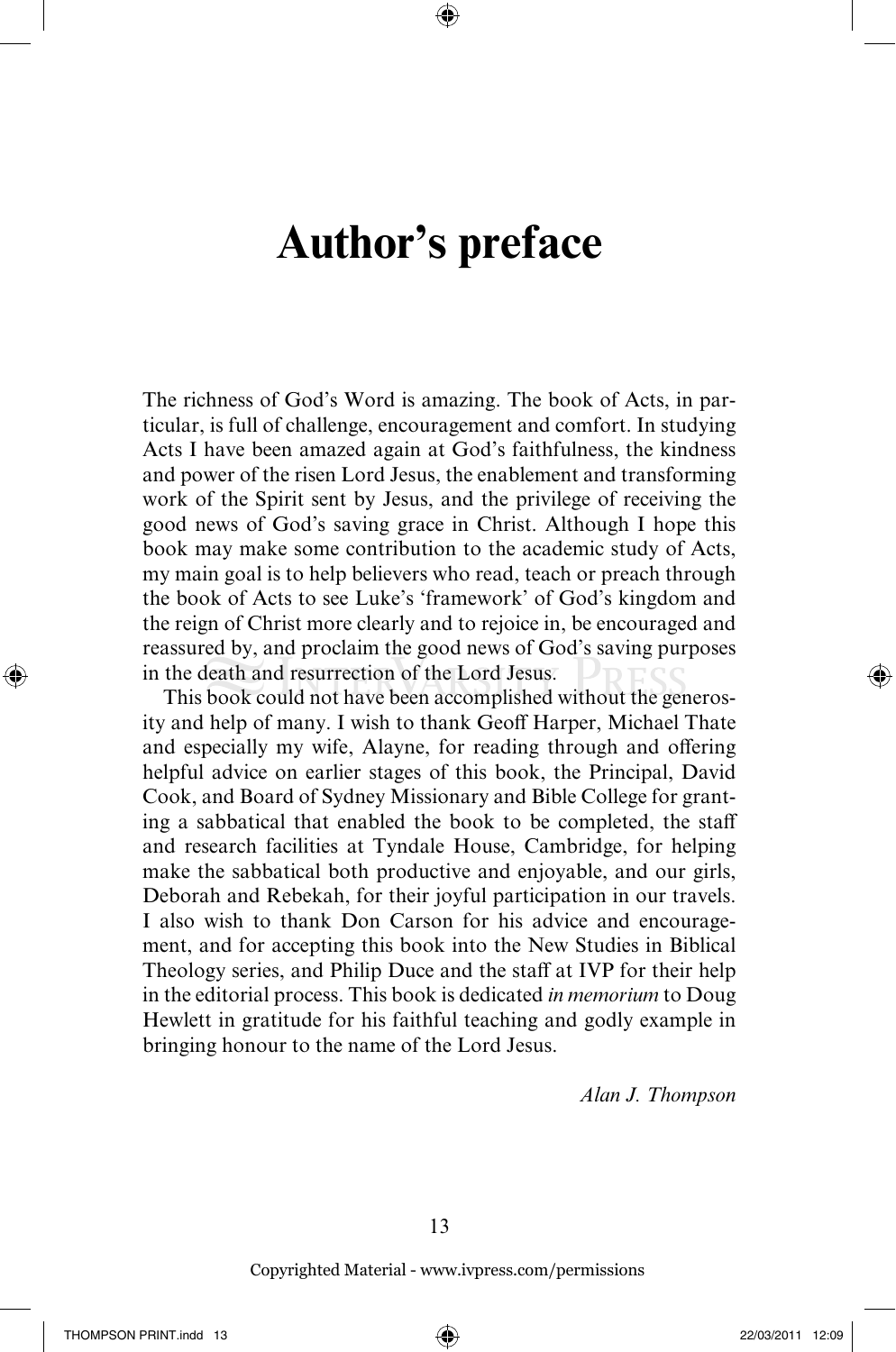# **EXAMPLE INTERVARSITY PRESS**

 $\bigoplus$ 

Copyrighted Material - www.ivpress.com/permissions

 $\bigoplus$ 

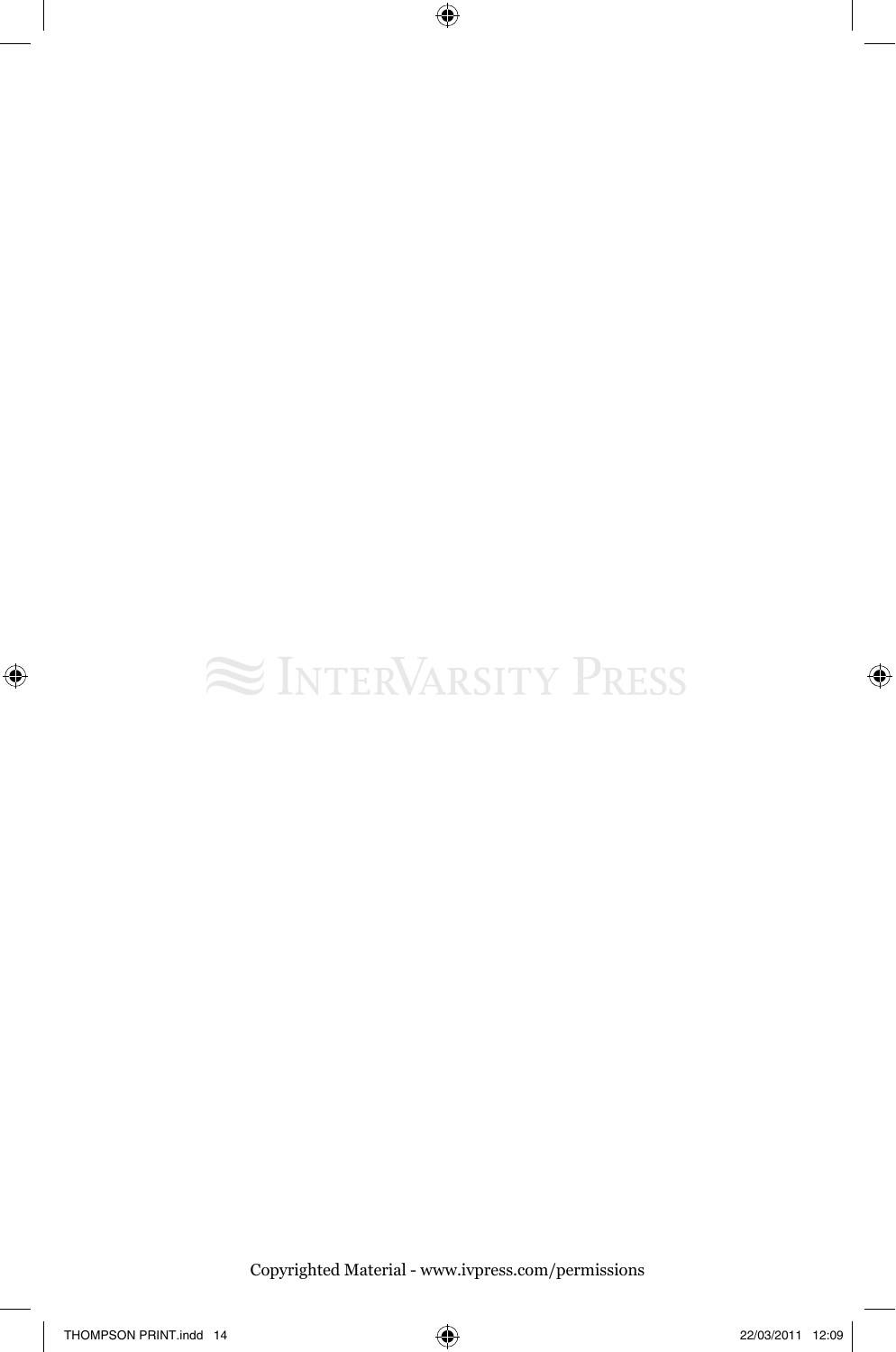## **Abbreviations**

 $\bigoplus$ 

| $1$ En.        | 1 Enoch                                          |
|----------------|--------------------------------------------------|
| 1 Macc.        | 1 Maccabees                                      |
| 2 Macc.        | 2 Maccabees                                      |
| AB             | Anchor Bible                                     |
| Ant.           | Jewish Antiquities (Josephus)                    |
| AV             | Authorized (King James) Version                  |
| <b>BECNT</b>   | Baker Exegetical Commentary on the New           |
|                | Testament                                        |
| <b>Bib</b>     | <b>Biblica</b>                                   |
| B.JRL          | Bulletin of the John Rylands Library, University |
|                | of Manchester                                    |
| <b>BST</b>     | The Bible Speaks Today                           |
| <b>CBET</b>    | Contributions to Biblical Exegesis and Theology  |
| EQ             | Evangelical Quarterly                            |
| <b>ESV</b>     | <b>English Standard Version</b>                  |
| <b>ETL</b>     | Ephemerides theologicae lovanienses              |
| ExpTim         | <b>Expository Times</b>                          |
| <b>HCSB</b>    | Holman Christian Standard Bible                  |
| <b>HTR</b>     | <b>Harvard Theological Review</b>                |
| <b>IBS</b>     | Irish Biblical Studies                           |
| ICC            | <b>International Critical Commentary</b>         |
| Int            | Interpretation                                   |
| JBL            | Journal of Biblical Literature                   |
| <b>JETS</b>    | Journal of the Evangelical Theological Society   |
| <b>JPTSup</b>  | Journal of Pentecostal Theology Supplement       |
|                | <b>Series</b>                                    |
| <b>JSJSup</b>  | Supplements to the Journal for the Study of      |
|                | Judaism                                          |
| <i>JSNT</i>    | Journal for the Study of the New Testament       |
| <b>JSNTSup</b> | Journal for the Study of the New Testament       |
|                | <b>Supplement Series</b>                         |
| $J_{\cdot}$ W. | Jewish War (Josephus)                            |

## 15

## Copyrighted Material - www.ivpress.com/permissions

 $\bigoplus$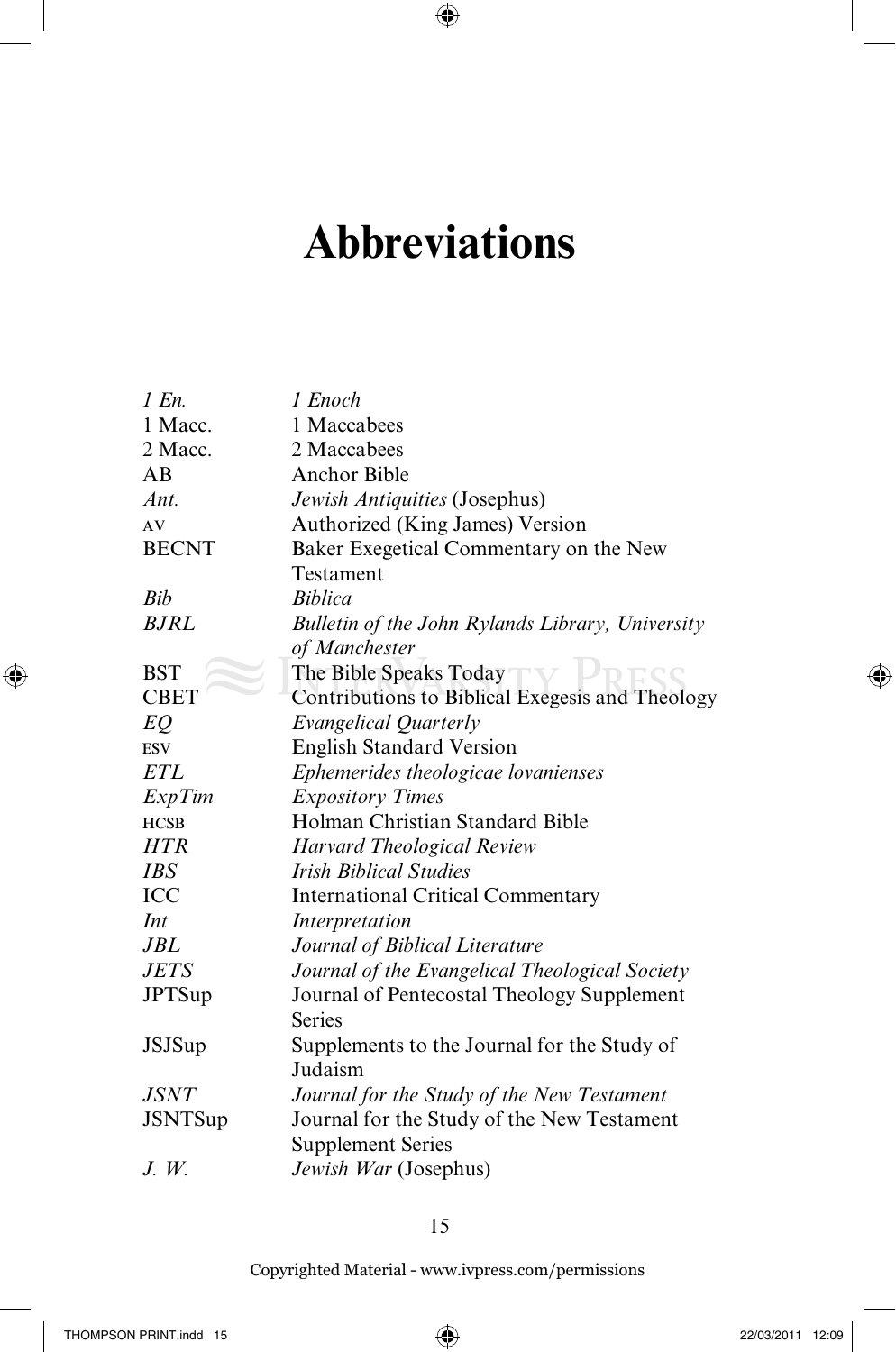$\bigoplus$ 

| lit.          | literally                                          |
|---------------|----------------------------------------------------|
| <b>LNTS</b>   | Library of New Testament Studies                   |
| <b>LXX</b>    | Septuagint                                         |
| mg.           | margin                                             |
| <b>NAC</b>    | New American Commentary                            |
| <b>NASB</b>   | New American Standard Bible                        |
| <b>NICNT</b>  | New International Commentary on the New            |
|               | Testament                                          |
| <b>NICOT</b>  | New International Commentary on the Old            |
|               | Testament                                          |
| <b>NIGTC</b>  | New International Greek Testament Commentary       |
| <b>NIV</b>    | New International Version                          |
| NKJV          | New King James Version                             |
| NLT           | New Living Translation                             |
| NovT          | Novum Testamentum                                  |
| NSBT          | New Studies in Biblical Theology                   |
| <b>NT</b>     | <b>New Testament</b>                               |
| <b>NTS</b>    | <b>New Testament Studies</b>                       |
| <b>OT</b>     | Old Testament                                      |
| <b>PNTC</b>   | Pillar New Testament Commentary                    |
| Pss Sol.      | <b>Psalms of Solomon</b>                           |
| <b>PTMS</b>   | Pittsburgh Theological Monograph Series            |
| <b>RSV</b>    | <b>Revised Standard Version</b>                    |
| <i>SBJT</i>   | Southern Baptist Journal of Theology               |
| <b>SBLDS</b>  | Society of Biblical Literature Dissertation Series |
| Sib. Or.      | Sibylline Oracles                                  |
| <b>SNTSMS</b> | Society for New Testament Studies Monograph        |
|               | Series                                             |
| <b>SP</b>     | Sacra pagina                                       |
| <b>Them</b>   | <i>Themelios</i>                                   |
| <b>TNIV</b>   | Today's New International Version                  |
| tr.           | translation                                        |
| TynBul        | Tyndale Bulletin                                   |
| TZ            | Theologische Zeitschrift                           |
| <b>WBC</b>    | Word Biblical Commentary                           |
| WTJ           | Westminster Theological Journal                    |
| <b>WUNT</b>   | Wissenschaftliche Untersuchungen zum Neuen         |
|               | Testament                                          |

16

 $\bigoplus$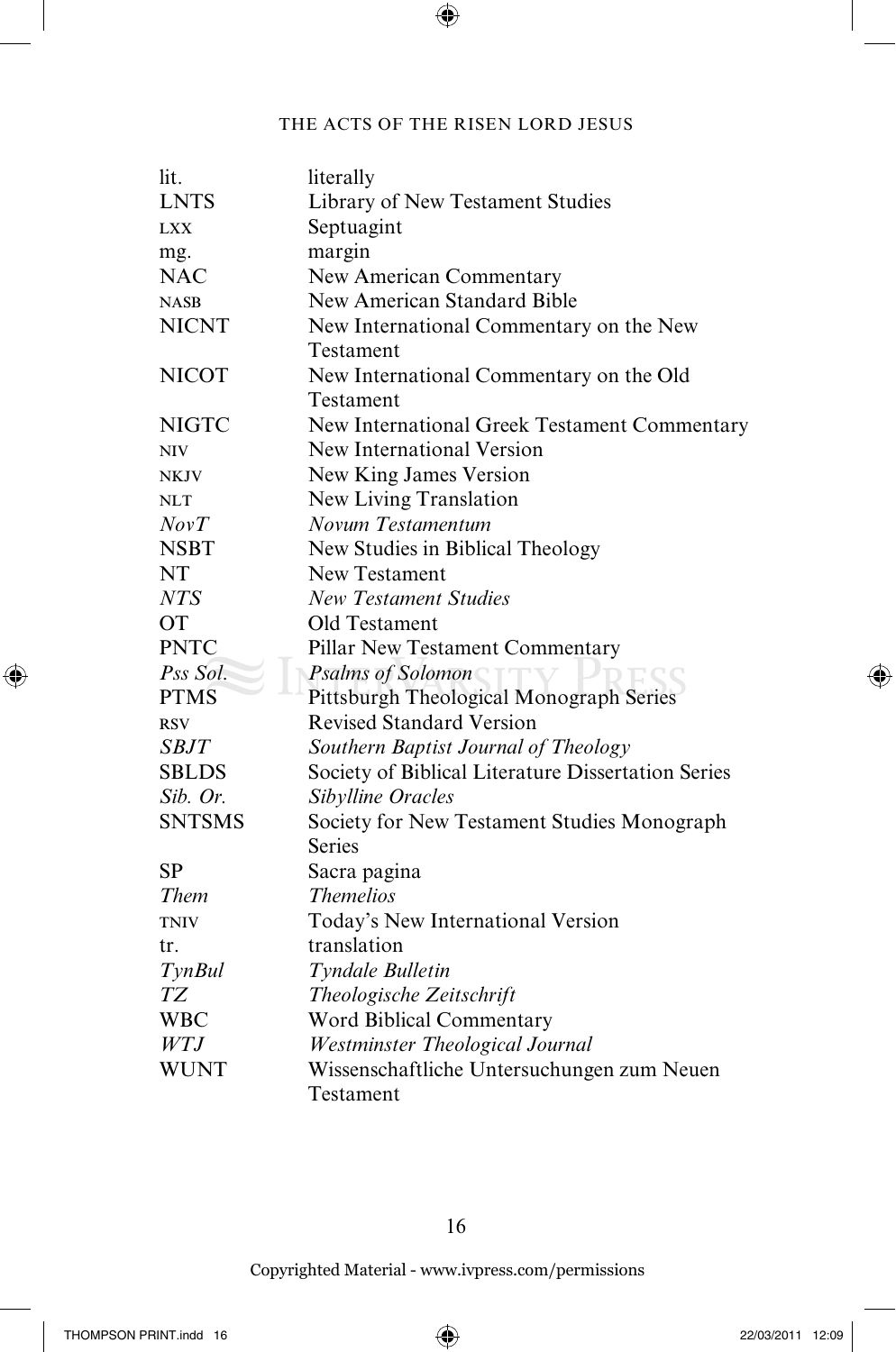## **Introduction**

⊕

What major themes, issues or debates come to mind when someone mentions 'the book of Acts' to you? The answer to this question in everyday conversations about Acts inevitably includes a cluster of issues related to anything from the charismatic movement (speaking in tongues as a sign of receiving the Spirit, baptism of the Holy Spirit as a second blessing), church government and practice (congregational versus presbyterian church government, the responsibilities of deacons, infant/household baptism versus baptism of believers, baptism as a condition of salvation) to missionary methods (whether or not we should follow the same strategies).<sup>1</sup> It seems that, at the popular level at least, Acts is still used more for answers to debates that were not necessarily prominent in Luke's aims than listened to for Luke's own emphases.

My aim in this work is not to address all of these debates but rather to offer a framework for interpreting the book of Acts so that the major themes highlighted by Luke may be identified and related to the book of Acts as a whole. One of the areas of focus for the New Studies in Biblical Theology series is 'the articulation and exposition of the structure of thought of a particular biblical writer or corpus'. It is within this area that I seek to make a contribution. This book will especially highlight Acts as an account of the 'continuing story' of God's saving purposes. Luke intends his work to be read in the light of OT promises and the continuing reign of Christ. Acts is best understood, therefore, in this 'biblicaltheological' framework that highlights the move from the OT to what the kingdom of God looks like now that Christ has come, died, risen and ascended to the right hand of the Father.<sup>2</sup> It is in this light – the continuing reign of Christ in the inaugurated kingdom of God – that Luke's own emphases on themes such

◈

<sup>&</sup>lt;sup>1</sup> Cf. Fee and Stuart 2003: 108 for references to some of these.

<sup>2</sup> On biblical theology see Rosner 2000: 3–11, esp. p. 10.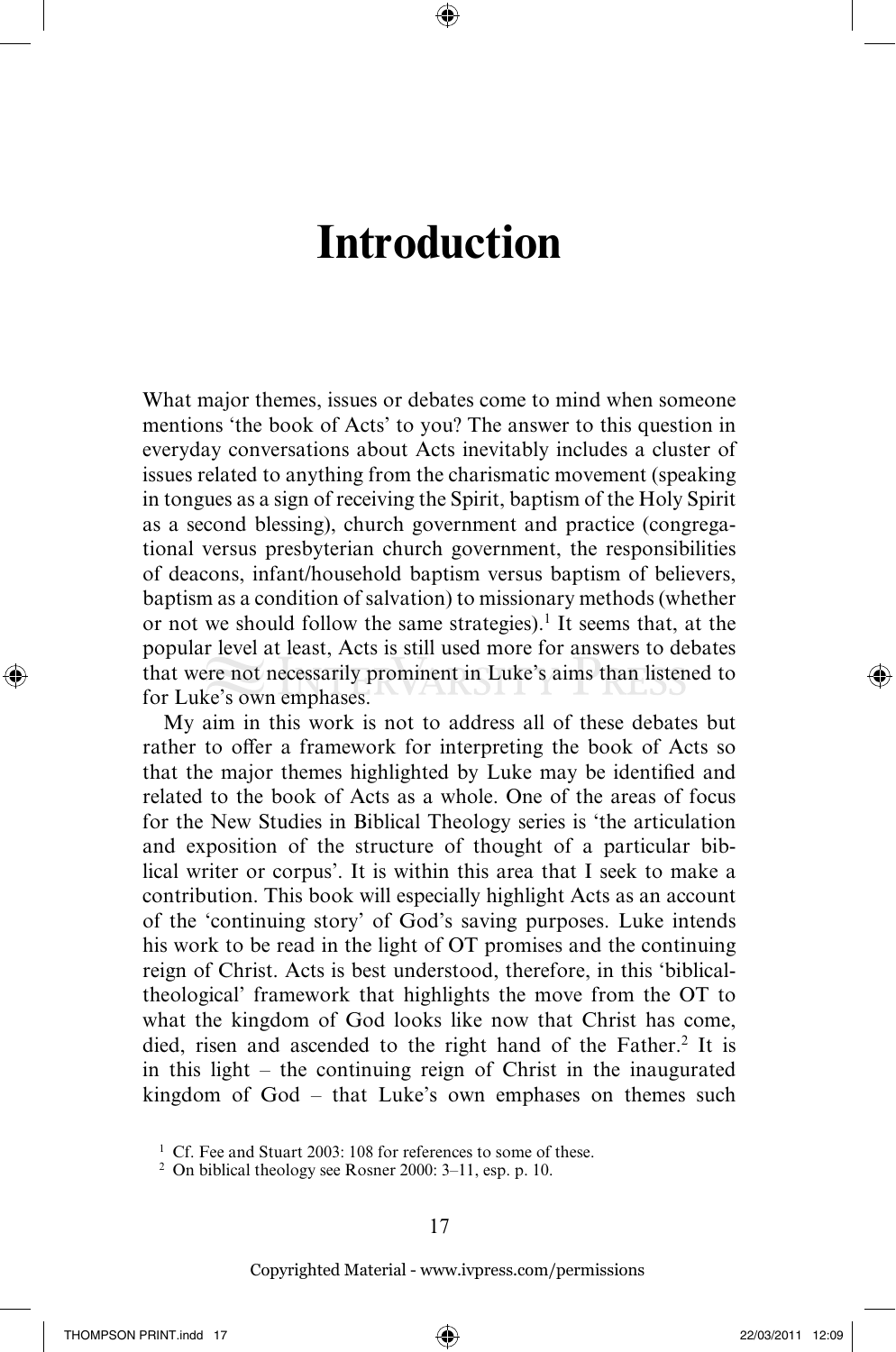as the saving purposes of God, suffering and opposition as the gospel spreads and local churches are established, the resurrection of Christ, Israel and the Gentiles, the Holy Spirit, the temple, law and apostolic authority are better understood and integrated.<sup>3</sup> Although various studies have drawn attention to these themes, my aim is to highlight the 'inaugurated kingdom of God' as the organizing framework for integrating Luke's overall emphases in Acts.4

This framework, however, is not merely of theoretical or antiquarian interest. Luke emphasizes the continued outworking of God's purposes for a reason. The rest of this chapter will show briefly that understanding Luke's stated purpose helps us to see how we should approach Acts. A brief excursus at the end of the chapter will summarize my assumptions in this book concerning matters of authorship, audience and interpreting Acts. Those familiar with these matters of standard NT introduction may skip the excursus at the end of this introduction and continue with the biblicaltheological material in chapter 1.

Dorec D CITRY <sup>3</sup> This book therefore obviously does not provide a commentary on all the passages in Acts nor does it summarize all the themes in Acts.

<sup>4</sup> In addition to the now flourishing amount of technical monographs on various aspects of Lukan theology (cf. Bovon 2006), the most comprehensive discussion of the theology of Acts as a whole is found in the book edited by Marshall and Peterson (1998). As a multi-author volume, however, that book did not seek to integrate substantially the findings of the individual chapters. Jacob Jervell's book on the theology of Acts (1996) is really the only book written in recent times on the theology of Acts by one author who integrates the theological themes treated. It is helpful in drawing attention to Jewish aspects of Acts, but his views are generally recognized to be rather idiosyncratic (e.g. that 'the church is Israel', 'Torah is the distinguishing mark' and the Gentiles are an 'associate people', 43, 61). The book by Dennis Johnson (1997) is the only book in recent times to look at the theological message of Acts at a level that is also accessible to the wider Christian public (he also manages to look at theological themes without neglecting the historical reliability of Acts). My own approach is closest to Johnson's understanding of the message of Acts. I would, however, like to highlight and integrate some other themes and develop further the reference to 'The History of Redemption' in his title. Chris Green's book (2005) is a readable, popular-level introduction to the layout of the book of Acts with helps for preachers (cf. Cook 2007). However, it is more of an introduction to the structure and flow of Acts. The best succinct study of the theology of Acts is now that of Peterson 2009: 53–97. Thus, while there continues to be a never-ending stream of books on Pauline theology, and a growing number of technical studies on Acts (which are often doctoral dissertations), there are still very few books at a more 'accessible' level on the theology of Acts. It seems as though there is still room for further discussion of the theology of a writer who wrote more than Paul in the NT!

#### 18

#### Copyrighted Material - www.ivpress.com/permissions

⊕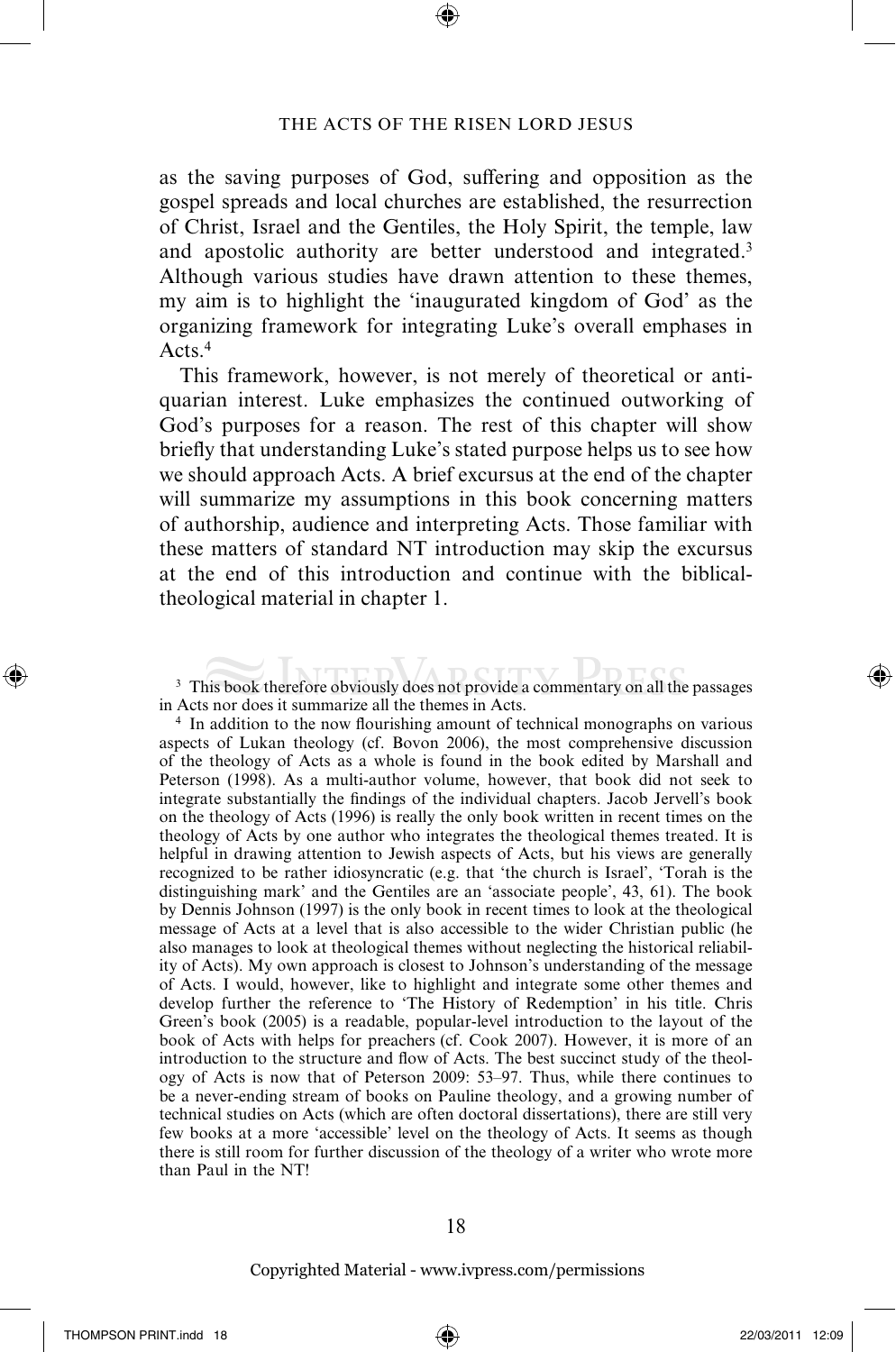#### INTRODUCTION

## Reassurance concerning God's purposes: the purpose(s) of the book of Acts

Why did Luke write Acts? Luke's stated purpose in the preface to his Gospel, the language and style of his writing as 'biblical narrative' and his explicit links between the OT, Luke's Gospel and Acts all indicate that Luke is writing for a Christian audience familiar with the promises and language of the OT in order to provide assurance concerning the continued outworking of God's saving purposes.

First, regarding Luke's purpose, in the opening verse of his Gospel, Luke tells us he is joining others in compiling a narrative concerning 'the things that have been fulfilled among us' (Luke 1:1).<sup>5</sup> The passive voice of the verb 'fulfilled/accomplished' indicates that the events have been fulfilled/accomplished by God, and this is in keeping with Luke's emphasis throughout his Gospel and Acts on the fulfilment of God's plan.<sup>6</sup> In 1:4 of his Gospel Luke gives us the purpose of his writing project: he is writing in order that 'you may know the certainty of the things you have been taught'.7 The indication here is that readers such as Theophilus had been taught or instructed about the faith.<sup>8</sup> What Luke's audience needed, however, was 'certainty' or 'assurance' about what they had been taught.<sup>9</sup> When Luke's Gospel and the book of Acts are read in the light of this preface, it appears that Luke is writing to provide reassurance to believers about the nature of the events surrounding Jesus' life, death, resurrection, the spread of the message about Jesus, and the nature of God's people following Jesus' ascension. He is providing

<sup>7</sup> *Hina epignōs . . . tēn asphaleian*.

8 Bock (1994: 65–66) notes that *katēcheō* can refer to a report (Acts 21:24) or to receiving instruction (Acts 18:25); *logōn* can refer to events (Luke 7:17; Acts 8:21; 15:6) or instruction (Luke 4:32; 10:39) or to a 'message received' (Luke 1:20; 6:47). Together with the term 'assurance', the reference to 'instruction' here indicates that a believer is being addressed.

9 The term *asphaleia* is used in Acts 5:23 to mean 'safe' (and elsewhere only in 1 Thess. 5:3). Bock (1994: 65) observes that the use of this term here 'with a verb of knowing points to a psychological goal. It refers to knowing the truth but doing so securely.' Related terms to *asphaleia* are used in Acts 2:36, 21:34, 22:30 and 25:26 to refer to assurance or 'determining the facts with certainty' (ibid).

19

#### Copyrighted Material - www.ivpress.com/permissions

◈

<sup>5</sup> *Peri tōn peplērophorēmenōn en ēmin pragmatōn*. Cf. Marshall (1993: 163–182) for a discussion concerning the importance of the prologue of Luke's Gospel for understanding both Luke's Gospel and Acts.

<sup>6</sup> Cf. Peterson 1993: 83–104. In Luke's Gospel see e.g. 1:20, 57; 2:6, 21–22; 4:21; 9:31; 21:22, 24; 24:44–47. In Acts see 1:4, 16; 2:1, 16, 23, 30–31; 3:18, 24; 4:25–28; 7:52; 8:35; 10:43; 13:23, 32–33; 15:15; 17:2–3; 24:14–15; 26:6–7, 22–23; 28:23. Cf. also Bock 1998: 41–62.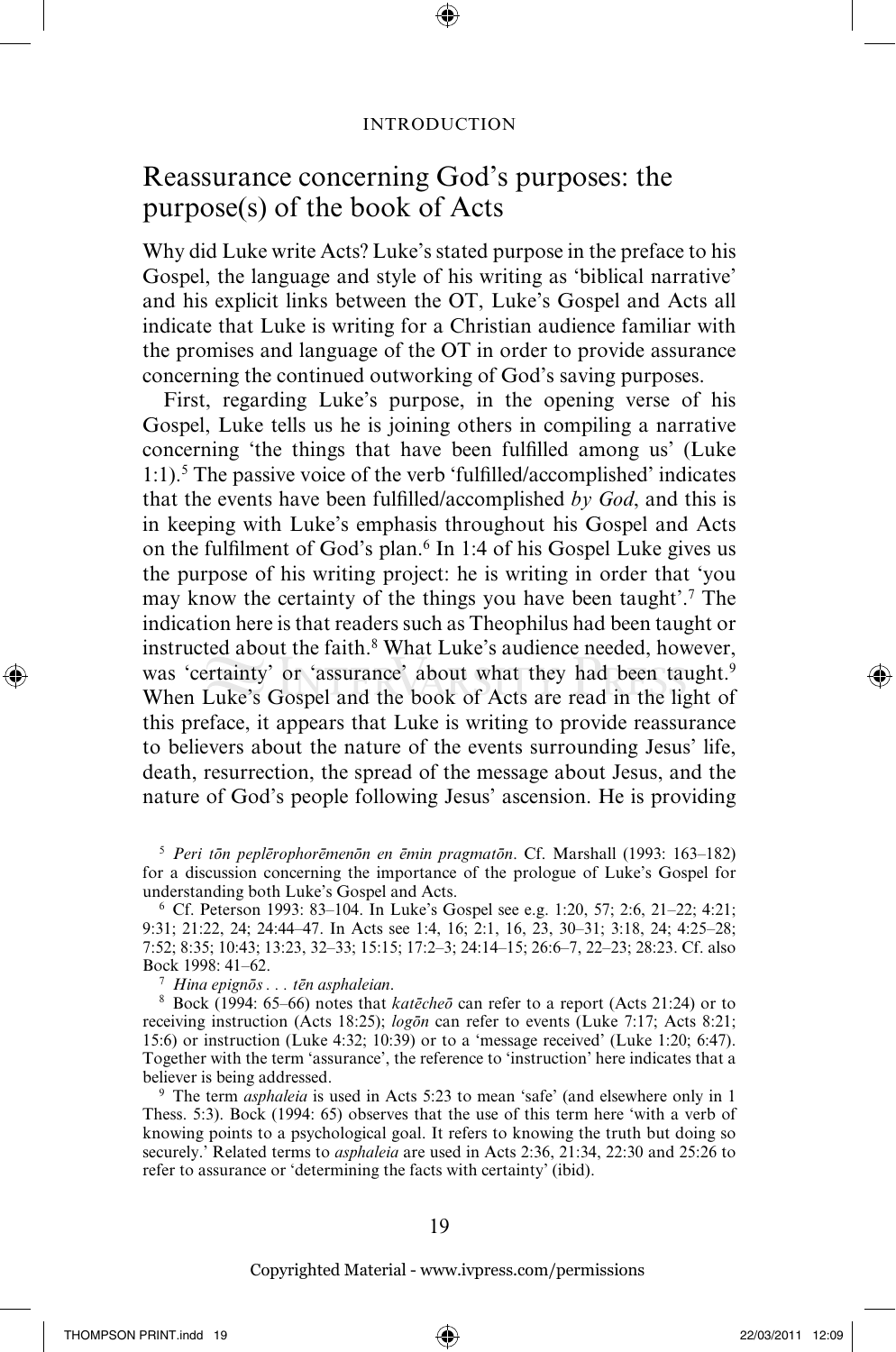assurance that these events really are the work of God, that God really has been accomplishing his purposes, that Jesus really is who he said he was, and that believers in Jesus really are the true people of God. All of this is especially important in the light of the rejection and persecution faced by these believers, not the least of which came from those who also claimed to belong to the heritage of God's people and who read the same Bible.

Secondly, this leads us to a further observation helpful for determining Luke's purposes – the genre of Acts. Vanhoozer describes a genre as a kind of literature that indicates 'literary practices' which bear 'family resemblances' to other kinds of literature.10 Although a full discussion concerning the genre of Acts cannot be entered into here, the 'family resemblances' between the narrative of Acts and OT historical narrative indicate that Luke is not only writing history; he is writing 'biblical history'.11 Rosner's evidence in support of this includes:

- 1. The imitation of lxx language and style in Acts, giving it a 'biblical atmosphere' (esp. in Acts  $1 - 15$ ).
- 2. The language of fulfilment in Acts that is prominent in a wide range of topics covered (Christology, mission to Gentiles, Holy Spirit) and the prominence of significant themes in Acts that are central OT themes (i.e. Jerusalem, temple and law).12
- 3. Similarities to the OT in the depiction of episodes.
- 4. Literary techniques in Acts that may also be found in OT narratives (e.g. set formulae or summary statements in Kings to move from one king to another; speeches and prayers that introduce, sum up and transition; periods of history marked out; the writing of narrative 'through a series of main characters' or 'biographical' sections such as with Abraham, Jacob and Joseph in Genesis).

10 Vanhoozer 1998: 338, 340, citing Fowler 1982: 41.

 $12$  In referring to Luke's use of the OT in Acts I will use the general distinction (following R. B. Hays 1989: 23, 29) between 'quotation' and 'allusion' where 'quotation' refers to an explicit citation and 'allusion' refers to an intended reference to the OT, which, although not an explicit citation, is more obvious than an 'echo' (which is more 'subtle'; I am not examining 'echoes' in this book).

#### 20

#### Copyrighted Material - www.ivpress.com/permissions

◈

<sup>&</sup>lt;sup>11</sup> Rosner 1993: 65–82. Other similar phrases have also been used, such as 'theological history' (Maddox 1982: 16), 'sacred narrative' (Sterling 1992: 363) and 'biblical narrative' (Gasque 1989: 348). Rosner cites Sterling and Gasque on pp. 81–82 of his article. Cf. also the summary of Rosner's article in Peterson 2009: 13–14. The 'biographical' nature of OT historiography (mentioned in point 4) is also evident in the summaries of OT history in Acts 7 and 13 and reflects the way Luke himself is recounting the history of the church in Acts.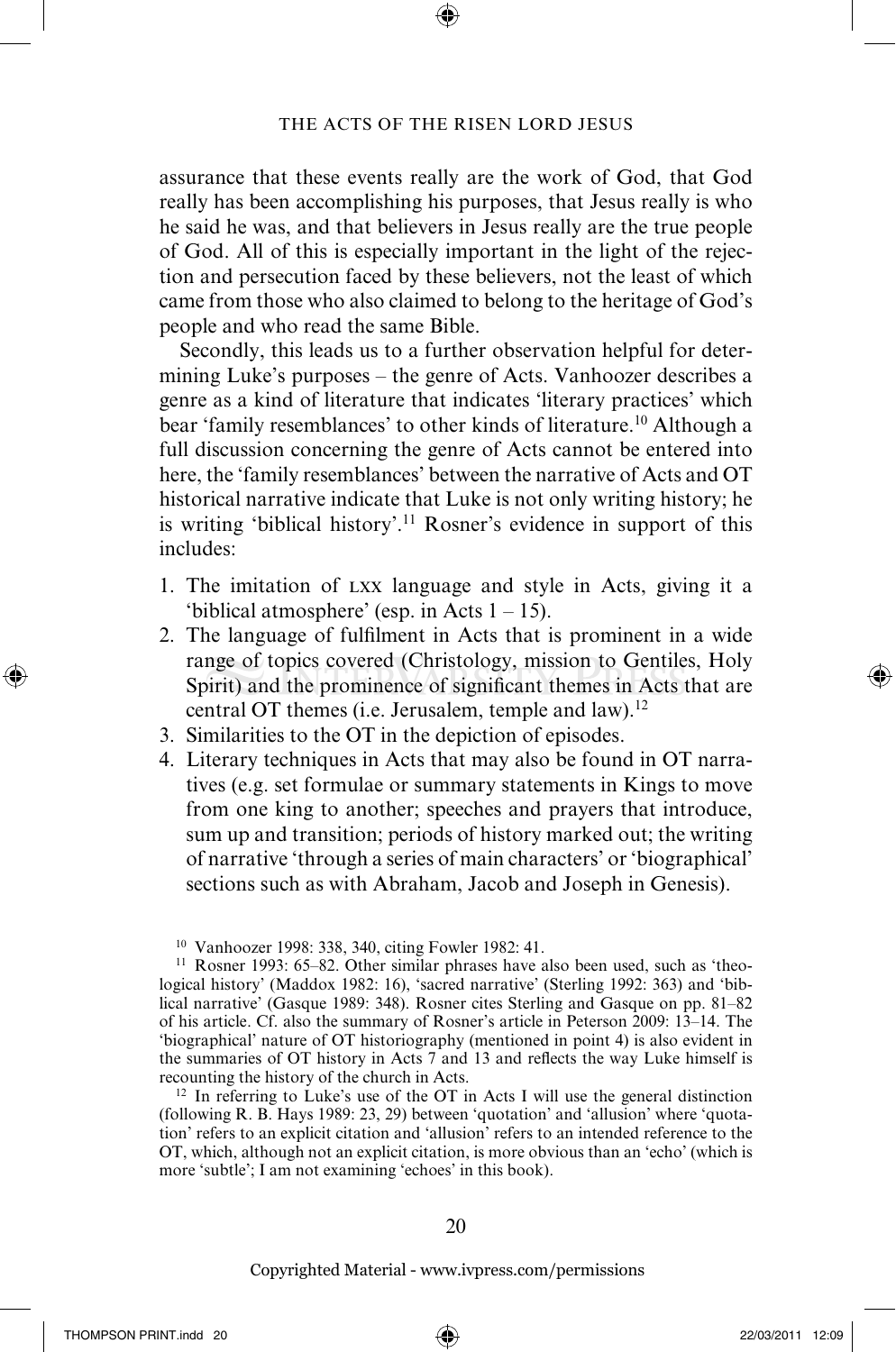#### INTRODUCTION

⊕

5. A theological understanding of history in which God is in control and is fulfilling his covenant promises. In Acts this is highlighted by the prominence of key terms that indicate divine sovereignty (the most well known being *dei*, 'it is necessary') and the emphasis on God's actions, which lead the narrative events along).13

Thus 'the author is continuing the story of Israel where it left off. That is to say, he is intending to write *biblical narrative*.'14 In addition to these observations concerning the language, style and themes of OT narrative, we may note Paul House's observations regarding narrative summaries of OT history in 'the narratives of Old Testament narrative', such as Deuteronomy  $1 - 4$ ; Joshua  $23 - 24$ ; Judges  $1 - 2$ ; 1 Samuel 12; 2 Kings 17; and Psalms 78, 89, 104 – 106.15 One of the functions of these historical summaries, according to House, is that 'the writers place themselves and their audiences . . . into that story'.16 In the context of the narrative of Acts the major speeches of Acts 7 and 13 are largely narrative accounts of OT history from different perspectives in order to highlight continuing participation in that history. In Acts 7 the pattern of rejecting and persecuting God's messengers is noted, and in Acts 13 the pattern of God's saving provision for his people, which finds fulfilment in the death and resurrection of Jesus and which now includes Gentiles, is emphasized.

Thirdly, three strategically placed texts (at the beginning and end of Luke's Gospel and then at the beginning of Acts) also indicate that Luke wants his readers to read along a historical line from the OT to the Gospel of Luke and on to the book of Acts to see the outworking of God's saving plan:

- (1) Luke 1:1 'the things that have been *fulfi lled* among us'
- (2) Luke 24:44–47
	- (a) 'everything must be *fulfi lled* . . . written . . . in the Law . . . Prophets . . . Psalms'
	- $(b)$  'the Christ will suffer and rise from the dead on the third day

14 Gasque 1989: 348 (emphasis original), cited by Rosner (1993: 82). Note also the interesting suggestion of Barrett (1996: 94–104) that together Luke and Acts may be described as 'the first New Testament'.

15 House 2005: 229–245.

16 Ibid. 232.

21

◈

<sup>13</sup> Other terms Rosner refers to include *hē boulē tou theou* (the will of God), *thelēma* (will), *horizō* (foreordain), *proorizō* (predestine) and *prooraō* (foresee). For more on God's sovereignty in Acts see ch. 1.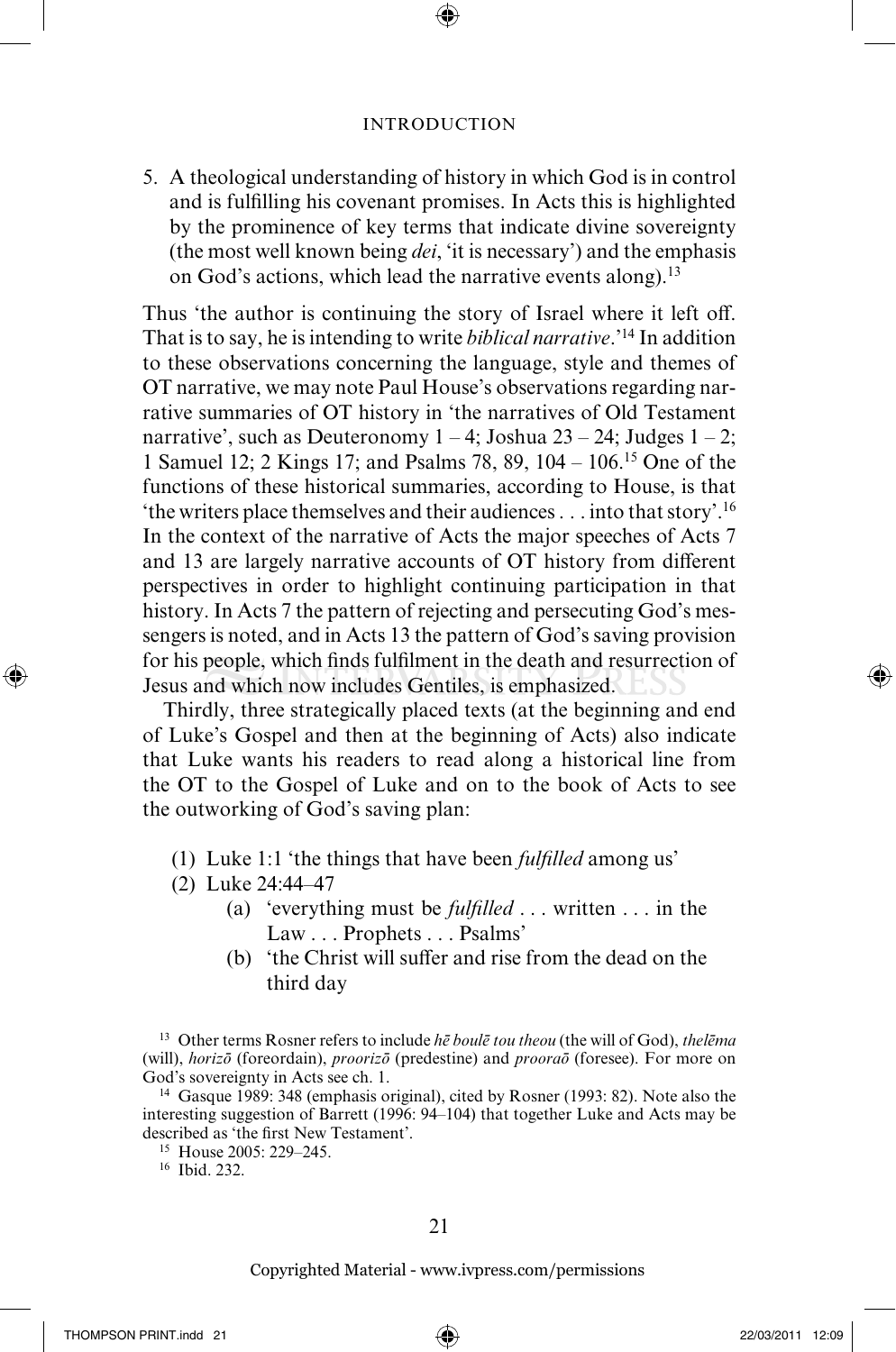⊕

- (c) and repentance and forgiveness of sins will be preached . . .'
- (3) Acts 1:1 'in my former book . . .'

At the beginning of Luke's Gospel (1) the links between the OT and Luke's writing are indicated ('the things that have been fulfilled among us'). At the end of Luke's Gospel (2) the links between (a) the OT ('everything must be fulfilled . . . Law . . . Prophets . . . Psalms') and (b) the account of Jesus' life, death and resurrection in Luke's Gospel ('about me . . . the Christ will suffer and rise') are confirmed, *and* the links between (a) the OT and (c) the spread of the Gospel in Acts are also identified ('everything must be fulfilled . . . *and* repentance and forgiveness . . . will be preached'). At the beginning of Acts (3) the link between Luke's Gospel and Acts is highlighted ('in my former book . . .'). These three texts indicate that Luke intends Acts to be read as a continuation of this line as he recounts the continued outworking of God's saving purposes (see the figure below).

OT Luke † Acts

The above observations concerning the purpose and genre of Acts help us to see how we should approach Acts. Since Acts is written for a Christian audience for the purpose of providing reassurance concerning God's actions, and since the narrative of Acts is patterned after the style and features of OT narrative, which highlight the accomplishment of God's purposes in history, then, as in OT narrative, the main character in the narrative of Acts is God. That is, Acts is not merely 'objective history' to satisfy our curiosity about various events. Nor is it necessarily prescriptive of everything it describes (though it is not merely descriptive either). The main concern of the author for his readers is that we look to see what *God* is doing in the narrative, how God is accomplishing his purposes and how we may embrace and identify with these purposes and so glorify the God of the biblical narrative.17

Of course, the main salvation-historical development that has taken place following the OT is the life, death, resurrection and ascension of the Lord Jesus. In the following chapters we will see that the focus of Acts is on the continued accomplishment of God's saving purposes through the risen Lord Jesus. The kingdom has

17 Cf. Hamilton 2008: 34–47; 2010: 419–440.

◈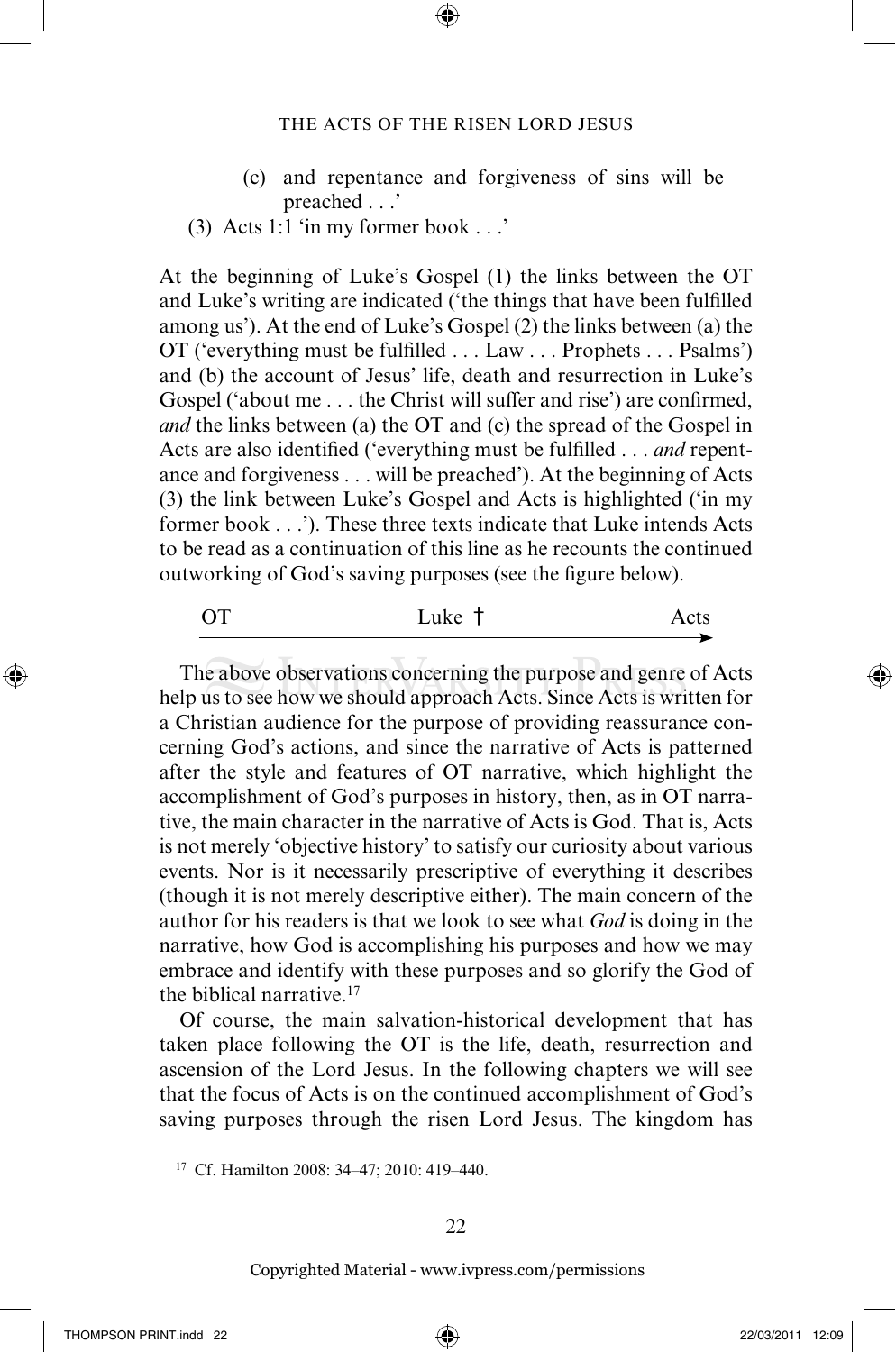#### INTRODUCTION

indeed been inaugurated in the life, death, resurrection and ascension of the Lord Jesus. The Lord Jesus is continuing to reign and all who come to him in repentance and faith are truly God's people and will receive the promised blessings of forgiveness and the Holy Spirit. God's people may be assured therefore that, because the Lord Jesus continues to reign, they will be enabled by the Holy Spirit to serve him and reflect his character, the word will continue to spread even in the midst of opposition, and local churches will be established and strengthened with the apostolic message about the Lord Jesus. Luke's emphasis on the nature of the kingdom of God, therefore, is as relevant for Christian readers today as it was for the first century. All who follow the Lord Jesus this side of the cross and resurrection need to know that God is continuing to accomplish his purposes even now through the reign of the Lord Jesus. It is to the theme of the inaugurated kingdom of God, therefore, that we turn in chapter 1.

## Excursus: assumptions concerning authorship, audience and interpreting Acts

## *Authorship and audience*

◈

I am assuming throughout this study that the same author wrote both the Gospel of Luke and the book of Acts, that this author is Luke, the 'sometime companion of Paul', and that he probably wrote Acts sometime before ad  $70^{18}$  Who was Luke writing for?<sup>19</sup> The attempt to locate a particular 'Lukan community' is fraught with difficulty and has now been largely abandoned.<sup>20</sup> The lack of any reference to a particular community, coupled with the general nature of the prologue of Luke's Gospel, makes any such historical reconstruction for a particular locality tentative at best.<sup>21</sup> Thus clues

<sup>18</sup> My own argumentation for this may be found in A. J. Thompson 2004. An accessible and recent defence of this view may be found in Peterson 2009: 1–5. The phrase 'sometime companion of Paul' is used by Witherington (1998: 59), among others, to indicate that Luke was not an 'inseparable' companion of Paul. Michael Thompson's forthcoming article 'Paul in the Book of Acts: Differences and Distance' (which will be published in *Expository Times*) is a recent re-examination of the 'wepassages' in Acts which argues that these are the work of Luke as an eyewitness to the events described in these passages.

<sup>19</sup> The following section borrows from my discussion in A. J. Thompson 2008a: 10–12.

20 Cf. Allison 1988: 62–70; Moxnes 1994: 379–389; Barton 1998: 173–194.

21 Allison 1988: 66, cited in Barton 1998: 187.

#### Copyrighted Material - www.ivpress.com/permissions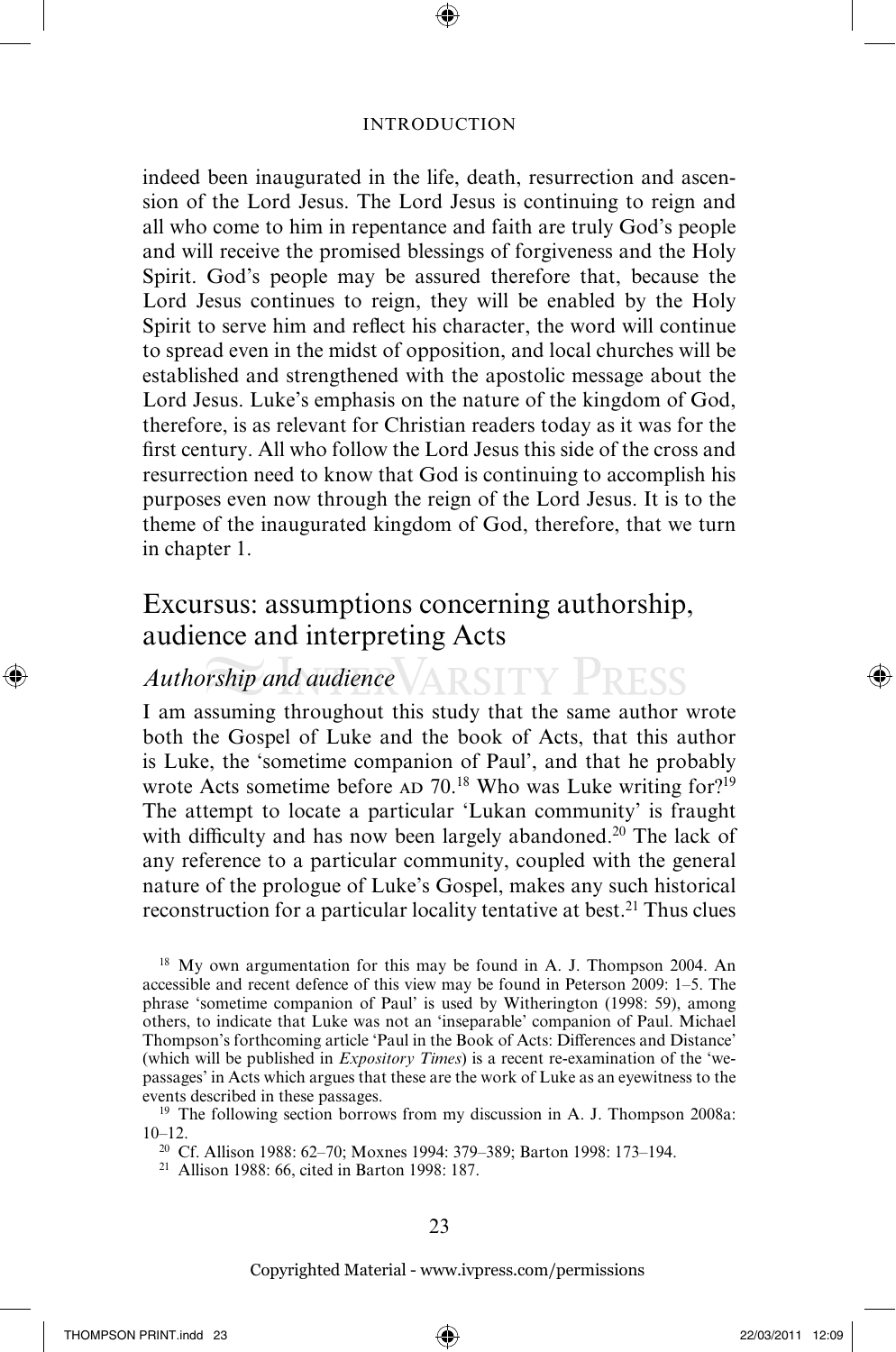must be examined in the narrative itself for descriptions of who the readers implied by the narrative may be.<sup>22</sup>

The name of the addressee, Theophilus, mentioned in both prefaces, does not provide any further decisive evidence. A common Greek name, it was used by both Jews and Greeks.23 The suggestion that Acts is intended solely for a readership outside the church (i.e. as a defence of Christianity to Roman readers), however, is the most unlikely option. In addition to the problem Roman officials would have had in understanding the relevance of much of the book<sup>24</sup> and the difficulty many would have had in noticing the many allusions to the  $LXX$ ,<sup>25</sup> Luke's repeated use of the plural pronoun 'us' in his preface to the Gospel indicates an identification with the readership of his work. As Marguerat notes,

the narrative which follows (the Gospel and Acts) takes place within a readership composed of a common faith in the saving events (the 'events  $\dots$  fulfilled among us') and a common adherence to a tradition ('handed on [to us] by those who from the beginning were eyewitnesses').26

Thus a Christian readership is most likely implied by the preface to Luke's Gospel.

Other clues in the narrative, however, have been the basis for conflicting claims for the readership of Acts. Many have focused on whether or not this Christian readership was primarily Gentile or Jewish. Those in favour of a Gentile-Christian readership point to (1) the emphasis on the Gentile mission, (2) the absence of primarily Jewish preoccupations (such as Matt. 5:21–48), (3) the use of the LXX and the absence of Hebrew and Aramaic terms, and (4) Luke's

<sup>26</sup> Marguerat 2002: 23–24. Cf. also Kurz 1993: 14.

#### Copyrighted Material - www.ivpress.com/permissions

◈

<sup>22</sup> Kurz 1993: 13.

<sup>23</sup> Witherington 1998: 63. The term 'most excellent' is used only four times in the NT, all by Luke (Luke 1:1; Acts 23:26 [Felix]; 24:3 [Felix]; 26:25 [Festus]). Although it may indicate that Theophilus was an official or person of some rank, it was also a common term for polite address.

<sup>24</sup> Cassidy (1987: 148–155) argues contra the 'political apologetic' view of Haenchen 1971: 105; Conzelmann 1987: xlvii–xlviii; 1960: 138–144; Cadbury 1927: 308–313; Walaskay 1983: esp. 37, 50, 65–67. Note also the mixed portrayals of Roman officials (cf. Gallio, Acts 18:17; Felix, Acts 24:26–27). Cf. also Rowe: 2009: 3–4, 10–11.

 $25$  Ravens (1995:13) draws attention to 'Luke's allusive use of the Lxx'. Cf. also Steyn 1995.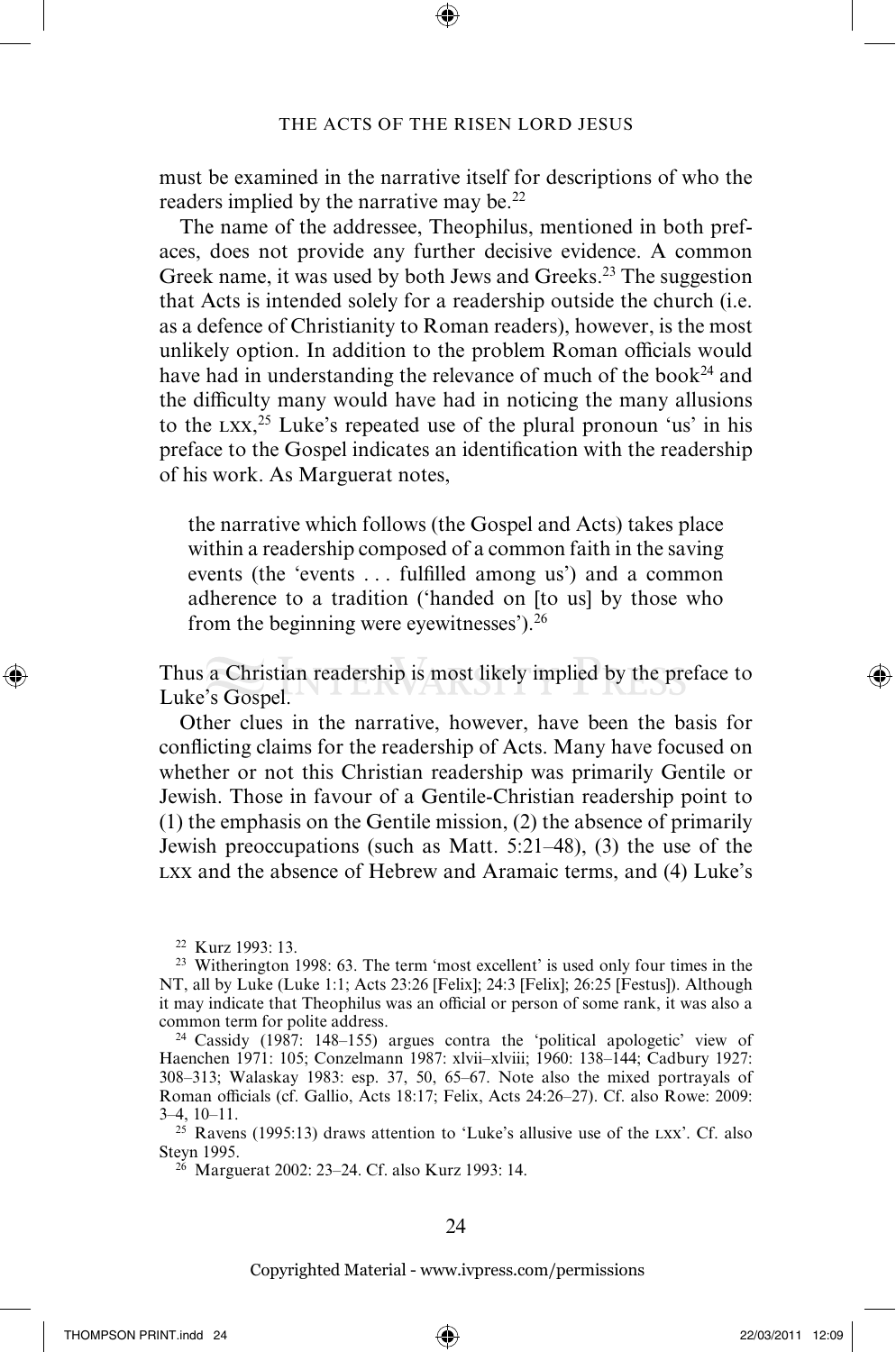#### INTRODUCTION

 Greco-Roman preface.27 Those in favour of a Jewish-Christian readership, however, respond by pointing out (1) that the emphasis on Gentile mission needs to be understood in the context of Israel's restoration and does not necessarily entail a complete rejection of the Jews, (2) Luke's many references to primarily Jewish concerns (e.g. the clean/unclean issue in Acts 10), (3) the fact that a Greekspeaking Jewish readership could explain Luke's use of the lxx and the absence of Hebrew and Aramaic terms, and (4) that many of the Gentile converts in Acts were God-fearers who had already attached themselves to Judaism (without undergoing circumcision).28 It seems, therefore, that in the light of such seemingly conflicting claims for the audience of Luke-Acts, it would be wise to follow the course proposed by Marguerat, that 'the Lucan work implies a diversified readership'.<sup>29</sup> That is, the intended audience may include both Jewish and Gentile Christian readers. A Jewish or Gentile Christian audience familiar with the language and promises of the OT, however, appears to be the primary target.

### *Interpreting Acts*

◈

My focus in this book will be on the text of Acts itself.<sup>30</sup> Although I am not arguing for Luke's reliability as a historian in this book, I do not assume there is a necessary disjunction between Luke's role as historian and theologian.31 Since Luke's Gospel and the book of Acts cannot be dealt with entirely separately, there will be some reference at times to Luke's Gospel.<sup>32</sup> There are sufficient

<sup>27</sup> Cf. Fitzmyer 1981: 57–59; Kurz 1993: 13–14. These arguments are summarized in Ravens 1995: 14.

28 Esler 1987: 24–26, 30–45; Jervell 1972: 175–177; Ravens 1995: 14–16.

29 Marguerat 2002: 83.

30 As noted above, in providing a biblical-theological 'framework' this book obviously does not cover all that should be said about Acts. For instance, although important for a full understanding of Acts, this book does not examine the ways in which these themes might be heard in a Greco-Roman world with imperial claims for authority (though I have examined aspects of this in A. J. Thompson 2008a; cf. Rowe 2009).

<sup>31</sup> The classic book which argued that Luke was both a historian and a theologian is that of Marshall 1970. See also the M. B. Thompson article 'Paul in the Book of Acts' (forthcoming), where he argues for a positive assessment of Luke's reliability in his portrait of Paul. On the question of idealization and the portrait of the church in Acts see A. J. Thompson 2008b: 523–542.

<sup>32</sup> Whether one thinks that Luke and Acts were written separately, with Luke's Gospel written before and independently of Acts, or if one thinks that Luke produced the two books as two parts of one work, readers of Acts cannot treat Acts as entirely independent from Luke's Gospel. This is especially so since in Acts 1:1 Luke himself

#### Copyrighted Material - www.ivpress.com/permissions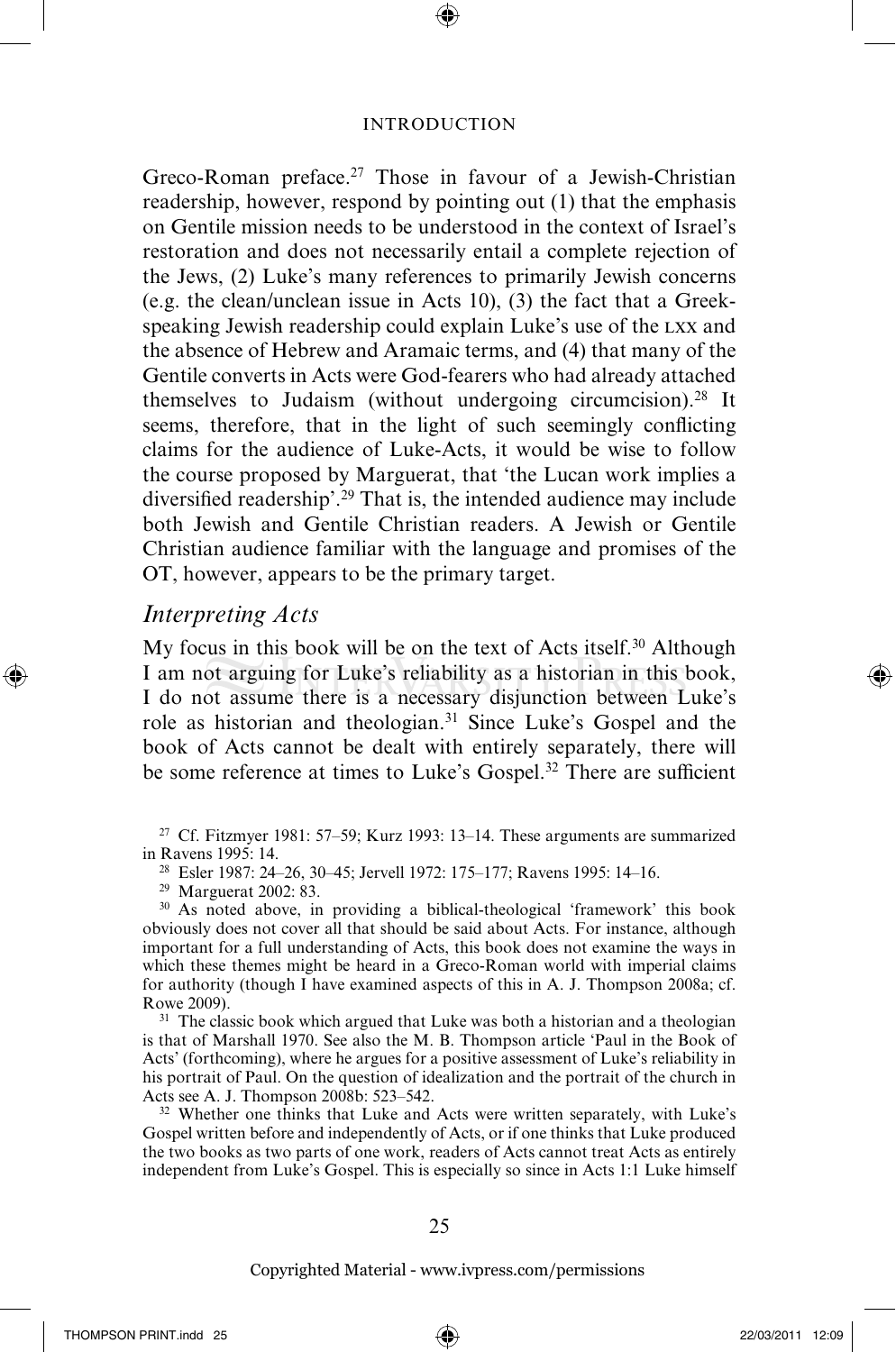distinctives in style and focus, however, to warrant treating Acts independently.33

Although much has been written about interpreting biblical narrative in general and the narrative of Acts in particular, I have found it particularly helpful to look out for various forms of repetition in seeking to observe Luke's emphases.<sup>34</sup> This is sometimes the best way to determine the difference between what some call 'descriptive' and 'prescriptive' elements in the narrative of Acts. For example, the appointment of a leader (Matthias) by lot is unlikely to be 'prescriptive' for the appointment of all church leaders just because it has been 'described' once (Acts 1:23–26). The frequent references to the way material possessions are used, however, indicate that Luke is trying to make a point (i.e. that he is arguing for or 'prescribing' something). In the case of material possessions it appears that by both positive and negative portraits he shows that the reality of one's allegiance to the Lord Jesus is evidenced in the way one uses material possessions (Luke 16:13).<sup>35</sup> It seems that if Luke wants to make a point, he highlights something by repetition. This repetition may be seen in

- patterns (such as the parallels between Peter and Paul)<sup>36</sup>
- summary statements<sup>37</sup>
- narration of major events $38$

directs us to his Gospel. See the lengthy discussion of this in Verheyden 1999 and the recent summary in Bird 2007.

33 Carson and Moo 2005: 203.

<sup>34</sup> For more information on interpreting Acts see the succinct summaries in C. Green 2005: 13–35 and Peterson 2009: 39–49. For an analysis of literary approaches to Acts see Spencer 1993: 381–414.

 $35$  Note the positive portraits in 2:44–45; 4:32, 34–35; 4:36–37; 6:1–7; 9:36, 39; 11:27–30; 16:15, 34; 20:35; and the contrasting negative portraits in 1:18; 5:1–11; 8:18–23; 16:16, 19; 19:23–27; 24:26. Cf. most recently C. Hays 2010.

36 Cf. Moessner 1986. Note the helpful table in C. Green 2005: 25. I.e. both Peter and Paul heal a lame man (3:2–8; 14:8–10), do miracles at a distance (5:15; 19:12), exorcise demonic spirits (5:16; 16:16–18), confront sorcerers (8:18–24; 13:6–11), raise the dead (9:36–41; 20:9–12), have heavenly visions (10:9–16; 16:9; 18:9–10; 23:11), are miraculously released from prison (5:19; 12:7–11; 16:25–28) and preach to Jews using Ps. 16:10 (2:27; 13:35). Some parallels extend back to Jesus' activity in the Gospel of Luke as well (note the pattern at the outset of each person's ministry where a reference to the Holy Spirit's activity is followed by a major sermon and the healing of a paralytic in Luke  $3 - 5$ , Acts  $2 - 3$ ,  $13 - 14$ ).

37 2:47; 6:7; 9:31; 12:24; 16:5; 19:20; 28:30–31.

<sup>38</sup> E.g. Cornelius' conversion (Acts  $10 - 11$ ; 15:7–9); Saul's conversion (Acts 9, 22, 26); sharing resources (Acts 2:42–47; 4:32–37).

26

⊕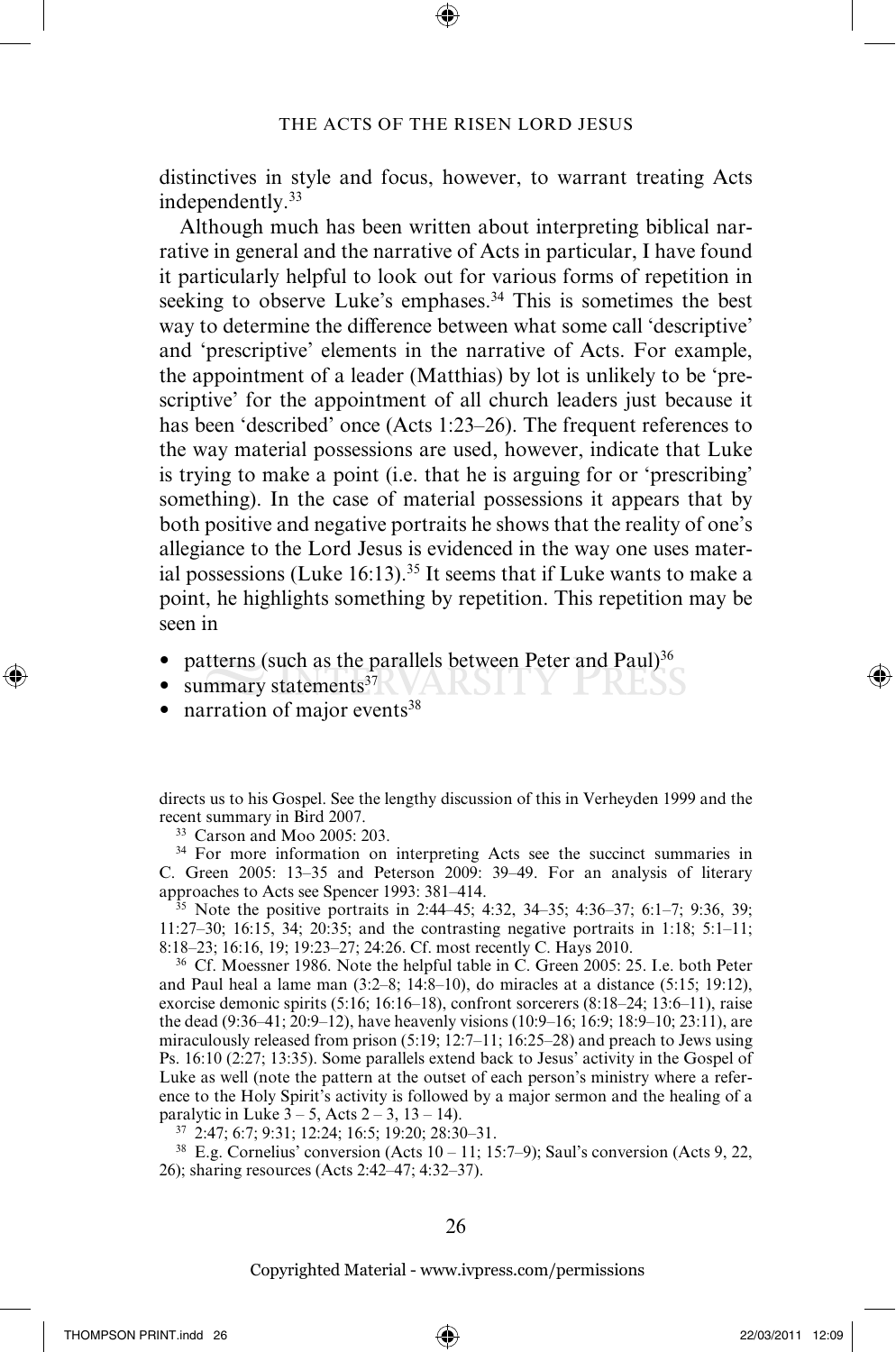#### INTRODUCTION

⊕

- $\bullet$  terms within individual accounts<sup>39</sup>
- 'frames' or 'inclusios'<sup>40</sup>
- $\bullet$  themes in contrasting accounts<sup>41</sup>

It is not always easy to determine with certainty what Luke may be 'prescribing' in the narrative of Acts. In addition to the observations above concerning Luke's purposes and audience (assurance for believers concerning the outworking of God's purposes in Christ), however, keeping an eye out for these kinds of repetitions will at least help to alert us to the fact that something is being emphasized! Although much more could be said about Luke's narrative techniques, my aim here is merely to summarize briefly the approach taken in this book as I focus primarily on the text of Acts in order to highlight the biblical-theological framework of the inaugurated kingdom of God in Acts.

## **EXAMPLE INTERVARSITY PRESS**

39 E.g. 'temple' (Acts 3:1–3, 8, 10), 'name' (Acts 4:7, 10, 12, 17–18), 'teaching' (Acts 5:21, 25, 28, 34, 42), 'our fathers' (Acts 7:11–15) and 'eunuch' (Acts 8:27, 32, 34, 36, 38–39).

40 E.g. Acts 6:1 and 7 (the increase of the disciples); 9:2 and 20 (Saul's actions in Damascus); 9:1 and 31 (from murderous threats to peace); 11:1 and 18 (a contrast concerning the acceptance of the Gentiles); 12:1–4 and 20–23 (the 'authority' of Herod, who is called a 'king' in 12:1 and 20–21).

<sup>41</sup> E.g. the use of money and material possessions mentioned above.

27

#### Copyrighted Material - www.ivpress.com/permissions

◈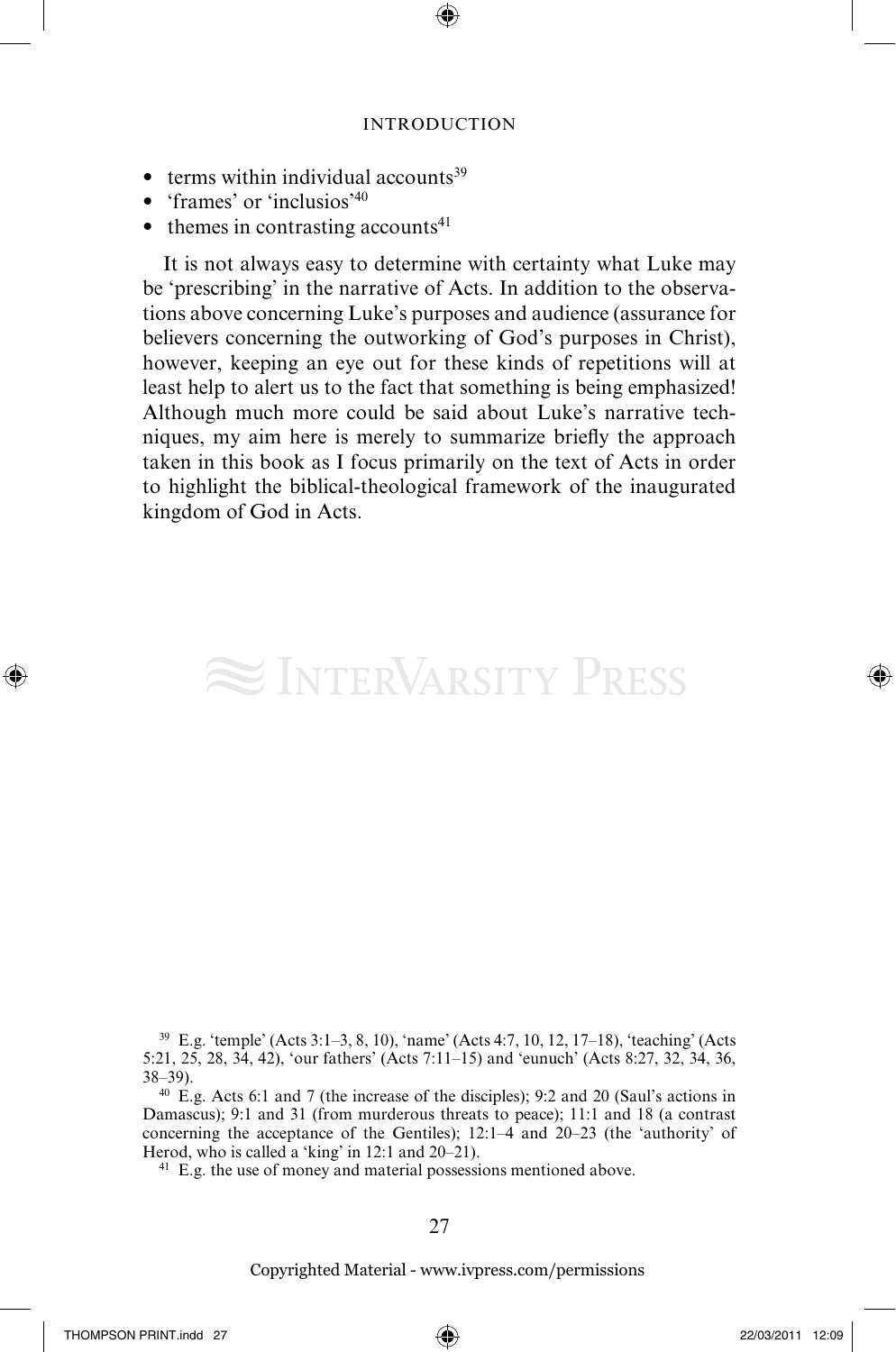# **EXAMPLE INTERVARSITY PRESS**

 $\bigoplus$ 

Copyrighted Material - www.ivpress.com/permissions

 $\bigoplus$ 

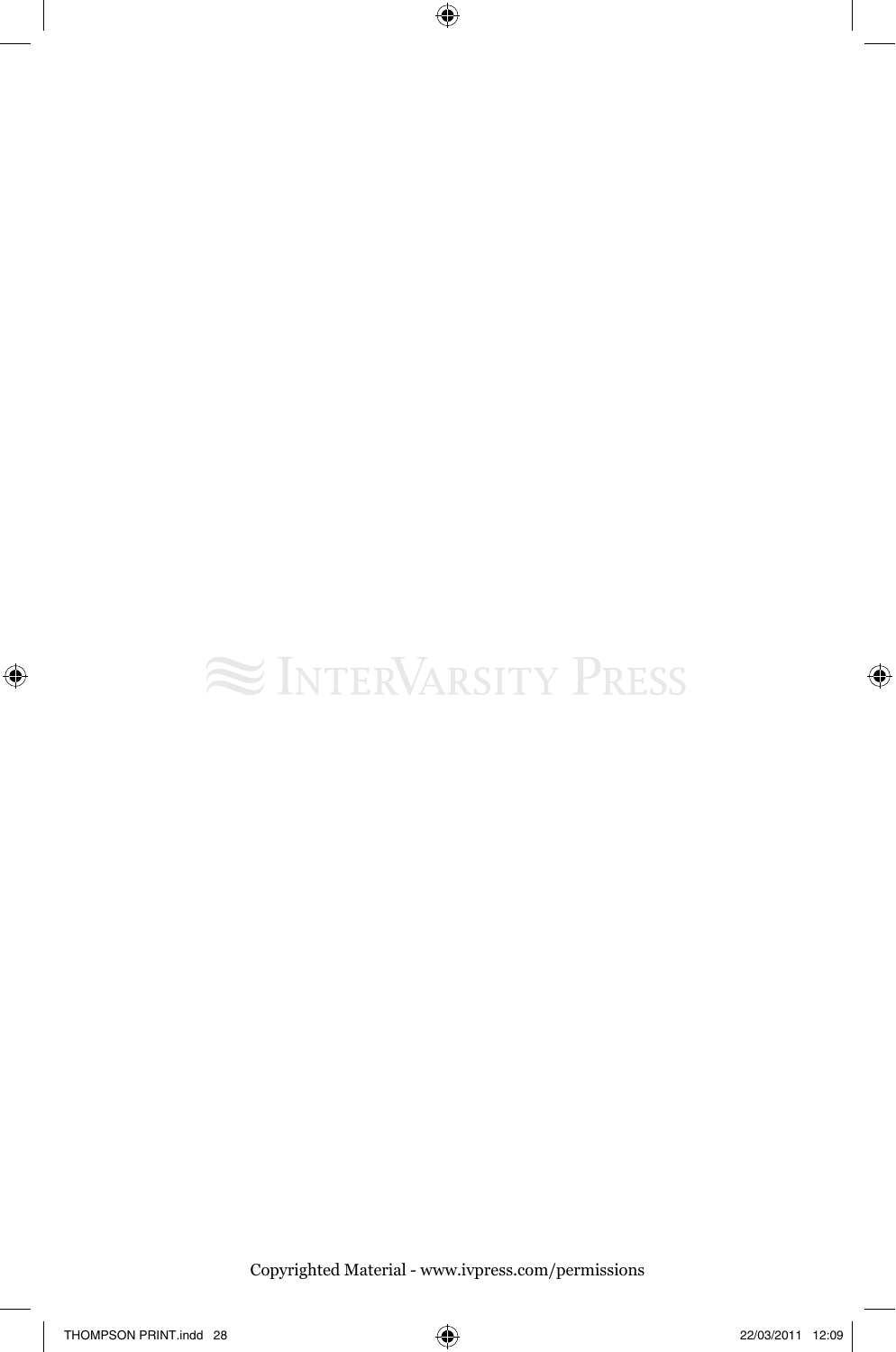## Chapter One

⊕

## **Living 'between the times': the kingdom of God**

We have seen that Luke primarily wrote Acts to provide assurance to his readers concerning the purposes and plan of God. This, in addition to the likelihood that he is aiming to highlight the 'continuing story' of the fulfilment of God's promises for his people, indicates that we should look primarily for what Luke is saying about God and his purposes in Acts and how this may provide reassurance for his readers. Thus this chapter will continue the discussion of the last chapter by focusing on what Luke says about the outworking of God's purposes with a treatment of the sovereignty of God, the kingdom of God, the reign of Christ and the spread of the word in the midst of opposition. We will see that Luke is drawing attention to the continued outworking of God's saving purposes specifically in the inaugurated kingdom of God through the reign of the Lord Jesus. It is within this framework that Luke wants his readers to see his account of the unstoppable spread of the word and the strengthening of local churches in the midst of persecution and opposition.

## The sovereignty of God

Although many often approach the book of Acts by focusing primarily on the human participants in the narrative (such as Peter and the apostles, Paul, Stephen, Cornelius), the focus in the book of Acts is actually on God.<sup>1</sup> That Luke is highlighting the sovereignty of God in history is indicated by his use of key terms as well as the way in which he describes God's involvement in the history of Israel, the events surrounding the life, death and resurrection of Jesus, and the subsequent developments in the history of the church that he is recounting. We will examine this broad theme of the

#### Copyrighted Material - www.ivpress.com/permissions

◈

<sup>&</sup>lt;sup>1</sup> Cf. Squires 1993, Jervell 1996, Gaventa 2003 and esp. the summary in Walton 2008: 291–306.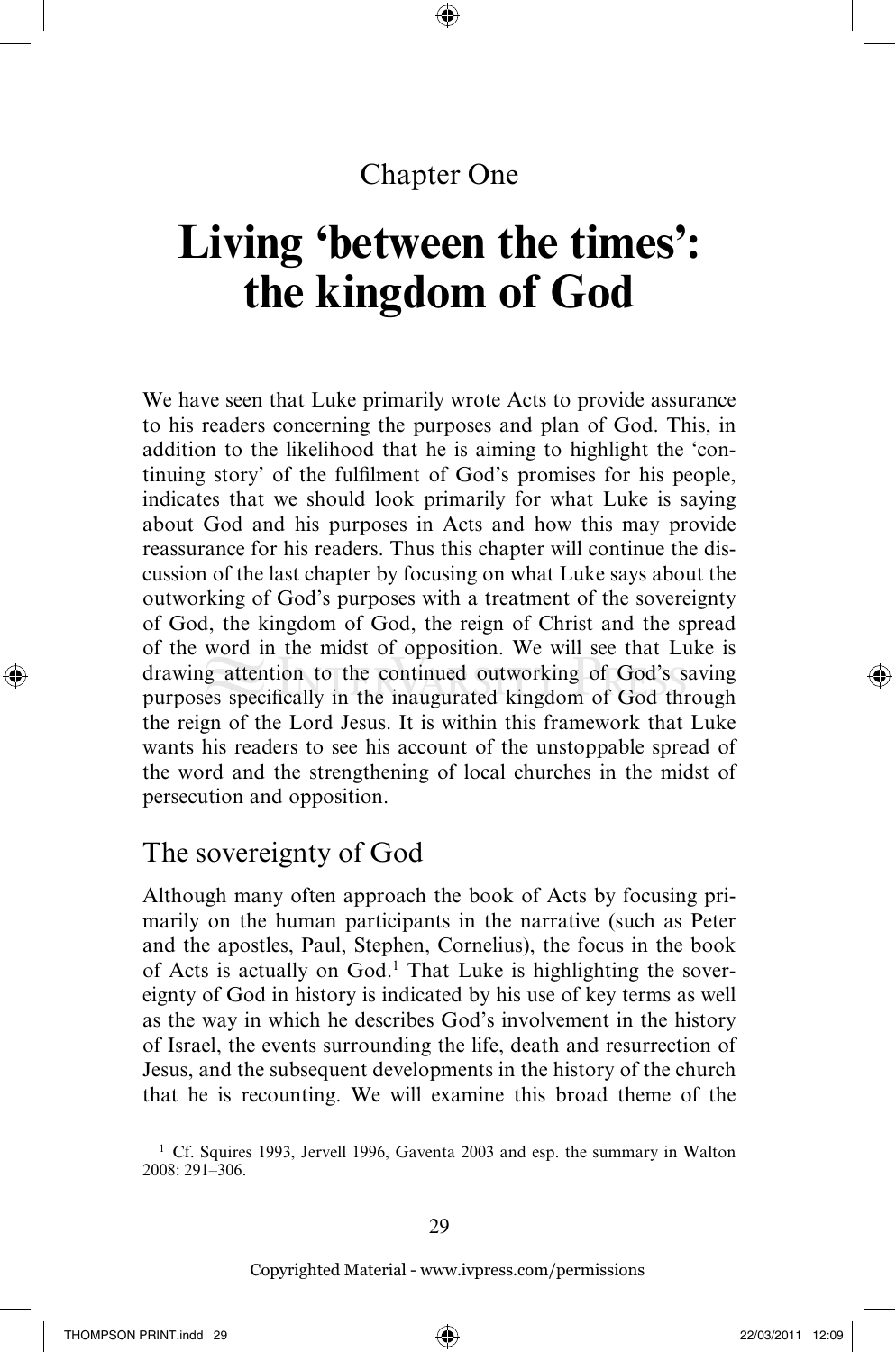accomplishment of God's purposes first before focusing attention on the kingdom of God and the continuing reign of the Lord Jesus.

## *Key terms*

As noted in the previous chapter, one of the ways the book of Acts evidences a theological understanding of history in which God is in control and fulfilling his covenant promises is in the prominence of terms that indicate divine sovereignty.2 The most prominent term in Acts that draws attention to 'divine necessity' is *dei*, 'it is necessary'.3 The term occurs 40 times in Luke-Acts (18 in Luke; 22 in Acts), which is almost twice as many times as in all 13 of Paul's letters (24 times in total), and significantly more than anywhere else in the NT (6 in Mark, 8 in Matthew, 10 in John).4 Although the term does not always refer to divine necessity (i.e. Acts 15:5; 16:30; 19:36; 25:24), Luke particularly highlights divine necessity in the life, death, resurrection and ascension of Jesus (Luke 2:49; 4:43; 9:22; 13:33; 17:25; 22:37; 24:7, 26, 44; Acts 1:16; 3:21; 17:3), the calling, suffering and journeys of Paul (Acts 9:16; 19:21; 23:11; 27:24, 26) and suffering in the life of believers (14:22). As Walton correctly observes, 'This Lukan favourite term exposes his belief that God has a purpose which is being carried out through the stories which Luke tells in Acts $.35$ VAKƏLLI

## *Israel's history*

◈

The narrative summaries of Israel's history given in the speeches of Stephen (Acts 7) and Paul (Acts 13) also draw attention to the view (which Luke adopts in his summary of these speeches) that God has directed Israel's history and that current events in Acts are a continuation of these histories.

## *God's sovereignty in Israel's history in Acts 7*

In Stephen's speech (Acts 7:2–46) the term *theos*, 'God', is mentioned sixteen times (the term *kyrios*, 'Lord', is also used twice with reference to God) and God is the subject of the action in the narrative. God appeared to, spoke to, gave promises to and sent Abraham (vv.

2 Walton 2008: 295–296.

5 Walton 2008: 296.

#### Copyrighted Material - www.ivpress.com/permissions

<sup>3</sup> Cf. Cosgrove 1984: 168–190.

<sup>4</sup> In addition to *dei*, Rosner (1993: 79) refers to *hē boulē tou theou* (the will of God), *thelēma* (will), *horizō* (foreordain), *proorizō* (predestine) and *prooraō* (foresee). Cf. also Conzelmann 1960: 151–154; Fitzmyer 1981: 170–181; Squires 1993: 1–3; 1998: 19–39; Marguerat 2002: 96–103; Walton 2008: 295–296.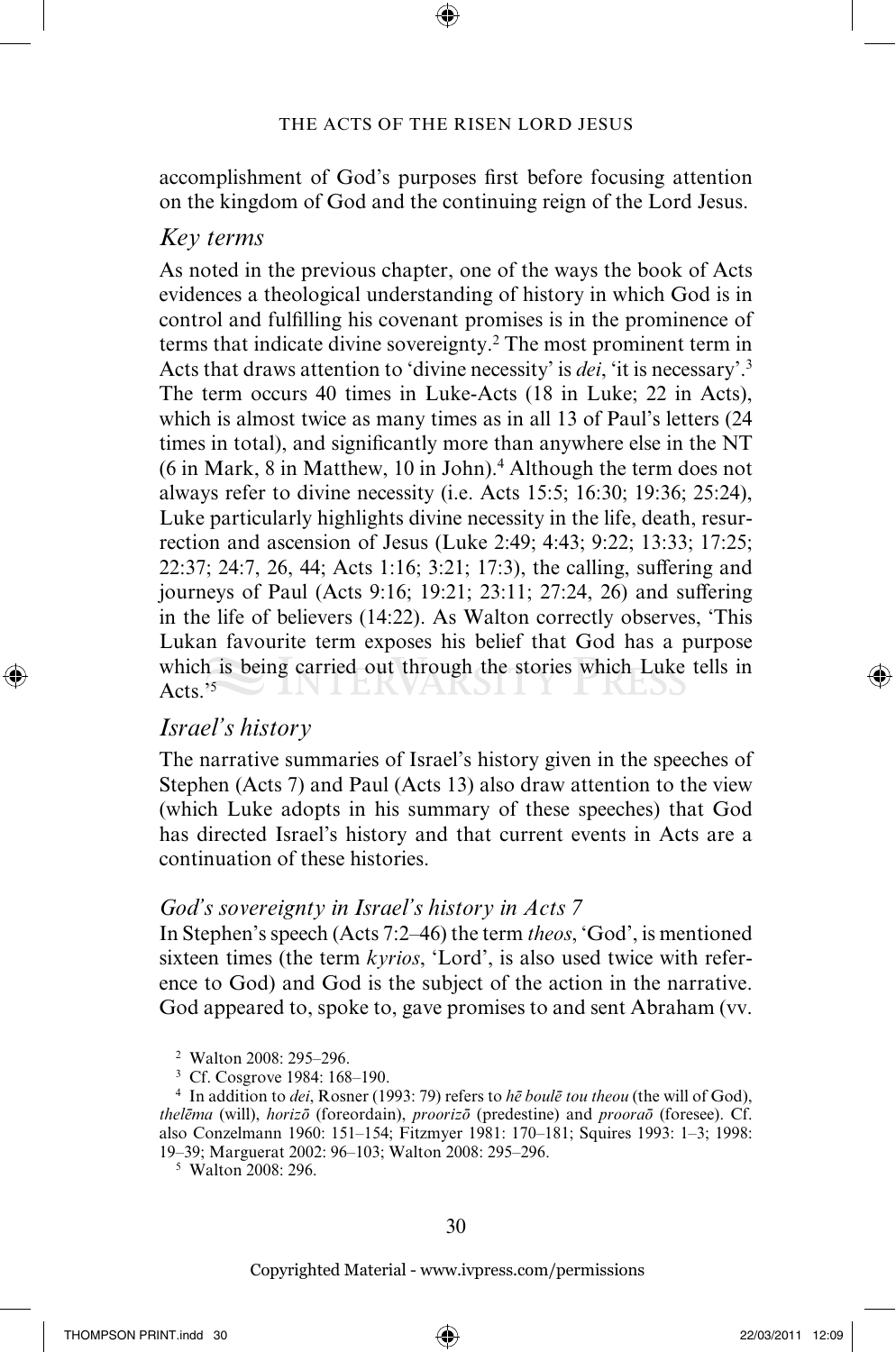2–8); he was with, rescued and gave wisdom to Joseph (vv. 9–10); he fulfilled his promise to Abraham in rescuing the people of Israel (vv. 5, 17); he appeared to, sent and used Moses to deliver the people of Israel (vv. 25, 31–35); he directed Moses concerning the construction of the tabernacle, drove out the nations before Israel and was favourable to David (vv. 44–46). Running throughout this narrative account of Israel's history is an undercurrent of the rejection of God's messengers (Joseph, v. 9; Moses, vv. 27, 35, 39).<sup>6</sup> This rejection and even resistance (v. 51) to God's messengers, however, does not leave God inactive. Despite the actions of the patriarchs, God accomplished his purposes through Joseph (vv. 9–10).7 Although the Israelites worshipped 'what their hands had made', God turned away from Israel, handed them over to idol worship and sent them into exile as promised (vv. 41–43).8 In fact, as Stephen nears the end of his speech he quotes Isaiah 66:1–2, which declares that heaven is God's throne, the earth his footstool and God has 'made all these things' (Acts 7:49–50).

This pattern comes to the fore in Stephen's conclusion, where he declares that his audience is following the pattern of those (their fathers) who persecuted the prophets. Even though their fathers killed those who predicted the coming of Jesus, and Stephen's audience followed suit in betraying and murdering this Righteous One, still the one predicted came just as God's messengers, the prophets, had predicted.<sup>9</sup> The appearance again of the glory of God (cf. vv.

7 The contrast in 7:9–10 between the actions of the patriarchs and God ('they sold him . . . but God was with him . . . and rescued him . . . gave Joseph . . . and enabled him') is reminiscent of (though not identical in wording) to Joseph's assessment in Genesis 50:20 ('You intended to harm me, but God intended it for good to accomplish what is now being done, the saving of many lives').

8 Spencer (2004: 87) notes that the relationship between Amos 5:25–27 in Acts 7:42–43 (idolatry that led to the exile) and the immediate context in Acts 7:40–41 (idolatry in worshipping the golden calf) seems to be that Amos identified Israel's wandering as God's judgment banishing them 'beyond Damascus' (i.e. to Assyria), and thus moves directly from the wilderness period to his own idolatrous age on the brink of deportation (i.e. he moves directly from exodus to exile). Stephen agrees with this assessment of Israel's history but extends it to his own day with the alteration to exile 'beyond *Babylon*' (instead of 'beyond *Damascus*'). Stephen therefore alerts these second-temple officials to the fact that they are in no more a privileged position than those being sent to exile before the temple was built.

9 Note the similar summary of Israel's history given by Jesus in Luke 20:9–19 (and Matt. 21:33–46; Mark 12:1–12). Cf. also 2 Chron. 24:19; 36:15–16; Neh. 9:26; Jer. 44:4–6; and esp. Jer. 7:25–29.

◈

<sup>&</sup>lt;sup>6</sup> The primary significance of this speech in its narrative context will be examined further in the discussion of the temple on pp. 164–172.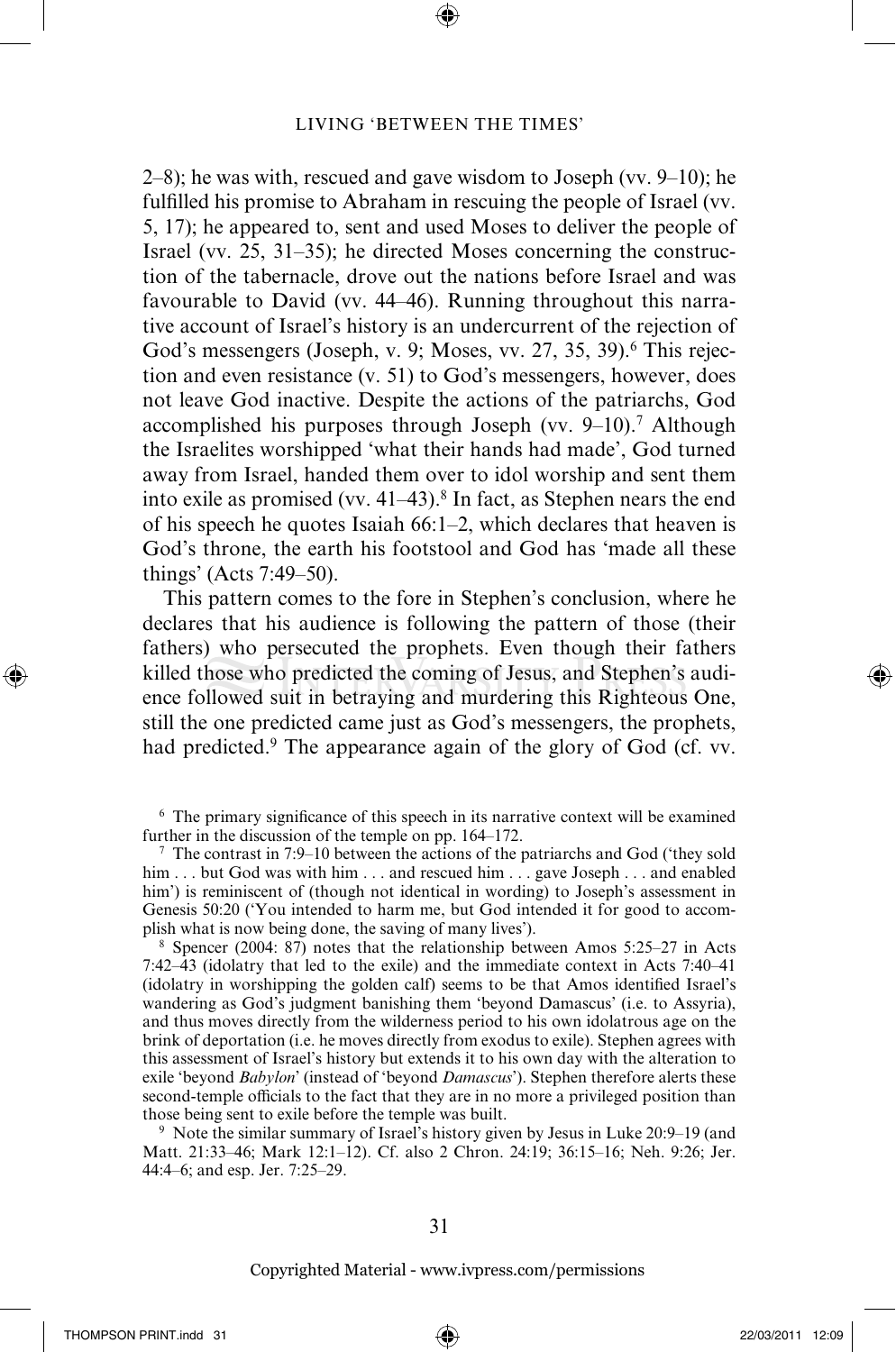⊕

2, 55), and now the person of Jesus at the right hand of God, clearly shows that God's purposes were not thwarted but accomplished through this rejected Righteous One. This reappearance together with the clear allusions to Jesus' own actions at his death (cf. vv. 59–60 with Luke 23:34, 46) as Stephen is murdered indicate that this pattern is continuing. Stephen is God's messenger, now not as a messenger anticipating the coming of the Lord Jesus, but as one who points to (vv. 55–56), even prays to (vv. 59–60), and reflects the character of the Lord Jesus (vv. 59–60).

### *God's sovereignty in Israel's history in Acts 13*

In Paul's speech in Acts 13:16–37 God is again the main character in the history of Israel and is again the subject of the main verbs. This time the emphasis is not so much on the rejection of God's messengers but the gracious provision of God for his people. The God of Israel chose their fathers, made the people prosper in Egypt, led them out, bore with them in the wilderness, overthrew the nations and gave them the land (vv. 17–20). Then God gave the people judges, installed and removed Saul as king, and made David king (vv. 20–22). In fact, it was only when David had served God's purposes in his own generation that he fell asleep (v. 36). Finally, it is from the descendants of David that God brings to Israel, as he promised (implying also a preservation of that promise through those descendants), the Saviour, Jesus (vv. 23–37). God's purposes were fulfilled in the condemnation and execution of Jesus (vv. 27–29) and God raised Jesus from the dead (vv. 30–37). The anticipation that God would do something incredible in their days (v. 41), the promise of light for the Gentiles and salvation for the ends of the earth (v. 47) and the granting of eternal life to 'all who were appointed' (v. 48) indicate that the culmination of God's sovereign and gracious provision for his people comes in the offer of salvation  $(v, 26)$ , forgiveness of sins  $(v, 38)$ , justification  $(v, 39)$  and eternal life (vv. 46, 48), by God's grace (v. 43), through the death and resurrection of the Lord Jesus to all who would believe, even Gentiles (v. 48).

## *Jesus' life, death and resurrection*

#### *Jesus' life*

The surveys of God's actions in Israel's history given above have already indicated that part of Luke's purpose is to highlight the continued accomplishment of God's purposes in Jesus' ministry despite the rejection he faced from his own people. This is seen in

#### Copyrighted Material - www.ivpress.com/permissions

◈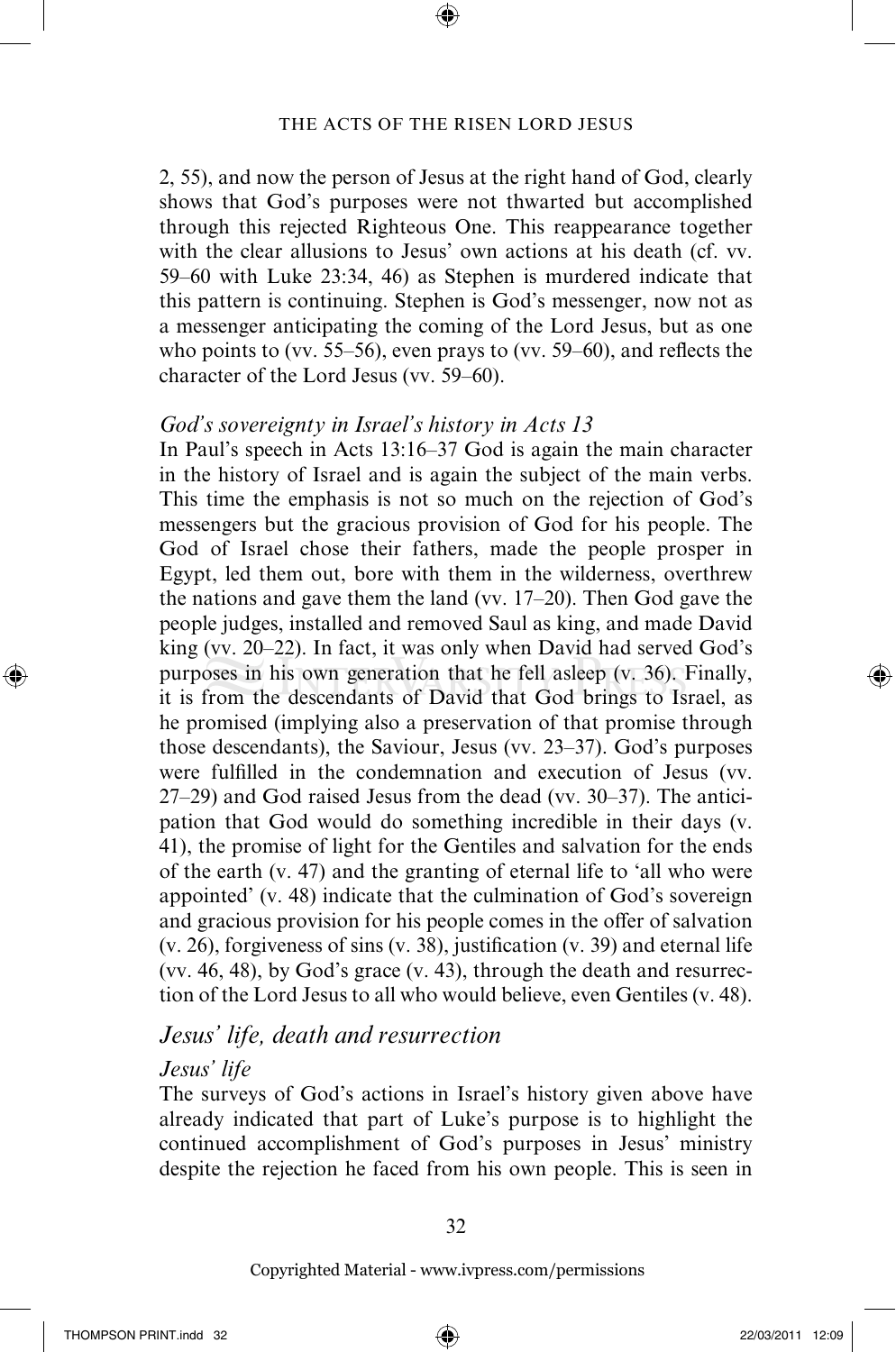his description of God's involvement in all aspects of Jesus' ministry: his life, death and resurrection. Regarding Jesus' life, Peter's summary in Acts 2:22 is that God accredited Jesus to the people of Israel by miracles, wonders and signs, which God did among them through Jesus. Similarly, in Acts 10:36–38 Peter states that God is the one who sent the word (*logos*) to Israel, 'telling the good news of peace through Jesus Christ'.10 Furthermore, God anointed Jesus with the Holy Spirit and power and Jesus 'went around doing good and healing all who were under the power of the devil, because God was with him' (10:38). Again, in Acts 13:23 Paul states that God is the one who has 'brought to Israel the Saviour Jesus, as he promised'.

#### *Jesus' death*

◈

Regarding Jesus' death, Luke's Gospel emphasizes the accomplishment of God's purpose even if the wickedness and culpability of those involved in Jesus' death are also maintained.11 Predicted by Jesus himself (Luke 9:22; 13:33) in keeping with the predictions of the Scriptures (Luke 18:31; 24:26–27, 44–46), it is clear that the Christ 'had to *(dei)* suffer' (24:26) because everything written about him 'must *(dei)* be fulfilled' (24:44). Even the betrayal by Judas, though deserving of judgment, is described in terms of the Son of Man going 'as it has been decreed' (22:22).

When we come to Acts, the same emphasis on the accomplishment of God's purposes remains, as does the accompanying responsibility of those involved. Between the ascension of Jesus 'into heaven' in Acts 1:11 and the descent of the sound like a violent wind 'from heaven' in Acts 2:1–4 there seems to be an unusual digression that focuses on Judas' death and his replacement (Acts 1:12–26). Part of the reason for this lengthy excursus is to highlight the restoration of the number of apostles to twelve in keeping with the promises of Jesus concerning the role the twelve would play over the people of Israel (cf. Luke  $22:30$ ).<sup>12</sup> The dominant feature of the passage, however, is that the sovereign plan of God has not been derailed by this most wicked of actions – a betrayal from among the ranks

<sup>10</sup> Gathercole (2006: 221–227) suggests that Luke 1:2, Acts 10:36, 13:26 and 20:32 indicate the possibility of 'an incipient logos Christology in Luke-Acts'.

<sup>&</sup>lt;sup>11</sup> Cf. esp. Conzelmann 1960: 153, 200. Conzelmann mistakenly argued, however, that Luke sees no atoning value in the death of Jesus. Cf. Larkin 1977: 325–335.

<sup>12</sup> Pao 2000: 123–127.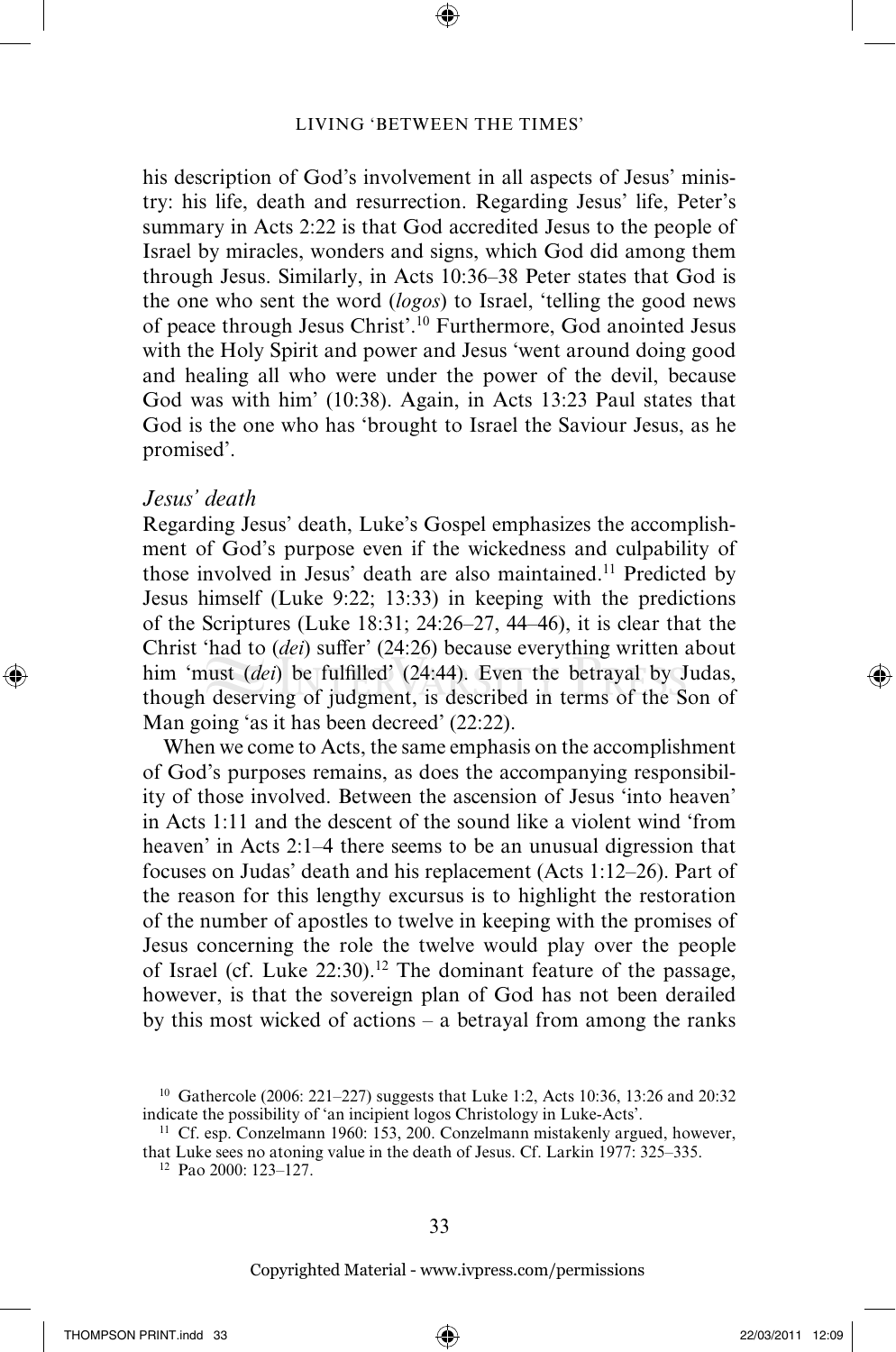of Jesus' own inner circle.13 Far from discrediting the ministry of Jesus, this betrayal was anticipated. In verse 16 the language of 'had to' *(dei*), 'be fulfilled', 'which the Holy Spirit spoke . . . concerning Judas' and 'long ago' indicates that this betrayal ought to be no surprise and has long been anticipated.<sup>14</sup> Furthermore, the sovereign plan of God is continuing to be worked out in the provision of a replacement for Judas. This too Scripture anticipated (Acts 1:20, citing Ps. 109:8).15 Following prayer to the Lord requesting that he show them whom he has chosen, the decision is made by casting lots.16 Although there is no direct allusion to Proverbs 16:33 here, as Marshall correctly observes, 'it clearly was the basis of the method chosen here'.17 That proverb, of course, attributes God's sovereignty even to the apparent randomness of casting lots as 'its every decision is from the Lord'. The point seems to be that God's plan and the role of Jesus' followers continue to be on track despite apparently disastrous circumstances.

A similar juxtaposition of the sovereign plan of God and the responsibility of those involved in Jesus' death is found in Acts 2:23 and 4:27–28. In 2:23, despite the fact that Peter's listeners, with the help of wicked men, were responsible for putting Jesus to death, Jesus is said to have been 'handed over' (*ekdoton*) by the 'predetermined' (*horizō*) 'plan' (*boulē*) and 'foreknowledge' (*prognōsis*) of God ('God's set purpose and foreknowledge' niv). Similarly, in 4:27–28 Herod, Pilate, the Gentiles and the people of Israel conspire together in opposition to Jesus, the holy servant anointed by God. Nevertheless, they do what God's 'hand' (*cheir*)18 and 'plan' (*boulē*) had 'predetermined' (*proōrisen*) to happen.<sup>19</sup> Likewise in 13:27–29 Paul states that although the people of Jerusalem and their rulers condemned Jesus and asked Pilate to have him executed, they nevertheless 'fulfilled the words of the prophets that are read every Sabbath' and 'carried out all that was written about him'. Thus

<sup>15</sup> Ps. 109, like Ps. 69, has to do with betrayal and opposition to David.

<sup>16</sup> See more on this later in this chapter in the section on the reign of the Lord Jesus.

17 Marshall 2007: 531. Cf. also Luke 1:9.

18 I.e. God's power. Cf. Bock 2007: 208.

19 Cf. Carson 2000: 53–54 for a discussion of the implications of this text for ' compatibilism' between God's sovereignty and human responsibility.

#### 34

#### Copyrighted Material - www.ivpress.com/permissions

◈

<sup>13</sup> Cf. Peterson 2009: 124 for the relationship between Matt. 27:5–8 and Acts 1:18.

<sup>14</sup> Cf. Marshall 2007: 530 regarding the use of Ps. 69 here. In the context of a 'Davidic typology' Jesus fulfils supremely the pattern of the betrayal of the Davidic King.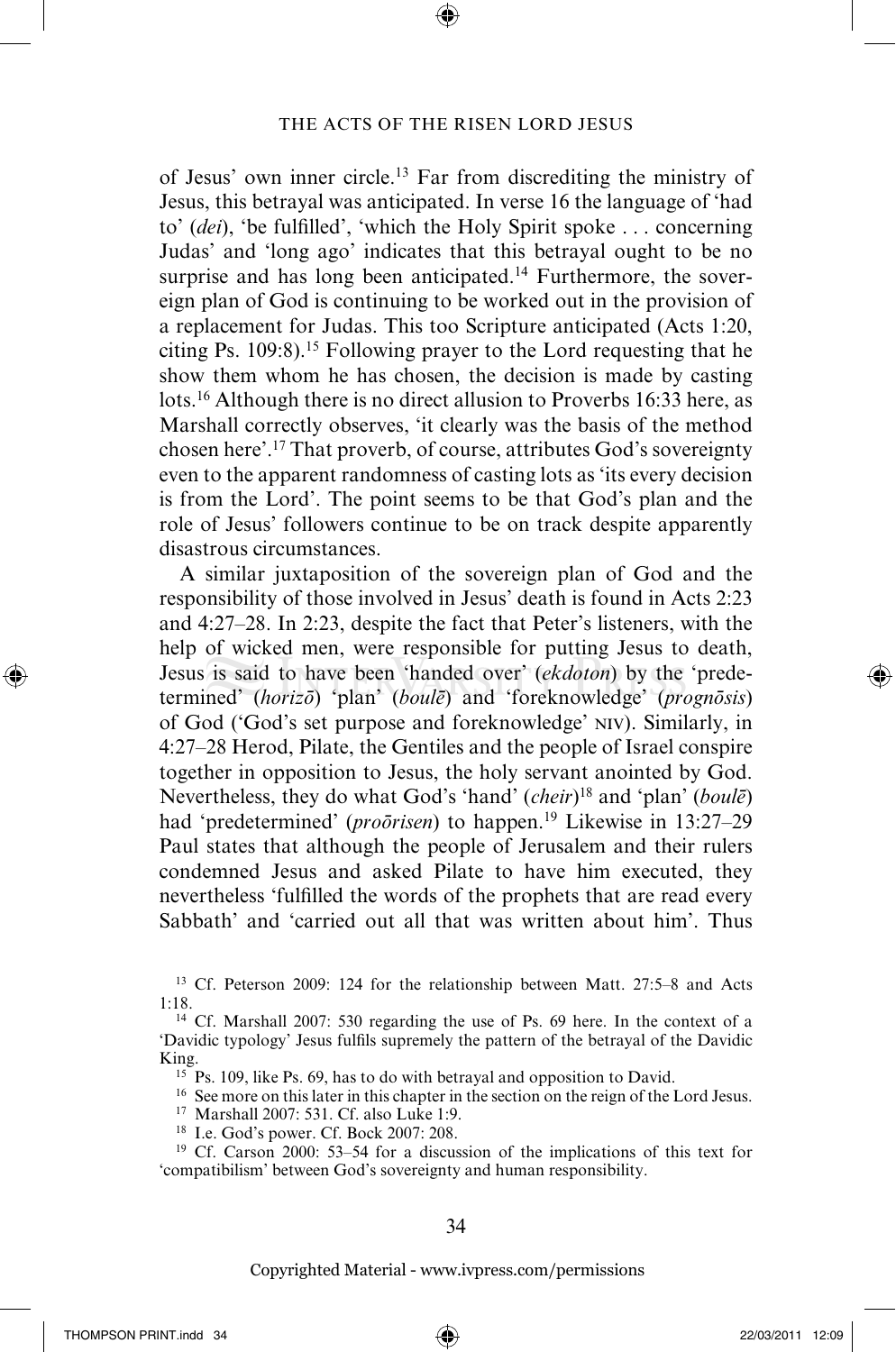repeatedly throughout Luke and Acts, although the wickedness and culpability of those involved in Jesus' death are not diminished, the purpose and plan of God are said to have been carried out.20

#### *Jesus' resurrection*

A consistent feature of references to Jesus' resurrection in Acts is the statement that 'God raised him from the dead.'21 Returning to passages mentioned above, just as God is the subject accomplishing his purposes in the summaries of Israel's history, so he is the subject accomplishing his purposes in the summaries of Jesus' 'history'. In Acts 2, following references to God's accreditation of Jesus, his accomplishment of miracles through Jesus and the outworking of his predetermined plan in the death of Jesus, Peter states that God is also the one who raised him from the dead (2:24 and again in 2:32).22 Likewise in Acts 10, following an account of how God sent the 'word' to Israel, anointed Jesus and was with Jesus for him to do good and heal, Peter states that God raised him from the dead, caused him to be seen, chose those who would see him and appointed Jesus as judge (10:40–42). In Acts 13 Paul's speech combines these 'histories' of Israel and Jesus. He highlights God's actions in choosing the fathers, guiding Israel's history  $(13.17-22)$  and finally bringing to Israel Jesus as promised, whose death fulfils the words of the prophets and all that was written about him (13:23–29). Paul follows this summary of God's actions in the history of Israel and the life and death of Jesus with an emphasis on God's action in raising Jesus from the dead. That God is the one who raised Jesus from the dead is stated four times in the following eight verses (13:30, 33, 34, 37). Though more on the significance of Jesus' resurrection will be given in the following chapter, at this point we merely note that Luke is highlighting the continued accomplishment of God's sovereign purposes in the death of Jesus (even through the wicked actions of those who put Jesus to death) and in the resurrection of Jesus.<sup>23</sup>

22 Cf. also 3:15; 4:10; 5:30; 17:31.

#### Copyrighted Material - www.ivpress.com/permissions

◈

<sup>&</sup>lt;sup>20</sup> Texts such as Acts 2:23 and 4:27–28 also indicate that Luke does not limit those responsible for Jesus' death to the Jewish leaders, or the Jewish people in Jerusalem: he includes Herod, Gentiles and Pilate. Cf. Bock 1996: 1498; contra e.g. J. T. Sanders 1987.

<sup>21</sup> Hence the title of Anderson's 2006 book *'But God Raised Him from the Dead': The Theology of Jesus' Resurrection in Luke-Acts*.

 $23$  Contra Cadbury (1927: 280), who argued that in Acts the death of Jesus is merely a prelude to the resurrection.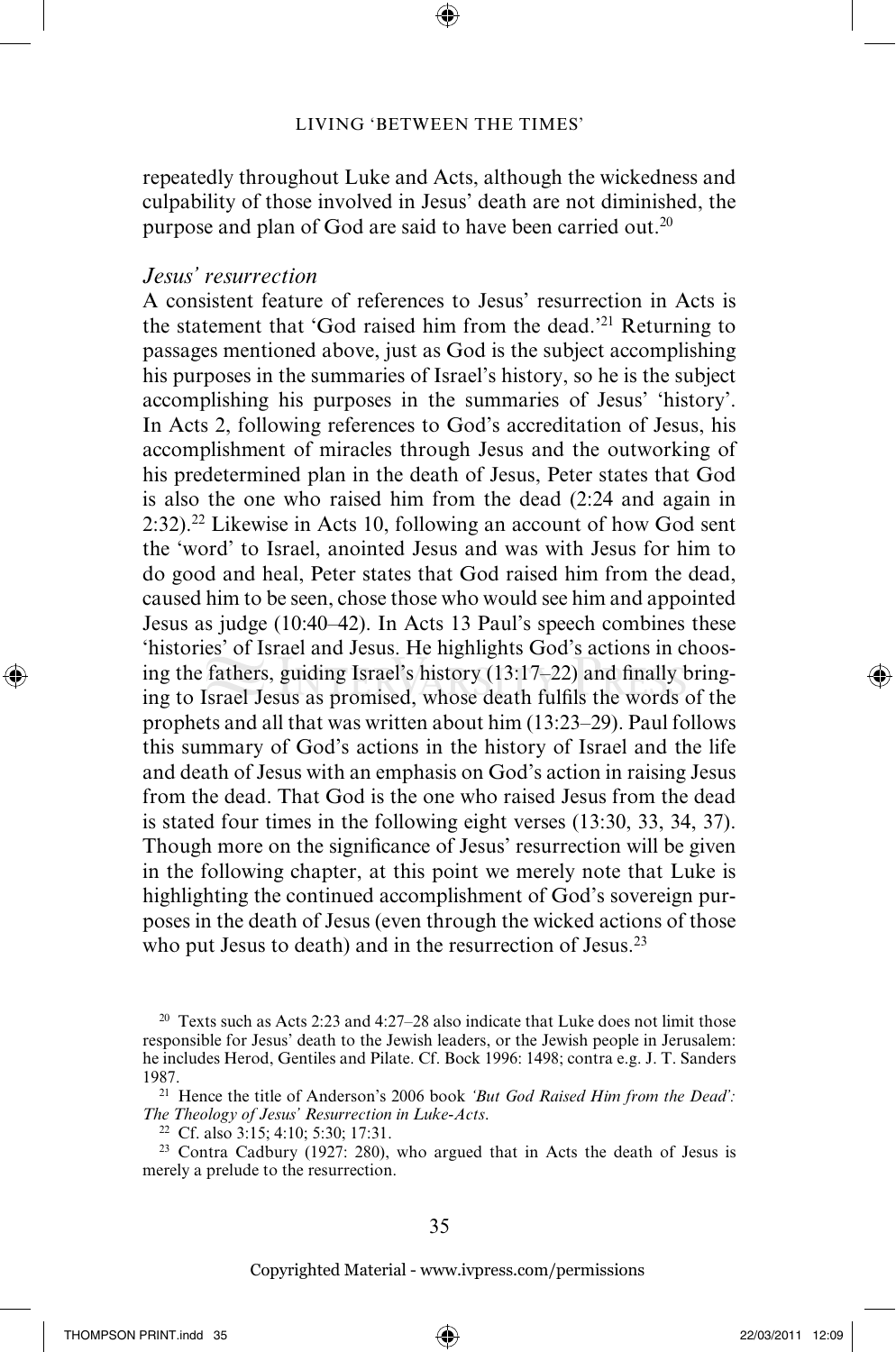## *Subsequent developments in the church*

In Acts, Luke is, of course, writing an account that is subsequent to the events in the history of Israel and the events surrounding the life, death and resurrection of Jesus. Here too, however, Luke aims to show that God is continuing to accomplish his purposes. In addition to the language of fulfilment that is pervasive throughout Acts<sup>24</sup> and the specific interventions of angels or the Holy Spirit to direct the spread of the Gospel,<sup>25</sup> there are emphases on God's action in moving the events of the narrative along. Perhaps the most prominent aspect of God's action in Acts involves the inclusion of the Gentiles. This is seen especially in the conversion of Cornelius but also in later summaries of ministry among the Gentiles in Acts.

#### *The conversion of Cornelius and his household*

In the account of Cornelius' conversion the action of God is highlighted in Cornelius' vision in which an angel instructs him concerning where and how to find Peter  $(10:3-6)$  and Peter's vision concerning God's declaration of what has been made clean followed by instruction from the Spirit about the men who were looking for Peter  $(10:9-20)$ .<sup>26</sup> In addition to these obvious indications of specific divine guidance, what is striking about the account of these events is the stress on the 'coincidences' of timing throughout the narrative. It is as the three men were 'approaching the city' that 'Peter went up on the roof to pray' (v. 9). It is 'while Peter was wondering about the meaning of the vision' that 'the men sent by Cornelius found out where Simon's house was and stopped at the gate' (v. 17). It is then 'while Peter was still thinking about the vision' that the Spirit tells him about the three men looking for him and tells him to go downstairs and to go with them (vv. 19–20). The emphasis on God's timing reaches a climax when it was 'while Peter was still speaking' that 'the Holy Spirit came on all who heard the message' (v. 44).

#### Copyrighted Material - www.ivpress.com/permissions

◈

<sup>24</sup> In addition to 1:16, 3:18, 13:27, 33, 17:2–3, 26:22–23, etc., with reference to Jesus' death, cf. 2:1, 16, 30–31, 3:24, 13:47, 15:15, 28:25 regarding events in the life of the church. Cf. Peterson 1993: 83–104.

<sup>25</sup> Cf. 8:26, 39; 10:3–6; 12:7–10, 23; 13:2–4; 16:6–10; 18:9–11; 20:22–23; 21:4, 10–11; 23:11; 27:23–26.

<sup>&</sup>lt;sup>26</sup> As Spencer (2004: 121) correctly observes, the voice that declares 'Do not call anything impure that God has made clean' does 'not insist that Peter goes ahead and consumes unclean meat on this occasion, but it does demand that Peter acknowledges God's sovereignty in determining purity boundaries and, by implication, adjusting those boundaries if he so chooses'.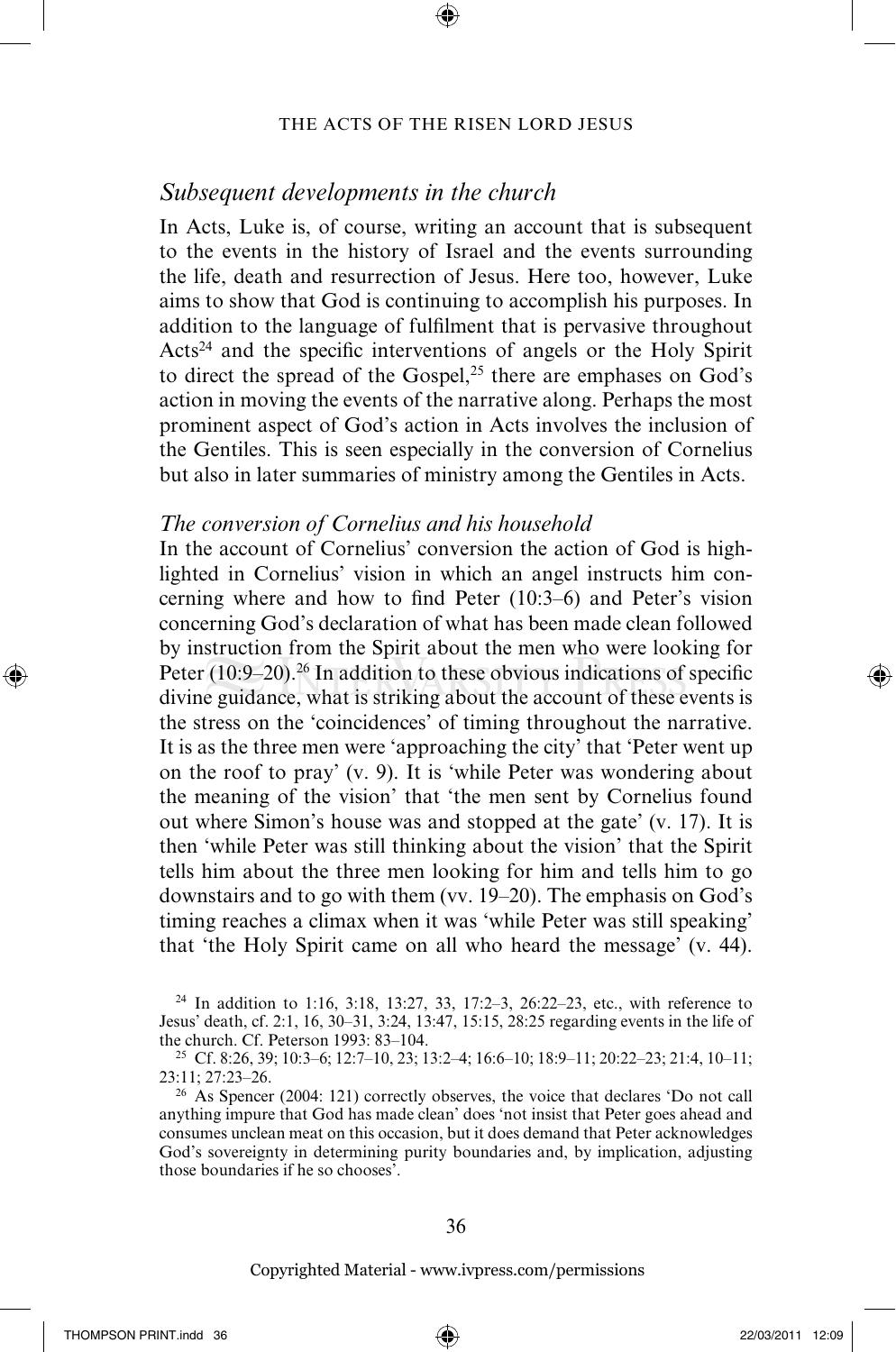Peter's retelling of the account also highlights the amazing timing of the events when, after recounting the vision, he states that '*right then* (*kai idou exautēs*) three men who had been sent to me from Caesarea stopped at the house where I was staying' (11:11). Then Peter states that it was as he began to speak that the Holy Spirit came upon them (11:15), indicating again that he had more to say and that the Spirit came 'without any initiative on his part'.27 That this is all meant to highlight the sovereign action of God in including Cornelius is emphasized at the conclusion to the account in 11:17–18. Peter concludes his summary of the events by stating that it was God who gave them the Holy Spirit and adding, 'who was I to think that I could oppose God?' The Jewish believers respond by praising God and marvelling that 'God has granted even the Gentiles repentance unto life'.

This same stress on God's action in including the Gentiles in Acts 10 – 11 is found in Peter's summary of these events before the Jerusalem Council in Acts 15. Peter states that *God* made the choice that Gentiles would hear the message of the gospel from his mouth and that they would believe (15:7).<sup>28</sup> Furthermore, God is the one who gave them the Holy Spirit, showing that he accepted them, that he made no distinction between the two groups and that he had purified their hearts by faith (vv. 8–9). James's summary at the conclusion of the Council looks back to Peter's account as a description of how God had 'showed his concern by taking from the Gentiles a people for himself', which is in agreement with the words of prophets (vv.  $14-15$ ).<sup>29</sup>

#### *Paul's ministry among Gentiles*

In addition to this specific inclusion of the Gentile Cornelius and his household through faith, summaries of Gentile inclusion that frame the beginning and end of Paul's ministry to Gentiles in Acts also highlight God's sovereignty. These summaries attribute the whole of Paul's ministry among Gentiles and the response of Gentiles to the work of God. In the context leading up to the Jerusalem Council Paul and Barnabas have returned to Antioch, having completed 'the

#### Copyrighted Material - www.ivpress.com/permissions

◈

<sup>27</sup> Bock 2007: 408.

 $2<sup>8</sup>$  In Greek the verb for 'choose' is completed with the two infinitives 'to hear' and 'to believe' (*exelexato ho theos . . . akousai . . . kai pisteusai*).

<sup>29</sup> The phrase in Greek is *ho theos epeskepsato labein ex ethnōn laon tō onomati autou* (God visited to take out from the Gentiles a people for his name).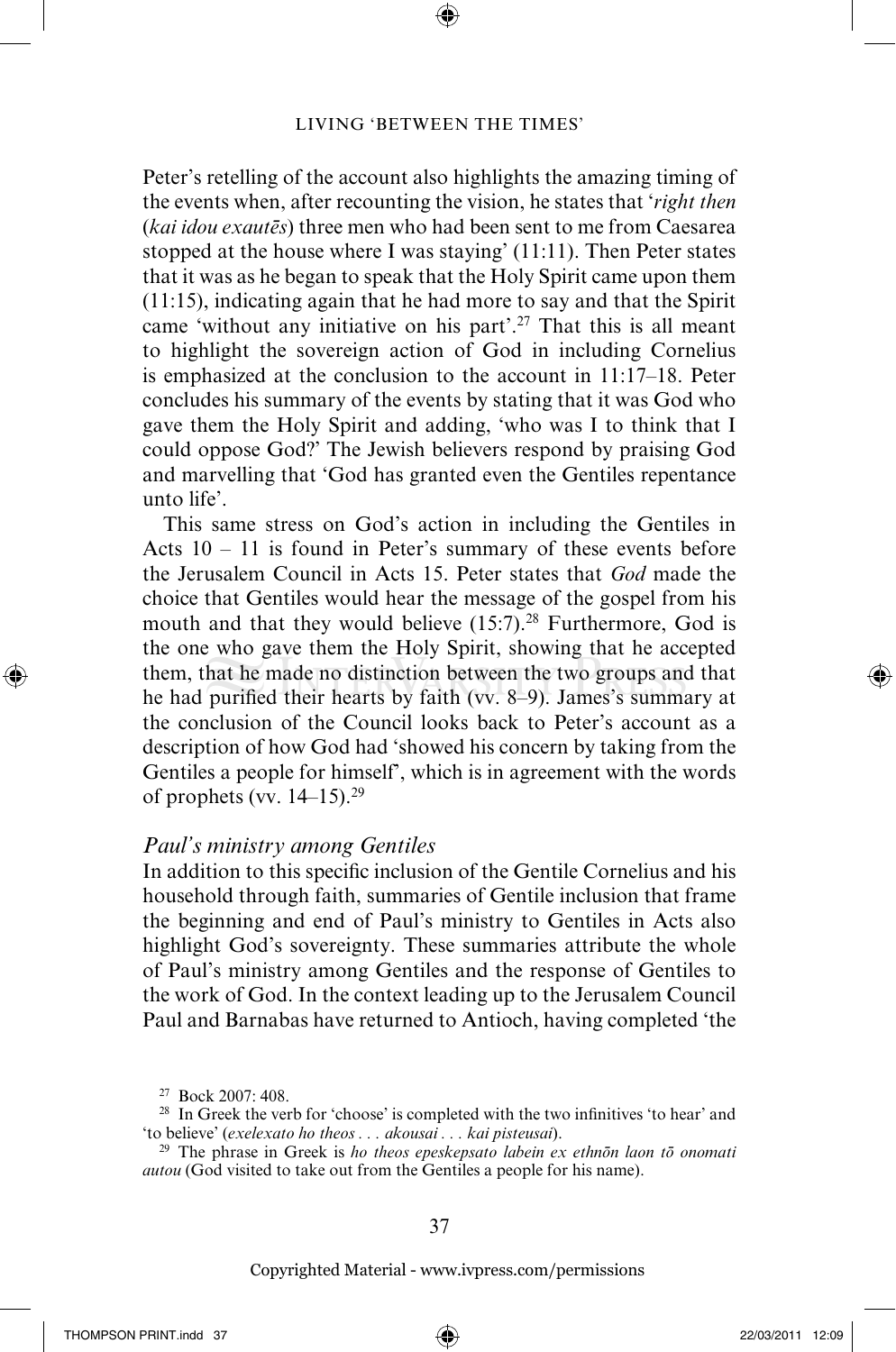⊕

work' under the grace of God (14:26).<sup>30</sup> This was 'the work' to which they had been called, set apart and sent by the Holy Spirit (13:2–4). In Antioch they report to the church 'all that God had done through them and how he had opened the door of faith to the Gentiles' (14:27). On their way to the Jerusalem Council Paul and Barnabas travel through Phoenicia and Samaria telling how the Gentiles have been converted, and upon arrival in Jerusalem report to the welcoming church, apostles and elders 'everything God had done through them' (15:3–4). At the Jerusalem Council itself Paul and Barnabas tell about 'the miraculous signs and wonders God had done among the Gentiles through them' (v. 12). At the end of Paul's ministry as a free man in Acts, when he arrives in Jerusalem in Acts 21, he reports again to the welcoming brothers in Jerusalem, including James and the elders. Luke states that Paul recounted in detail (lit. 'each one of the things') 'what God had done among the Gentiles through his ministry', which elicits a response of praise to God from these church leaders in Jerusalem (21:19–20). Although more could be said,<sup>31</sup> it seems clear that one of Luke's aims is to reassure readers such as Theophilus that God is continuing to accomplish his purposes (as promised in the OT) in the life, death and resurrection of Jesus, and in the developments subsequent to Jesus' earthly ministry by the inclusion of Gentiles among the followers of Jesus. Luke's focus on the accomplishment of God's purposes, however, must also be understood in the context of his references to the kingdom of God. It is to this that we now turn.

## The kingdom of God

In the discussion that follows we will see that Luke's focus on the accomplishment of God's saving purposes is placed within the specific framework of the inauguration of God's kingdom in the ministry of Jesus. Although there are not a large number of references to the kingdom of God in Acts, their strategic placement and contexts indicate an importance that outweighs the number of occurrences of the phrase. Before looking at Acts, however, I will briefly clarify the relationship between the sovereignty of God and the phrase 'the

#### Copyrighted Material - www.ivpress.com/permissions

◈

<sup>&</sup>lt;sup>30</sup> This section is often described as Paul's 'first missionary journey'. The use of this designation may, however, neglect Paul's earlier ministry in Damascus (9:20–22), Jerusalem (9:28–29) and Antioch (11:25–26).

<sup>31</sup> Cf. also Acts 16:10, 14; 18:10–11.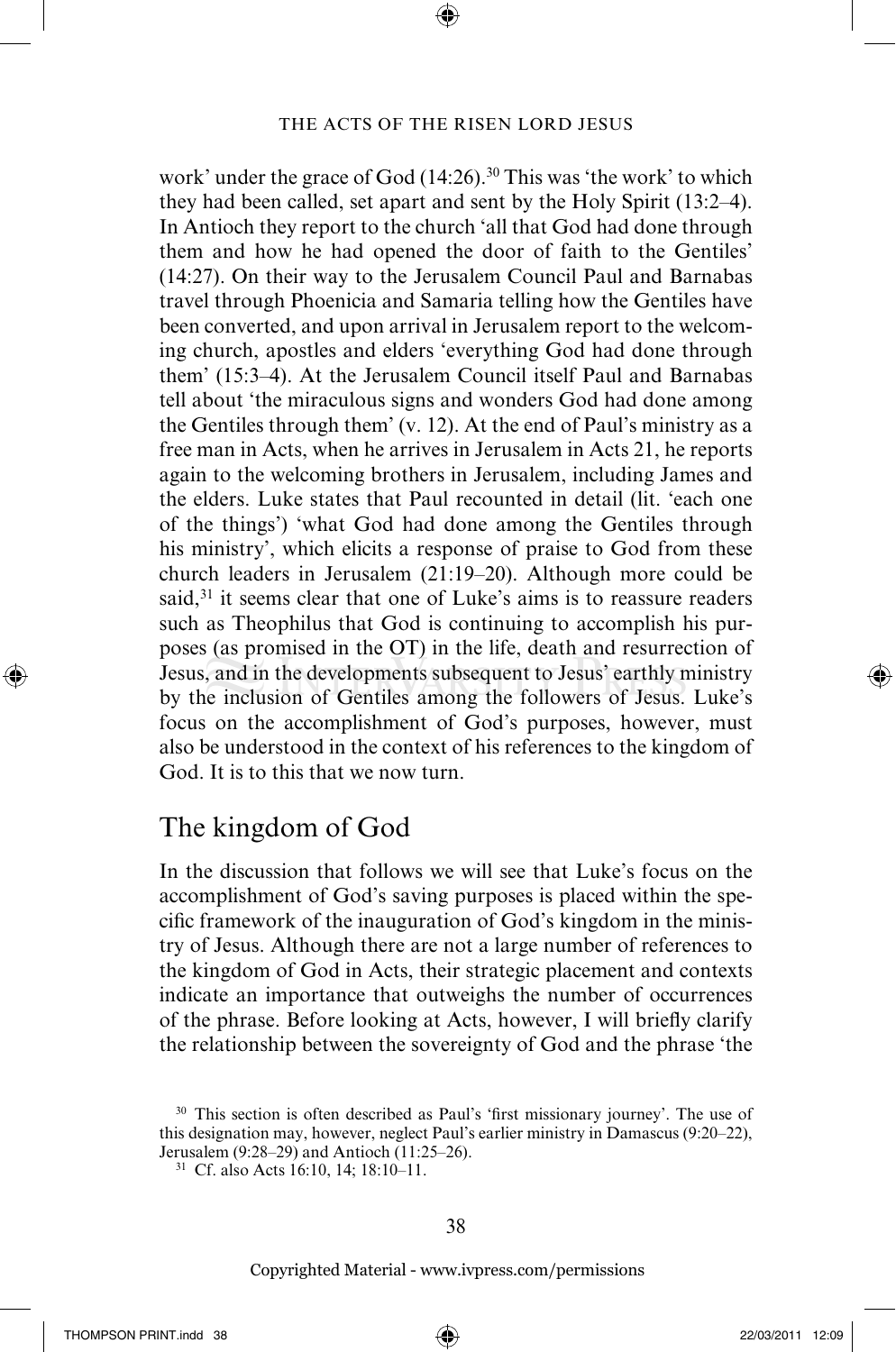kingdom of God' and summarize the use of the phrase in the Gospel of Luke.

## *The kingdom of God and the sovereignty of God*

There is a sense in which the phrase 'kingdom of God' refers to God's universal sovereignty.<sup>32</sup> God always rules over his creation, he is the sovereign King over all he has made and 'his kingdom rules over all'.33 In this sense, given that all are under God's sovereign rule, all are in God's kingdom.<sup>34</sup> The OT, however, also anticipates a time when God's rule will be established in keeping with his saving promises. This will be a time when the enemies of God and the enemies of his people will be defeated and God's people will be blessed.35 The arrival of the kingdom of God in this sense is something like 'the fulfilment of God's saving promises' or 'the saving rule of God' and one must 'receive' the kingdom or 'enter into' the kingdom (Luke 18:17) to participate in these saving promises.<sup>36</sup> It is the accomplishment of this saving rule already, in advance of the final consummation, even in the midst of continued opposition, that Luke particularly highlights.

## *The kingdom of God in Luke's Gospel The arrival of the kingdom*

The kingdom of God is of course a major aspect of Jesus' ministry in Luke's Gospel, as it is in each of the Synoptic Gospels.<sup>37</sup> The statements which summarize Jesus' ministry in Luke 4:43, 8:1, 9:2, 11, 16:16 and 18:29 indicate that 'preaching the kingdom

<sup>32</sup> Cf. the summary of the following texts in Schreiner 2008: 49–50, 53–54.

33 Ps. 103:19; cf. also Pss 47:8; 93:1; 97:1; 99:1; Dan. 4:34–35; Matt. 13:41.

34 Cf. Carson 2008: 104–107.

35 Cf. Dan. 2:44; Isa. 9:7; 24:23; 25:6–9; Zech. 14:9; Obad. 21; Amos 9:11–15.

36 The phrases 'saving promises' and 'saving rule' are taken from Schreiner 2008: 49, 54. Beasley-Murray (1986: 339) uses the phrase 'saving sovereignty'. Similarly, France (1990: 15) uses the phrase 'God in saving action'.

<sup>37</sup> Regarding the fact that some of the OT passages above speak of a new exodus, return from exile and new creation, Schreiner (2008: 48, n. 20) helpfully notes, 'We see from this that the Gospel writers did not typically refer to the fulfillment of God's promises in terms of return from exile or as a new exodus. Instead, they spoke of the coming of God's kingdom. It is important to see, however, that the coming of the kingdom means the fulfillment of God's promises regarding a new exodus and return from exile. Hence there is no need to drive a wedge between the notion of God's kingdom and new exodus and return from exile, though it is important for the sake of precision to note that the terminology typically used in the Gospels is not that of a new exodus or a return from exile but of the coming of the kingdom of God (but see Matt. 2:15, 18).'

39

#### Copyrighted Material - www.ivpress.com/permissions

◈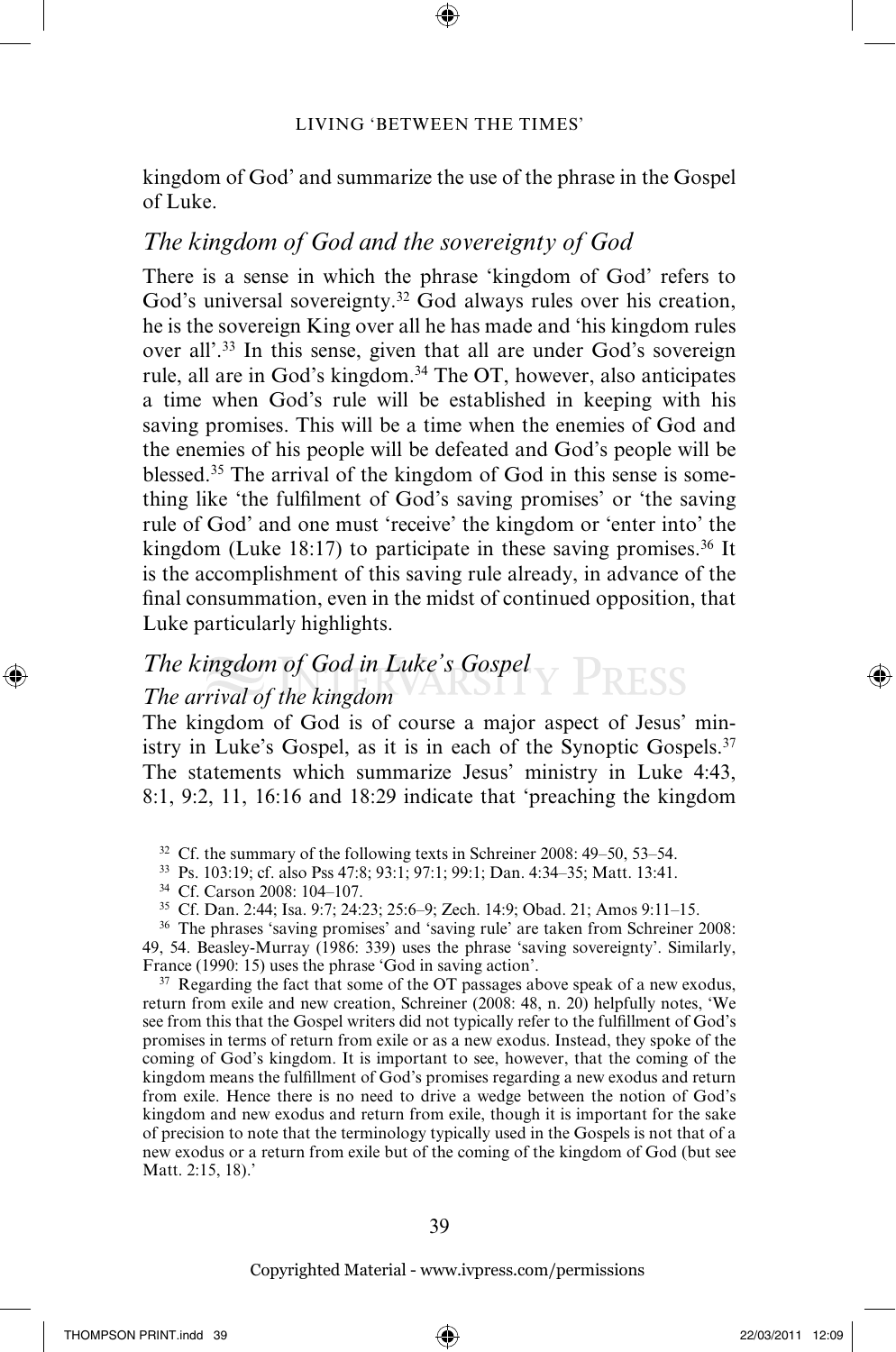of God' epitomizes Jesus' ministry.38 Jesus' teaching about the kingdom of God is best understood along the lines of 'inaugurated eschatology', or, in the words of George Ladd, 'fulfilment without consummation'.39 That is, there is both an 'already' and a 'not yet' aspect to the kingdom. Thus, in keeping with OT expectations, Jesus expected a future consummation of the kingdom.<sup>40</sup> The more striking element of Jesus' teaching in the Gospels, however, is that he did not just announce a future kingdom; he announced the present arrival of that kingdom in his own ministry. In Luke's Gospel the presence of the kingdom is especially emphasized in Luke 10:9, 11; 11:20; and  $17:21$ .<sup>41</sup> In Luke 10:9, 11 Jesus tells his disciples to go into the towns ahead of him and announce that 'the kingdom of God is near' (with the sense of arrival), and Luke 10:9 adds that the kingdom has come 'upon you' (*eph hymas*).42 In 11:20 exorcisms by Jesus are tied to the presence of the kingdom, which is said to have 'come to you'.43 In 17:21, a passage unique to Luke's Gospel, Jesus answers a question about the kingdom's presence by stating that the kingdom of God is 'among you' (niv mg.). Given that this is a response to the Pharisees, it is unlikely to be a statement about a spiritual internalization of the kingdom in their hearts but is rather a declaration that the kingdom of God is 'in their presence'. That is, in the context of the previous verses, the point is that the kingdom has come with the coming of the King, and the Pharisees should not miss the presence of the kingdom right before their eyes.<sup>44</sup>

41 See also Luke 7:28; 8:10; 9:27; and 16:16. On this last verse see Marshall 1978: 629 and Schreiner 2008: 58–59.

42 Cf. the use of *engizō* (come near) in Luke 12:33; 15:1; 18:40; 22:47; 24:15, 28; Acts 21:33 ('the commander came up and arrested' Paul).

43 In this verse the verb *phthanō* is used with the prepositional phrase 'upon you' (*eph hymas*). Cf. also the sense of 'attain' in Rom. 9:31; Phil. 3:16; even 'overtaken' in 1 Thess. 4:15. Bock 1996: 1080.

44 Bock (1996: 1416–1417) notes that the prepositional phrase used here, *entos hymōn*, is often synonymous with *en mesō*, which a number of versions of the Greek

#### 40

#### Copyrighted Material - www.ivpress.com/permissions

⊕

<sup>&</sup>lt;sup>38</sup> Regarding these references to the kingdom in the Synoptic parallel passages, it should be noted that Luke 4:43 is not found in Mark 1:38; Luke 8:1 is not found in Matt. 13 and Mark 4; the phrase 'kingdom of God' in Luke 9:11 is not found in the equivalent sections of Matt. 14:14 and Mark 6:34.

 $39$  Ladd 1993: 63. Cf. Seccombe (2002: 166–199) for a summary of recent interpretations of the kingdom of God.

<sup>40</sup> In addition to references to a future second coming in passages such as Luke 12:40–46, 17:22–37, 18:8 and 21:27–28, see also references to a future kingdom of God in 13:23–30; 14:14, 15–24; 19:11–27 (12, 14–15, 27); 21:5–38 (esp. v. 31); 22:18. In these passages it appears that Jesus anticipated a period of time between his first and second coming but emphasizes the certainty and suddenness of the future kingdom's arrival.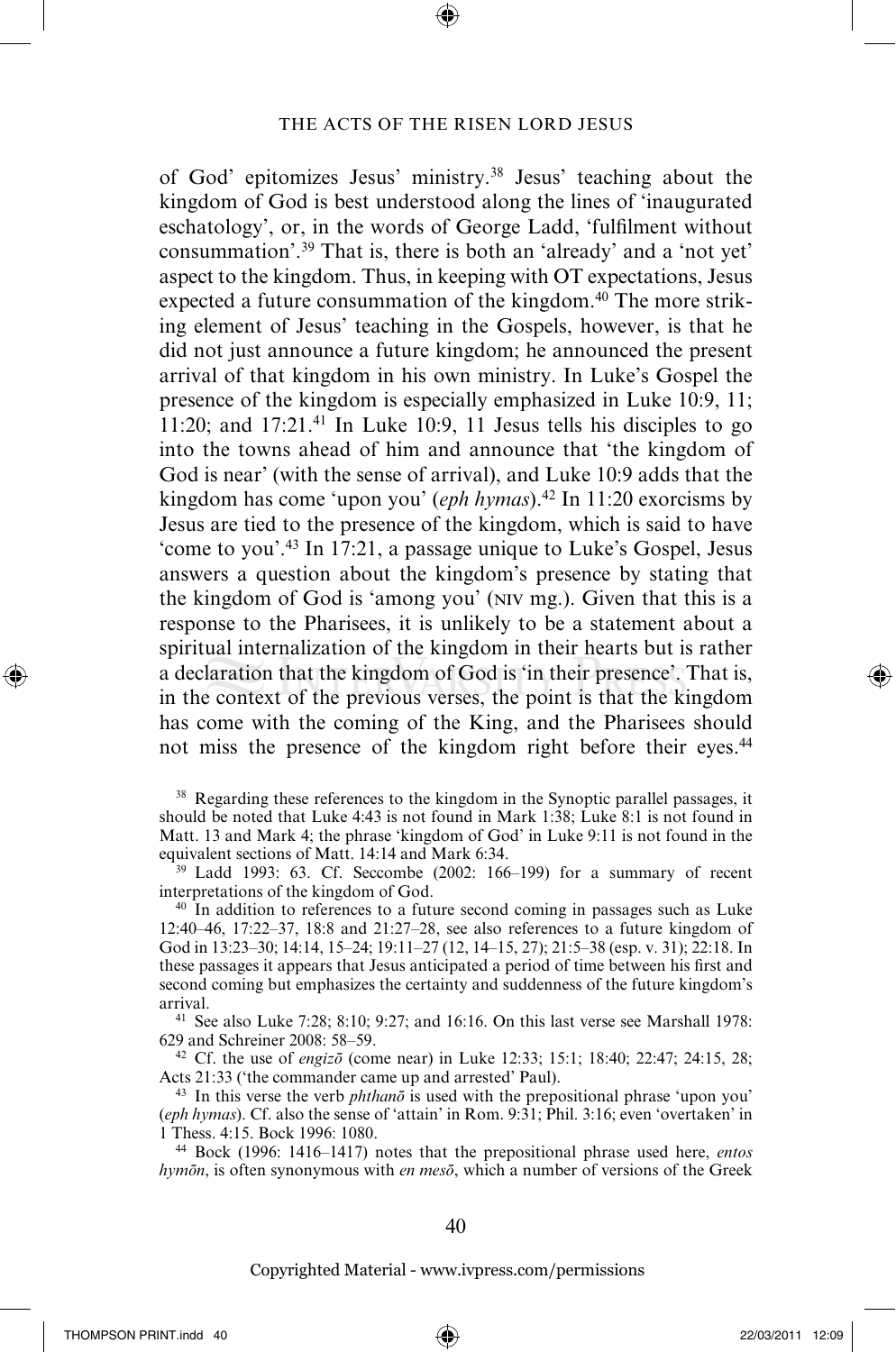Entrance to the kingdom, therefore, is possible already and requires a response to Jesus.

#### *Entrance into the kingdom*

Although space prevents a full discussion of the importance of the kingdom of God throughout Luke's Gospel, we will focus on one particular narrative unit, Luke 18:9 – 19:10, which is the concluding part of the long journey section (Luke  $9 - 19$ ) in Luke's Gospel before Jesus' arrival in Jerusalem. We will focus on this unit primarily because of its important narrative location (at the culmination of Jesus' journey to Jerusalem) and its emphasis on the kingdom.45 Broadly speaking, Luke 18:9 – 19:10 includes the parable of the Pharisee and the tax collector, children being brought to Jesus, the rich ruler, a prediction of Jesus' death and resurrection, a blind beggar receiving sight, and culminates in the account of Zacchaeus the tax collector. Rather than being an arbitrary collection of events from Jesus' life, however, this section particularly stresses the response of those who will enter the kingdom of God.46 A variety of expressions are used to describe the result of this response: justification (18:14), receiving or entering the kingdom of God (18:16–17, 24–25), eternal life (18:18, 29), receiving mercy (18:13, 38–39) and salvation  $(18:26, 42; 19:9-10).$ <sup>47</sup> As with the descriptions of the result, there are also a variety of ways of expressing the required response of those who will enter the kingdom. This response is to be characterized by a humble acknowledgment of one's sinfulness (18:14), dependent trust in Jesus alone  $(18:16-17, 37-42)$ , and an abandonment of any other source of confidence  $(18:11-12, 18-30;$ 19:1–10).48 In each case Jesus is the one who determines what this response should be and is the one to whom the response must be made. Thus those who respond are described as those who come

OT indicate when they translate Exod. 34:9 in either way (see also Exod. 17:7). Note also the present tense 'is'.

45 Cf. Bock (1996: 957–964) and J. B. Green (1997: 394–399) for summaries of the structure and importance of the 'journey section' of Luke's Gospel.

46 Cf. J. B. Green 1997: 643; Nolland 1993: 872.

47 Note that Jesus' discussion with the ruler and the follow-up discussion with his disciples in 18:18–30 incorporate many of these expressions. The parallels between the humility described in 18:14 and in 18:15–17 seem to warrant the inclusion of the language of justification here too.

<sup>48</sup> The parallels between 19:1–10 and 18:18–30 ('wealth' in 18:23–25 and 19:2, 8; 'salvation', 18:26; 19:9–10) indicate that Zacchaeus is a 'rich man who enters the kingdom of God' (18:25). Allusions to Luke 3:8–14 indicate also that Zacchaeus is a 'child of Abraham' who 'produces fruit in keeping with repentance'.

#### Copyrighted Material - www.ivpress.com/permissions

◈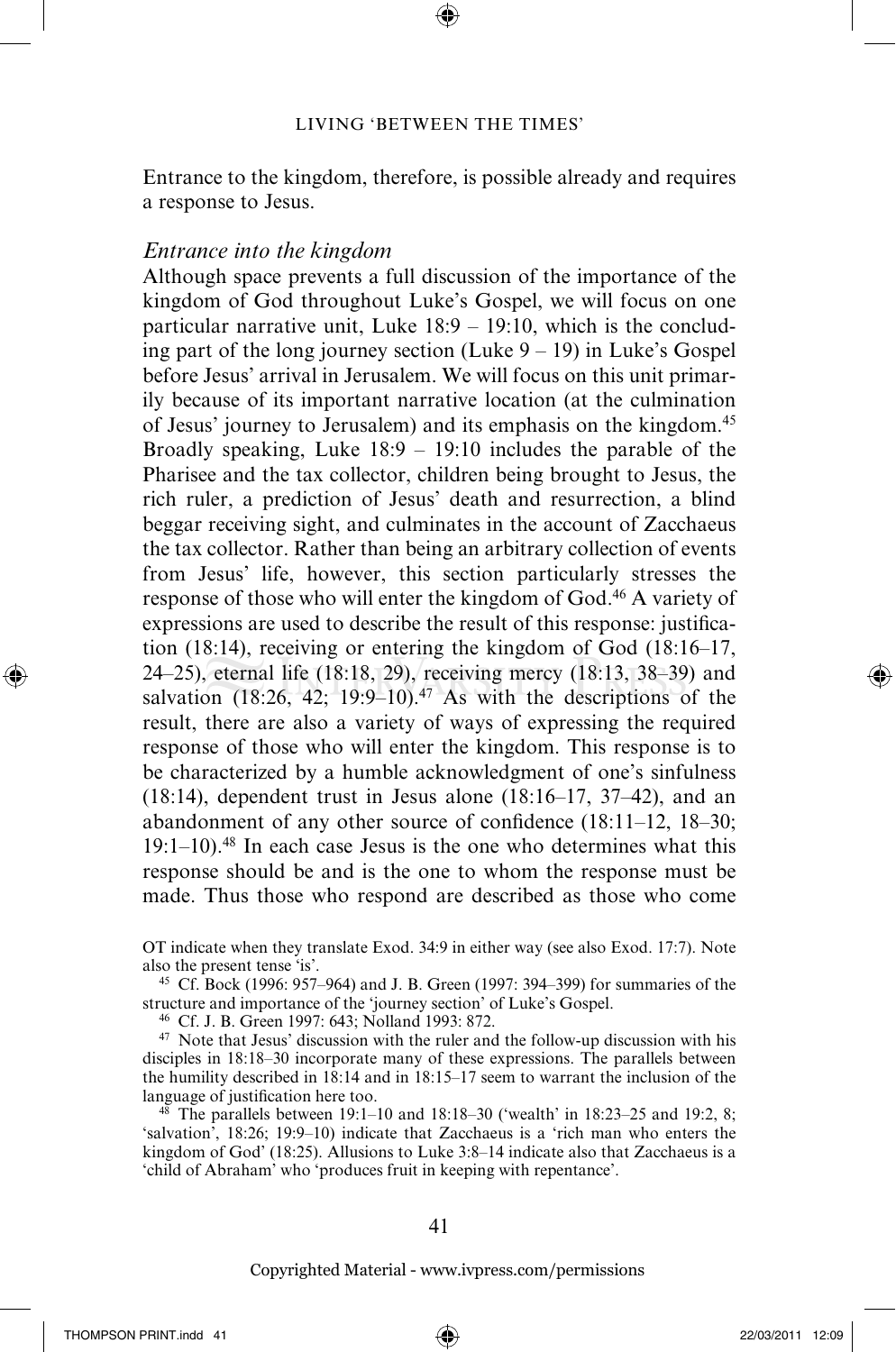to him (18:16), follow him (18:22, 28, 43), have faith in him (18:42) or welcome him gladly (19:6). Tucked away in the middle of this section is Jesus' final and most detailed prediction of his impending suffering, death and resurrection in Jerusalem  $(18:31-33)$ .<sup>49</sup> The conclusion to this long journey anticipated since 9:51 and referred to regularly along the way is now imminent. Thus this detailed description of what Jesus is about to face indicates again that the Jesus to whom response must be made in order to enter the kingdom of God is the soon-to-be rejected, suffering, dying and resurrected Jesus.

#### *The departure and return of the king*

Luke 19:11–27 is a concluding parable to the journey section that continues this focus on the kingdom of God (19:11) before the transitional section in 19:28–44 describing the approach of 'the king' to Jerusalem (note  $19:38$ ).<sup>50</sup> This parable is another clue that Luke connects the kingship of Jesus with the kingdom of God.51 Luke tells us that Jesus told this parable 'because he was near Jerusalem and the people thought that the kingdom of God was going to appear at once' (19:11).<sup>52</sup> The concluding parable in 19:11–27 therefore comes in the context of Jesus' imminent arrival in Jerusalem and deals with false expectations concerning Jerusalem and the kingdom of God.<sup>53</sup> The parable focuses on a man who is appointed king and the responses to his kingdom  $(19:12, 14-15, 27)$ .<sup>54</sup> In particular, even though the reign of this king is rejected (19:14, 27) he nevertheless departs and receives a kingdom (19:12, 15) and returns to call his servants to account for their service (19:15–27). In view of the impending arrival in Jerusalem, the response of the

49 Earlier predictions in Luke 9:22, 44, 12:49–50, 13:32–33, 17:25 did not contain the specific details found in these verses regarding handing over to Gentiles, mocking, insulting, spitting and flogging.

50 Cf. Bock 1996: 957–959 concerning this aspect of the structure of the 'journey section'. It seems that the journey section does not officially end till 19:44, as Jesus is still approaching Jerusalem in 19:41; but in 19:54 he is clearly in the city (in the temple area).

<sup>51</sup> Ziccardi 2008: 460–473.

<sup>52</sup> Note this association between Jerusalem and the rule of God in Pss 2:6; 110:2; and Isa. 52:7–8.

 $53$  Cf. Bock 1996: 1526–1529 on the differences between this parable and the similar one in Matt. 25:14–30.

<sup>54</sup> Note that the rationale given for the parable in Luke 19:11 is not in the introduction to the parable in Matt. 25:14; the references to receiving a kingdom in Luke 19:12 and 15 are not found in Matt. 25 (Matt. 25 just has a man going on a journey with no reference to kingdom); and references to rejecting the reign of the king in Luke 19:14 and 27 are also not found in Matt. 25.

#### Copyrighted Material - www.ivpress.com/permissions

◈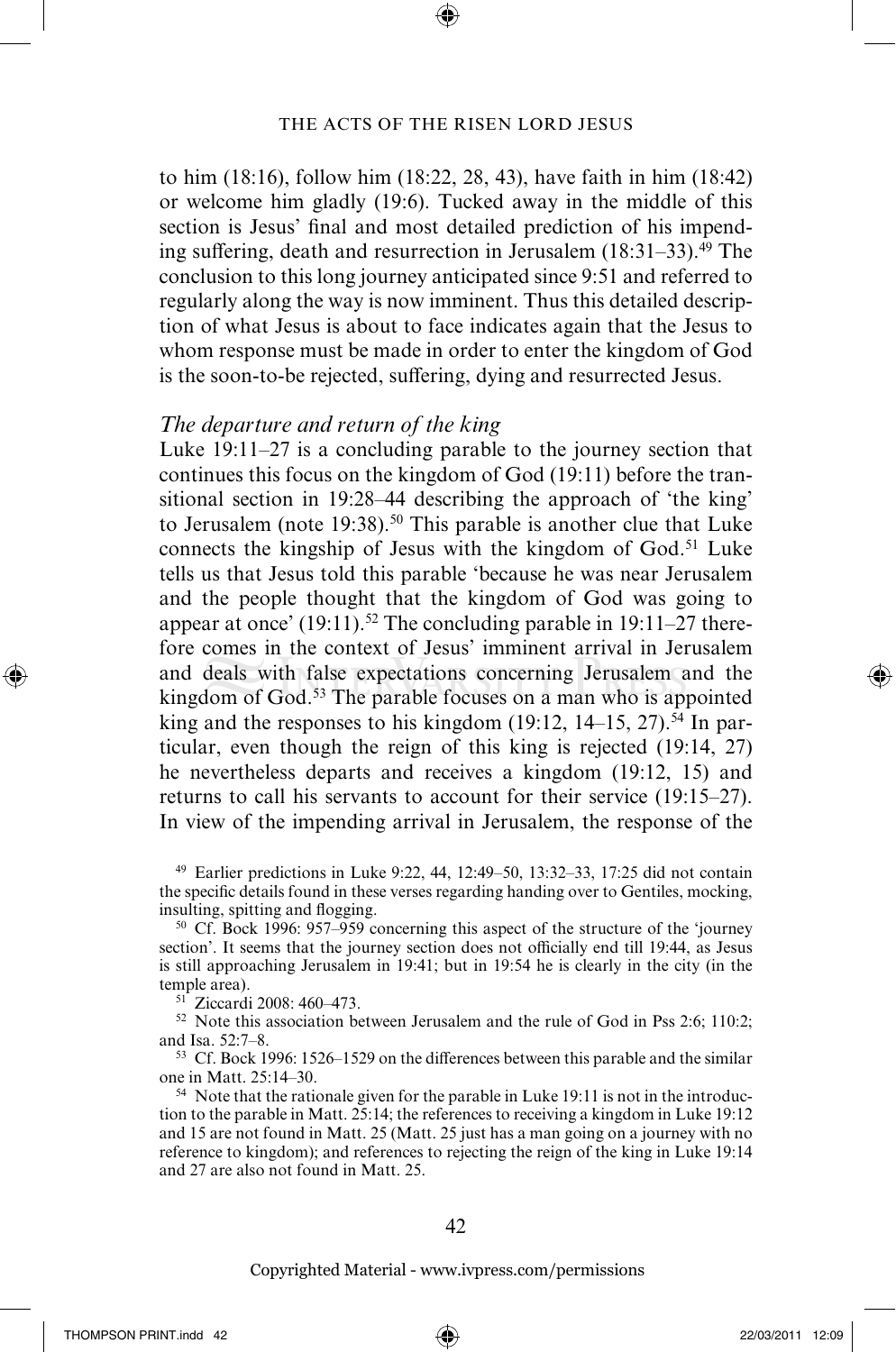rulers and crowds, and the betrayal by Judas, the parable seems to indicate again (i.e. as with 18:31–33) that Jesus' death and rejection in Jerusalem are integral to the kingdom and must come first. Furthermore, Jesus' disciples must be prepared for a period of faithful service before the king returns; judgment of the king's enemies is still to come.<sup>55</sup> Following the unfolding of the events in Jerusalem in Luke  $20 - 23$ , Jesus provides clarification in Luke 24 regarding the promises of the Scriptures for Israel (24:21), the death and resurrection of the Messiah (24:25–27, 44–46), and the role of Jerusalem (24:47, 52) and the nations (24:47) in the light of his resurrection (24:31, 36–43) and in ways that recall hopes for Israel and the nations in the opening chapters of Luke's Gospel.<sup>56</sup> The stage is set for further clarification concerning the next stage in the kingdom between the king's departure and return.

## *The kingdom of God in Acts*

Having surveyed briefly some of the emphases concerning the kingdom of God in Luke's Gospel, we are now better prepared to understand the significance of Luke's strategic placement of references to the kingdom of God in Acts. Announcing the arrival of the kingdom of God was a major aspect of Jesus' ministry. Now that Jesus has suffered, died, risen and ascended as he said he would, what happens next? As Jesus' teaching indicated, the kingdom has come 'already'; nevertheless, the kingdom has 'not yet' been consummated in fullness and there will be a period in-between. So what does the kingdom of God look like now in this period of the 'now and not yet'? Jesus himself stressed that people enter the kingdom as they humbly trust in him. How do people enter the kingdom now that he has departed? What is the 'king' of the kingdom doing now? How will God's saving purposes be carried out now? What about the promises of the OT regarding the blessings of the kingdom age?

#### Copyrighted Material - www.ivpress.com/permissions

◈

<sup>55</sup> Cf. Seccombe 2002: 493–499 for a discussion of the second coming of Jesus in this parable (contra Wright 1996: 632–639).

<sup>&</sup>lt;sup>56</sup> The hope that Jesus would 'redeem Israel' in 24:21 recalls Zechariah's praise that the God of Israel has come 'and has redeemed his people' (1:68), Simeon's hope for 'the consolation of Israel' (2:25) and Anna's address to 'all who were looking forward to the redemption of Jerusalem' (2:38). Forgiveness of sins for the nations in 24:47 recalls expectations raised in Simeon's praise for God's salvation in Jesus, 'a light for revelation to the Gentiles and for glory to your people Israel' (2:32), expectations that have largely gone unfulfilled in Luke's narrative so far. The significance of the opening and closing chapters of Luke's Gospel will be discussed further on pp. 75–76 with reference to the resurrection.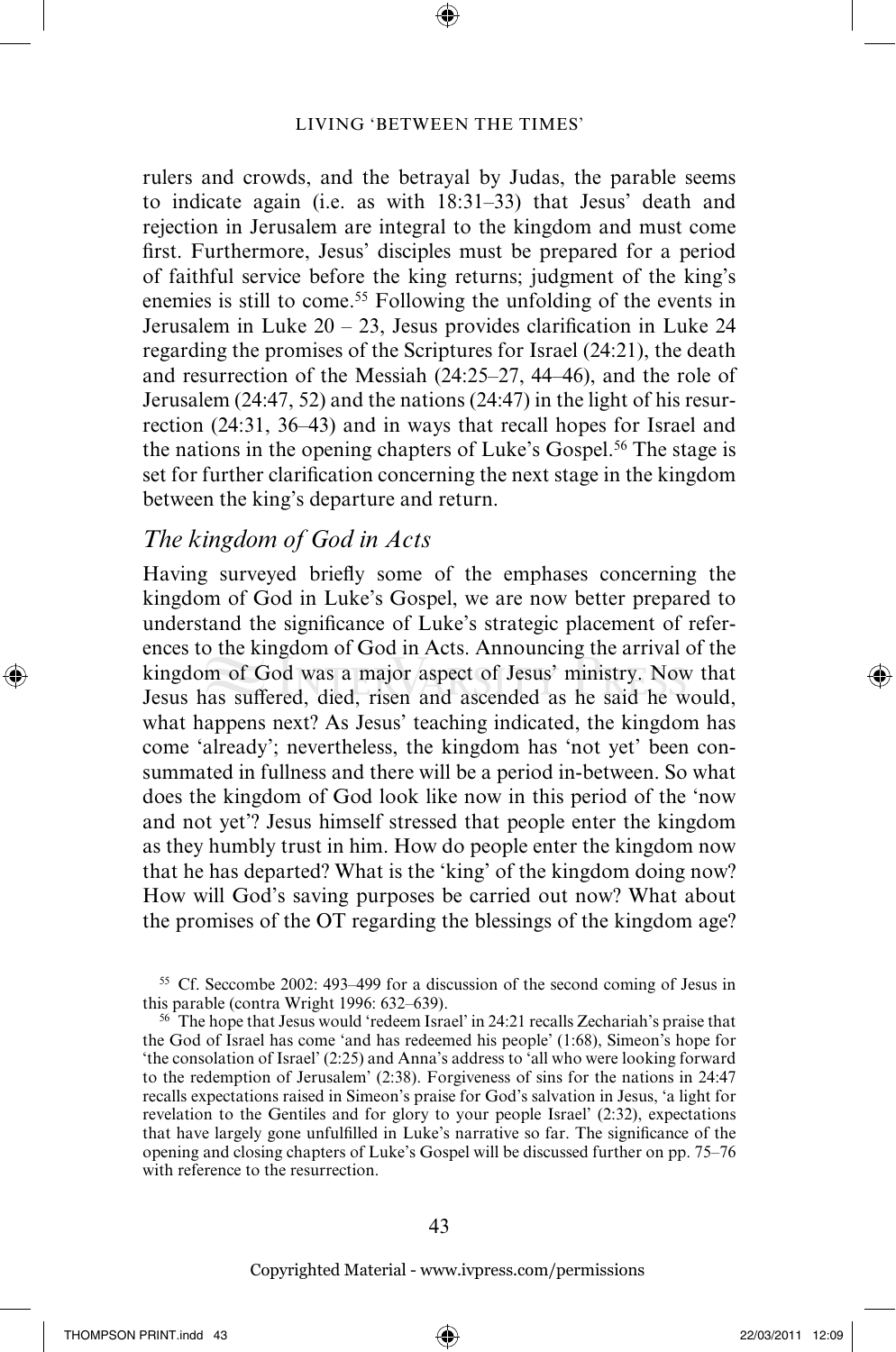What about the institutions of Israel and the leadership of Israel? Who are God's people now and who leads them? If followers of Jesus are 'in the kingdom of God', why do they face suffering and why are they opposed? Questions such as these are what the book of Acts addresses within the 'framework' of 'the kingdom of God' between the 'now' and the 'not yet'.

#### *Luke's 'framing' references to the kingdom in Acts 1 and 28*

Although there are eight references to the specific phrases 'the kingdom of God' or 'the kingdom' in Acts,<sup>57</sup> the particular location and contexts of two references to the kingdom of God at the beginning and another two at the end of Acts (1:3, 6; 28:23, 31) indicate that Luke is 'framing' his work with these references and that readers are meant to read the material between chapters 1 and 28 within this 'frame'.58 In addition to the observation that two references to the kingdom of God introduce and another two conclude the book of Acts, the contexts of these references indicate that Luke is referring to the concept of the kingdom in the narrative of Acts more often than just where the specific phrase occurs.<sup>59</sup> In these contexts there is an emphasis on comprehensive teaching about the kingdom of God and an association of the kingdom of God with major themes found elsewhere in Acts.

At the beginning of Acts the kingdom of God is presented in 1:3 as the one topic of conversation during Jesus' forty-day instruction of his disciples before his ascension. Then in 1:6 the question about the restoration of the kingdom to Israel is raised in the context of this forty-day instruction concerning the kingdom of God in  $1:2-5.60$ 

57 Cf. 'The kingdom of God': Acts 1:3; 8:12; 14:22; 19:8; 28:23, 31. 'The kingdom': 1:6; 20:25.

58 Cf. Tannehill 1990: 352; Marguerat 2002: 207; C. Green 2005: 17–19.

<sup>59</sup> Study of the kingdom of God and eschatology in Acts is often done in the shadow of Conzelmann's arguments (1960: 95–97, 123). Conzelmann assumed that the early Christians expected the end of the world immediately or at least within their lifetimes, the earlier tradition of the teaching of Jesus was that the kingdom was exclusively future and immediate, and that this fervent expectation prevented them from writing a history recording Jesus' place within what would be world history. Therefore, according to Conzelmann, Luke's writing is out of place and must be written to correct a crisis; in particular the crisis that the end and Jesus' return had not happened. Thus he argued that Luke downplays all reference to the future (placing the kingdom in the very distant future) and emphasizes history (he also argued that Luke distinguished between the message of the kingdom and the kingdom itself). Marshall (1970) responded to these arguments and noted that although Luke is interested in salvation history, the evidence for a supposed 'crisis' and downplaying of the future is lacking.

 $60$  Note the *oun* ('so' NIV) at the beginning of v. 6.

#### 44

#### Copyrighted Material - www.ivpress.com/permissions

◈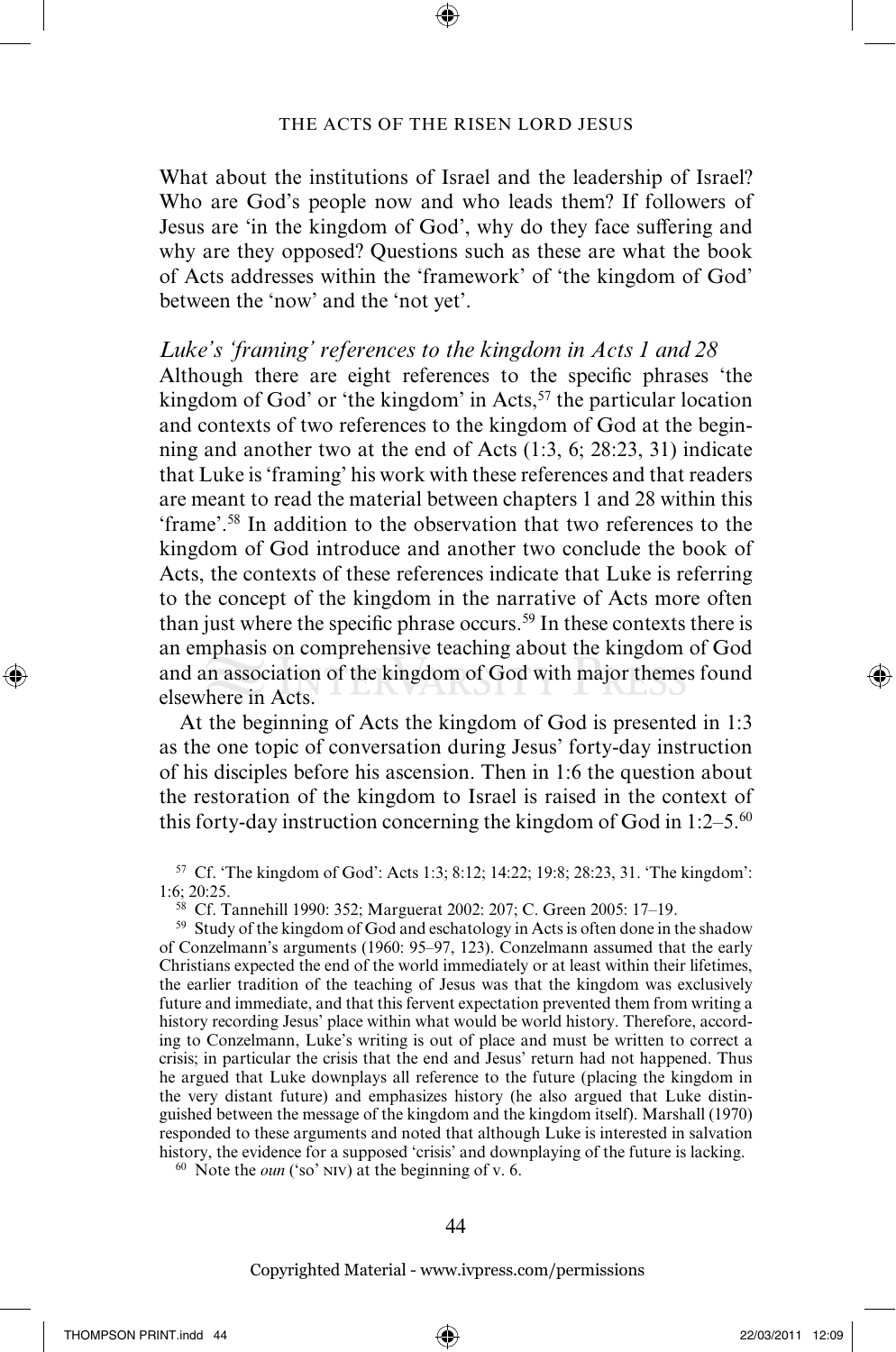Acts 1:8 is clearly 'programmatic' for the geographical spread of the gospel in Acts. It should also be noted, however, that Jesus' answer to the disciples' question about the kingdom relates to Israel, promises of restoration, Jesus' own role in that restoration, the role of the Holy Spirit, the role of the apostles as witnesses of Jesus, and the place of Jerusalem, Judea, Samaria and 'the ends of the earth' in this restoration. The significance of this question concerning the kingdom in the context of Acts 1:1–8 is such that we will examine it in more detail in chapter 3 (on Israel and the kingdom) and chapter 4 (on the Holy Spirit and the kingdom). At this stage we are merely noting that Jesus' teaching to the disciples and Jesus' answer to the disciples' question are obviously foundational for what the rest of the book is about: the kingdom!

At the end of Acts, in 28:23, the context is a climactic meeting between Paul and 'large numbers' of the Jewish leaders in Rome, and again the emphasis is on extensive instruction. This time, although the time mentioned is just one day, Luke states that Paul explained and declared to them the kingdom of God 'from morning till evening'.<sup>61</sup> In this context Paul has just stated that he is in chains because of 'the hope of Israel' (28:20) and, along with explaining the kingdom of God, he 'tried to convince them about Jesus from the Law of Moses and from the Prophets' (28:23). Thus comprehensiveness is emphasized in both the extended amount of time and in the extensive amount of content referred to. The last reference to the kingdom of God in Acts is also the final verse of the book of Acts. Once again the kingdom is mentioned in the context of comprehensive explanation. In Acts 28:31 we are told that Paul 'preached the kingdom of God and taught about the Lord Jesus Christ'. There appears to be a certain extensiveness of teaching implied in the association of 'the things about the Lord Jesus Christ' and the full title given to Jesus here.<sup>62</sup> The context of this final summary statement of Paul's teaching, however, is given in Acts 28:30 where we are told that Paul stayed for 'two whole years' in his rented house preaching the kingdom of God and teaching about the Lord Jesus Christ. Thus the final note sounded in Acts is the bold proclamation of 'the kingdom of God'.<sup>63</sup>

#### Copyrighted Material - www.ivpress.com/permissions

◈

<sup>61</sup> Contra Fitzmyer 1998: 794–795, Luke's point is not that Paul was long-winded!

<sup>62</sup> Note that in Greek the phrase 'the things about' (*ta peri*) Jesus implies broad instruction about Jesus and is similar to what is found at the conclusion of Luke's Gospel in 24:27, 44.

 $63$  It should be noted that a number of narrative indicators in Acts show that the conclusion to Acts was deliberate and is not 'abrupt' or due simply to the fact that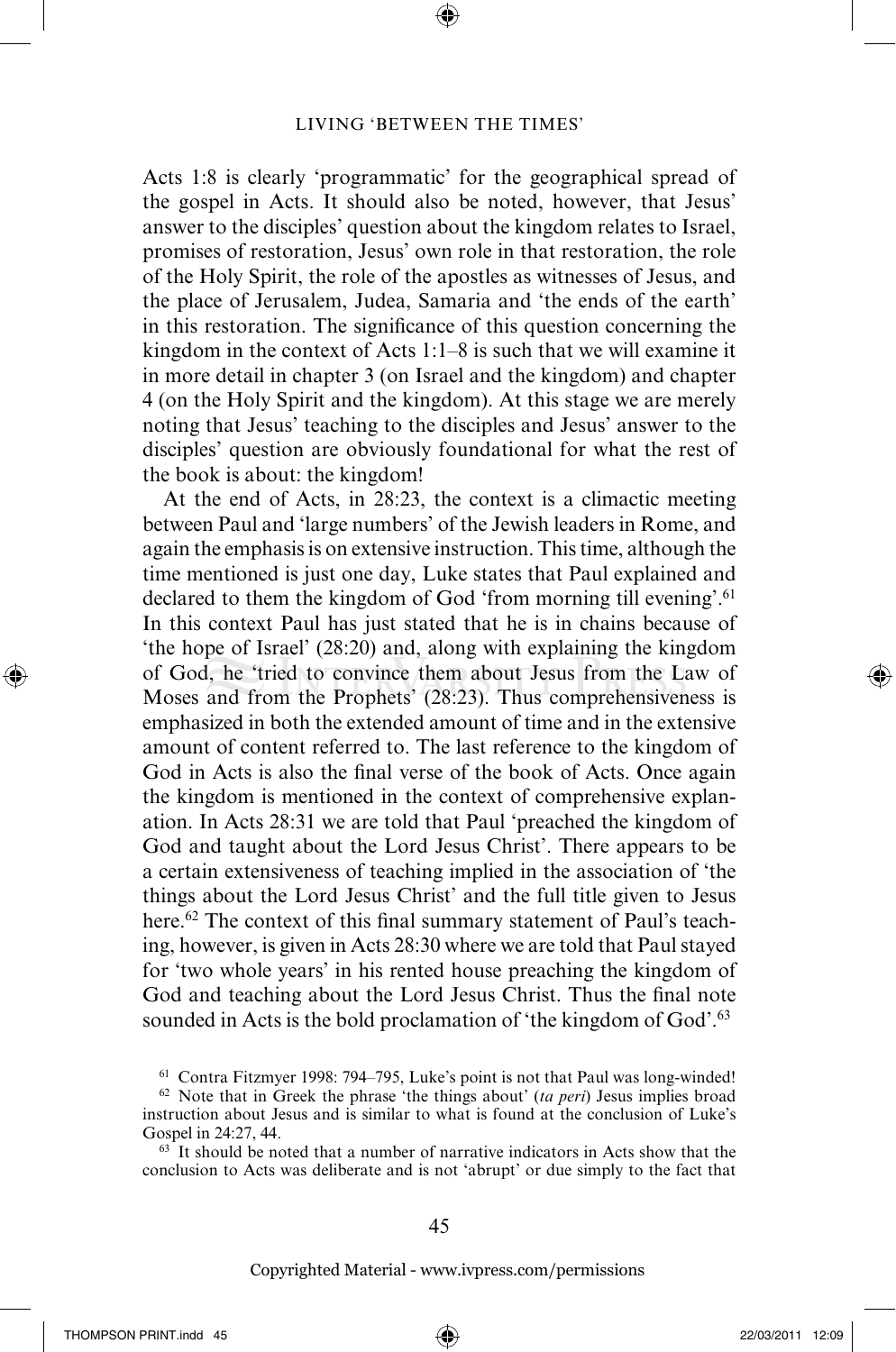It has sometimes been noted that references to the kingdom of God in Acts are shorthand summaries for apostolic preaching.<sup>64</sup> The fact that 8:12, 28:23 and 31 also identify Jesus as the subject of this preaching indicates, as Dodd notes, that

the kingdom of God is conceived as coming in the events of the life, death, and resurrection of Jesus, and to proclaim these facts, in their proper setting [i.e. in the light of the promises of the OT], is to preach the gospel of the Kingdom of God.65

Peterson also correctly observes that, in the light of Luke 24:44–47 and Acts 1:3, Jesus was showing the apostles 'how to proclaim the kingdom appropriately, in light of "the things which have been accomplished among us"'.<sup>66</sup> Although there is an emphasis on how the kingdom is proclaimed, it appears that Luke has more in mind than that. As noted above, the opening references to the kingdom of God in Acts 1:3 and 6 are set in contexts where Jesus is explaining the *nature* of the kingdom of God, not just how to proclaim the kingdom of God. Although more detailed attention will be given to 1:6–8 in chapters 3 and 4, we have already noted here that Jesus' answer addresses not only the content of the proclamation (they will be witnesses *of Jesus*) but also the unfolding of events significant for understanding the nature of the kingdom after his ascension (i.e. the place of Israel, the eschatological promise of the Spirit, the fulfilment of God's saving promises). As noted above, this teaching on the kingdom in the opening verses of Acts is obviously foundational for what the rest of the book is about.<sup>67</sup>

Luke had run out of room on his scroll or that Paul had died and Luke had now run out of material! For further discussion see Troftgruben 2010. Cf. A. J. Thompson 2008a:  $165-169$  and Rowe 2009: 99-102 for the significance of these verses in the context of imperial claims for authority.

64 Cf. 8:12; 19:8; 20:25; 28:23, 31; cf. also 14:22.

65 Dodd 1944: 24, cited by Peterson 1993: 94, n. 27.

66 Peterson 1993: 94–95, n. 27. See also the discussion on preaching the gospel on pp. 88–101.

67 Note also that in Acts 20:25 Paul refers to 'preaching the kingdom' in the same context as referring to proclaiming 'the whole will (or 'plan', *boulē*) of God'. The kingdom, therefore, may be viewed broadly as the 'plan of God' through Jesus, something Luke is drawing attention to in the wider narrative of Acts (cf. 2:23; 4:28; 5:38–39; 13:36). C. Green (2005: 17–18) helpfully observes also that inside these four 'framing' references at the beginning and end of Acts two references are located in the context of evangelism (8:12; 19:8) and two are located in the context of strengthening churches and leadership in the context of suffering  $(14:22; 20:25)$ .

46

#### Copyrighted Material - www.ivpress.com/permissions

◈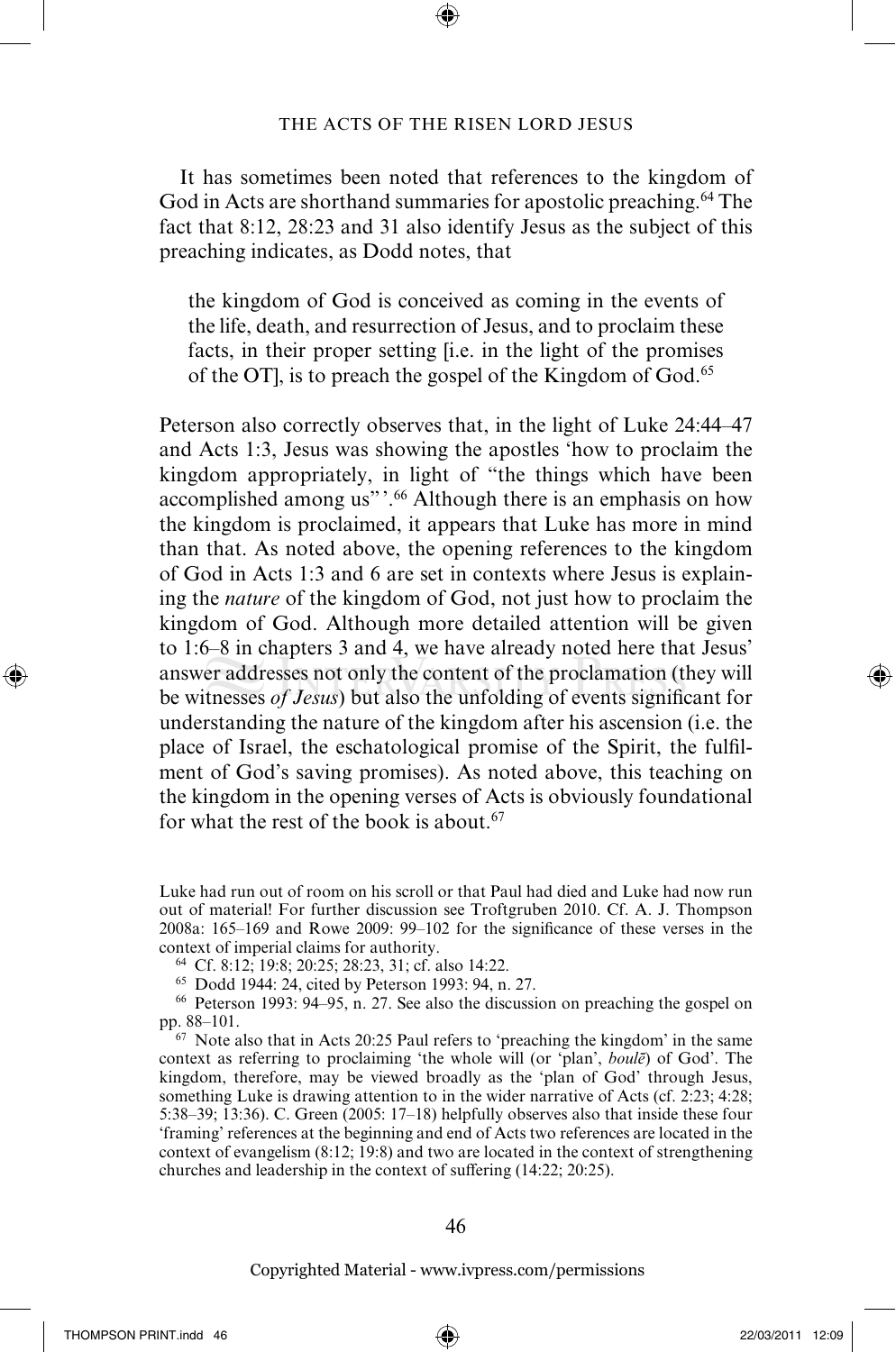An indication that Luke is drawing our attention to the setting of this period of the kingdom before the 'not yet' consummation of the kingdom is found in 1:10–11, immediately after Jesus' answer to the disciples' question about the kingdom.<sup>68</sup> This is now Luke's third reference to Jesus' ascension.<sup>69</sup> Although attention has rightly been paid to the importance of the ascension in Acts 1 (see below on the reign of the Lord Jesus), one feature of this particular reference to the ascension appears to be the fact that 'this same Jesus, who has been taken from you into heaven, *will come back* in the same way you have seen him go into heaven'.<sup>70</sup> That is, just as Jesus taught in the Gospel of Luke (see above), there is going to be an interim period, there is a 'not yet' aspect to the kingdom even if the times and dates of God's schedule are not for the disciples to know (1:7).

To summarize: in the light of the double references to the kingdom in the introduction and conclusion of Acts, the emphasis on comprehensive teaching on the kingdom associated with these references, the explanation given by Jesus about the kingdom in the opening verses of Acts, and the fact that Luke chooses to end his work on the subject of the kingdom of God in the last verse, it seems that these are important 'framing' verses for understanding Luke's focus in the book of Acts. The book of Acts, therefore, is not just a sequel to the Gospel of Luke in the sense that it describes the spread of the gospel, or in the sense that it describes the growth of the church, or in the way it describes the inclusion of Gentiles. Though the book of Acts includes all of these elements, this 'frame' for the book indicates that the book of Acts is a sequel to the Gospel of Luke in the sense that all of these elements are placed within the 'framework' of Luke's explanation of what the kingdom of God looks like now that Jesus has come, announced the arrival of the kingdom, died, risen and ascended to the right hand of the Father. Readers such as Theophilus may be reassured that God's saving plan, his kingdom, is continuing to be worked out through the crucified and risen Lord Jesus in keeping with Jesus' own teaching. The continuing role of

#### Copyrighted Material - www.ivpress.com/permissions

◈

 $68$  See also Acts 14:22, which is discussed further below (pp.  $63-65$ ) in the context of suffering and opposition.

 $69$  Luke 24:50–51; Acts 1:2; and now here Acts 1:10–11.

<sup>&</sup>lt;sup>70</sup> Cf. also the references to a future return of Jesus  $(3:20)$  or a future role for Jesus as Judge (10:42; 17:31) indicating that, contra Conzelmann 1960: 95–97, Luke has not eliminated the expectation of an imminent parousia due to some supposed 'crisis' brought about by its delay.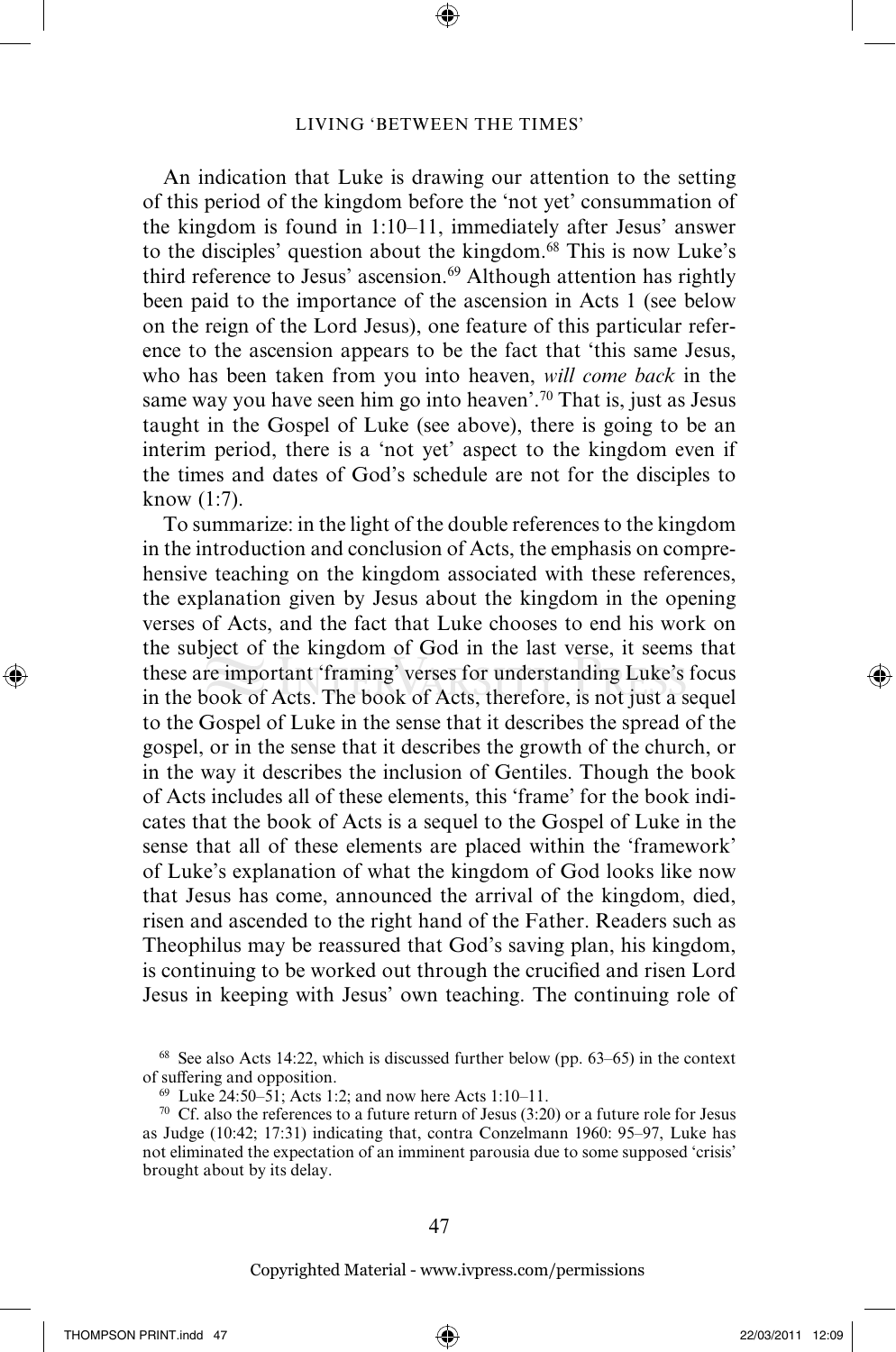⊕

the Lord Jesus in the kingdom, therefore, must also be examined in this context.

## The continuing reign of the Lord Jesus

As noted above, a major emphasis of Jesus' teaching was that the kingdom of God had already arrived. The kingdom of God had arrived, said Jesus, because the kingdom of God was present in *his*  ministry. Because he, the King of the kingdom was here, entrance to the kingdom was through response to *him*. The actions of Jesus presented further evidence for his claims concerning the arrival of God's kingdom. The natural question after Jesus' departure then would be, 'What about the kingdom now?' Luke tells Theophilus in the first verse in Acts that his first book was all about what Jesus began to do and teach. The implication of these opening words in Acts is that he is now going to write about all that Jesus *continues* to do and teach. Thus we may now get even more specific about what the book of Acts is about. Luke's Gospel was written to provide assurance to Theophilus about the person and work of Jesus, that God's purposes were accomplished through him, that Jesus' suffering and death were anticipated in Scripture, and that Jesus brought about the inauguration of God's kingdom, the fulfilment of God's saving promises. The book of Acts, therefore, is about the continuation of those saving promises, the kingdom of God, through the Lord Jesus. Jesus is still the mediator of that kingdom, the one who administers those saving promises and the one who carries out God's saving plan.

Luke's statement in the first verse of Acts that his first book was about all that Jesus began to do and teach and therefore that his second book will be about what Jesus is continuing to do and teach is already a corrective to some popular approaches to Acts. Strictly speaking then the book is not primarily about the 'Acts of the Apostles'. After Acts 1, of the twelve apostles named in 1:13 and 26, only the names of Peter and John appear again.<sup>71</sup> Some have correctly noted the importance of the Holy Spirit in Acts and

#### Copyrighted Material - www.ivpress.com/permissions

◈

 $71$  Incidentally, this is therefore not a reason to think that Matthias was the 'wrong' choice' or that they should have waited for Paul, who was supposedly 'God's choice'. This view is not advocated today by many but was held e.g. by G. Campbell Morgan (1924: 19–20). It should be noted, of course, that generic references to 'the apostles' occur throughout Acts (e.g. 2:42–43; 4:33, 35–37; 5:12; etc.) and James's death is mentioned in 12:2.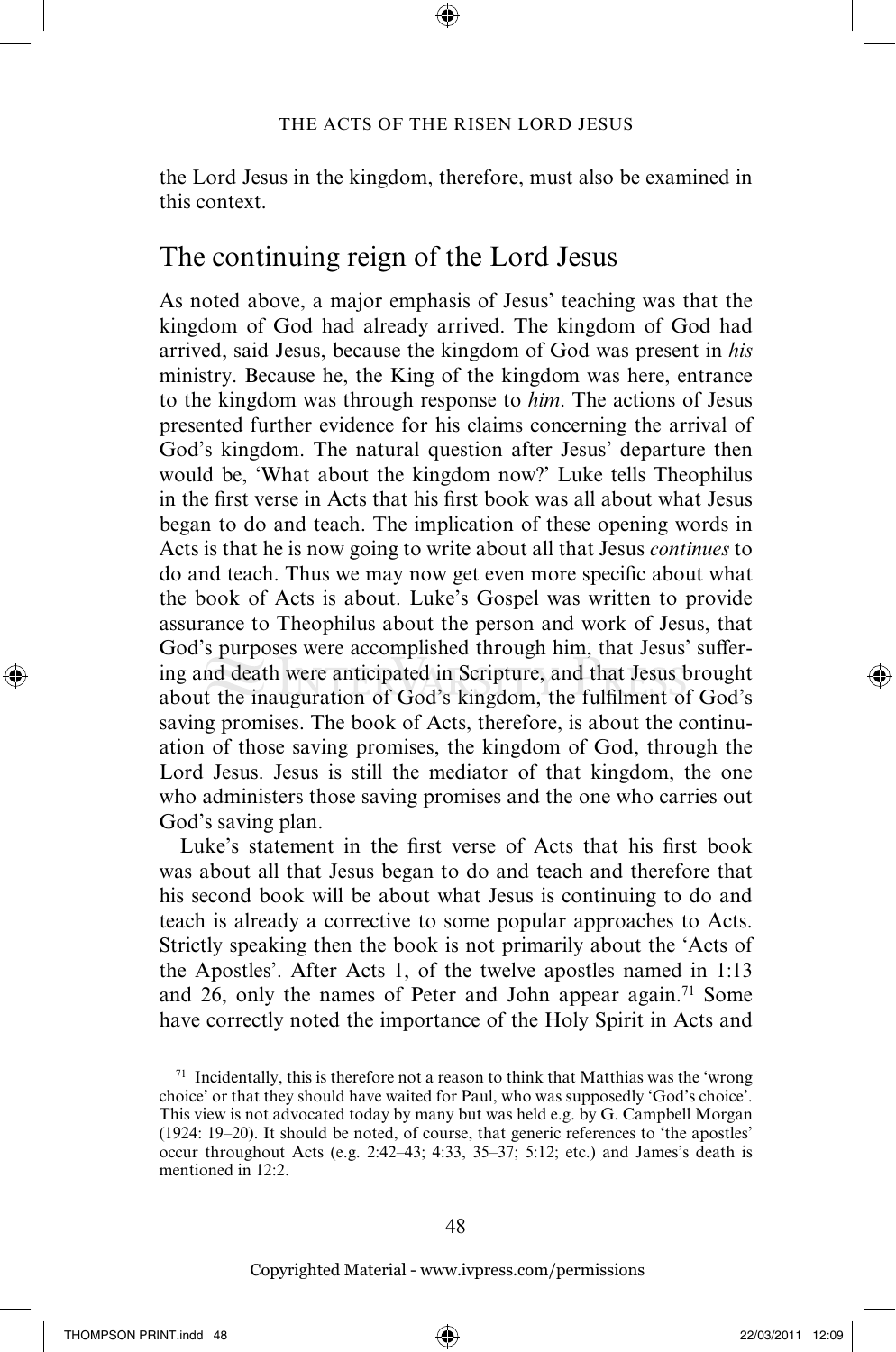have suggested that the book should be called the 'Acts of the Holy Spirit'.<sup>72</sup> As important as the Holy Spirit is in Acts, it should be noted that even this designation does not quite capture the emphasis of Luke in Acts. Acts 1:1 indicates that the book is going to be about what Jesus is continuing to do and teach; therefore, the 'Acts of the Risen Lord Jesus' would be a better title. It must be said, though, that this could also be understood as a shorthand expression for something like 'the Acts of the Lord Jesus, through his people, by the Holy Spirit, for the accomplishment of God's purposes'! Some have thought that Acts exhibits an 'absentee Christology' in which Christ has departed and is now 'absent'.73 Zwiep even claims that Luke's Christology 'is dominated by the (physical) absence *and present inactivity* of the exalted Lord'.74 This is the exact opposite of what Luke is advocating in Acts. In what follows we will see that, according to Luke, Jesus is very much active: he is continuing to reign.

## *The ascended Lord Jesus reigns from heaven*

Acts 1 sets the stage for the rest of Acts with a focus on 'the day' of the ascension of the Lord Jesus. In fact Luke 'frames' this chapter with references to Jesus' ascension in the almost identical phrase 'until the day he was taken up' in 1:2 and again in 1:22.75 In between these verses we have, as noted above, another reference to Jesus' ascension in 1:10–11, where Luke refers four times in the space of these two verses to the fact that Jesus is in 'heaven'. The focus here is not on his 'absence' and consequent 'inactivity', but rather on the 'place' from which Jesus rules for the rest of Acts. The reason for the emphasis on this location here will be clarified in Acts  $2:33-36$ , where this place is associated with Jesus' supreme authority over all. Initial evidence for this rule is seen already towards the end of Acts 1 as well as in the following account of Pentecost.

In Acts 1:24–26 the believers choose two men who meet the

#### Copyrighted Material - www.ivpress.com/permissions

◈

<sup>72</sup> Bruce 1988: 31 (following J. A. Bengel and A. T. Pierson). Bruce does, however, argue that Acts 1:1 suggests that Acts is about all that Jesus *continued* to do and teach (30).

 $73$  The phrase 'absentee Christology' was coined by Moule 1966: 165, 179–180. Cf. also Conzelmann 1960: 186, 206. Sleeman (2009: 13), however, has shown that Moule's position was more nuanced than that of Conzelmann's. Cf. also Buckwalter 1996: 174.

<sup>74</sup> Zwiep 1997: 182 (emphasis original), cited by Sleeman 2009: 15.

<sup>75</sup> *Achri hēs hēmeras . . . anelēmphthē*, 1:2; *heōs tēs hēmeras hēs anelēmphthē*, 1:22. Cf. Spencer 2004: 33.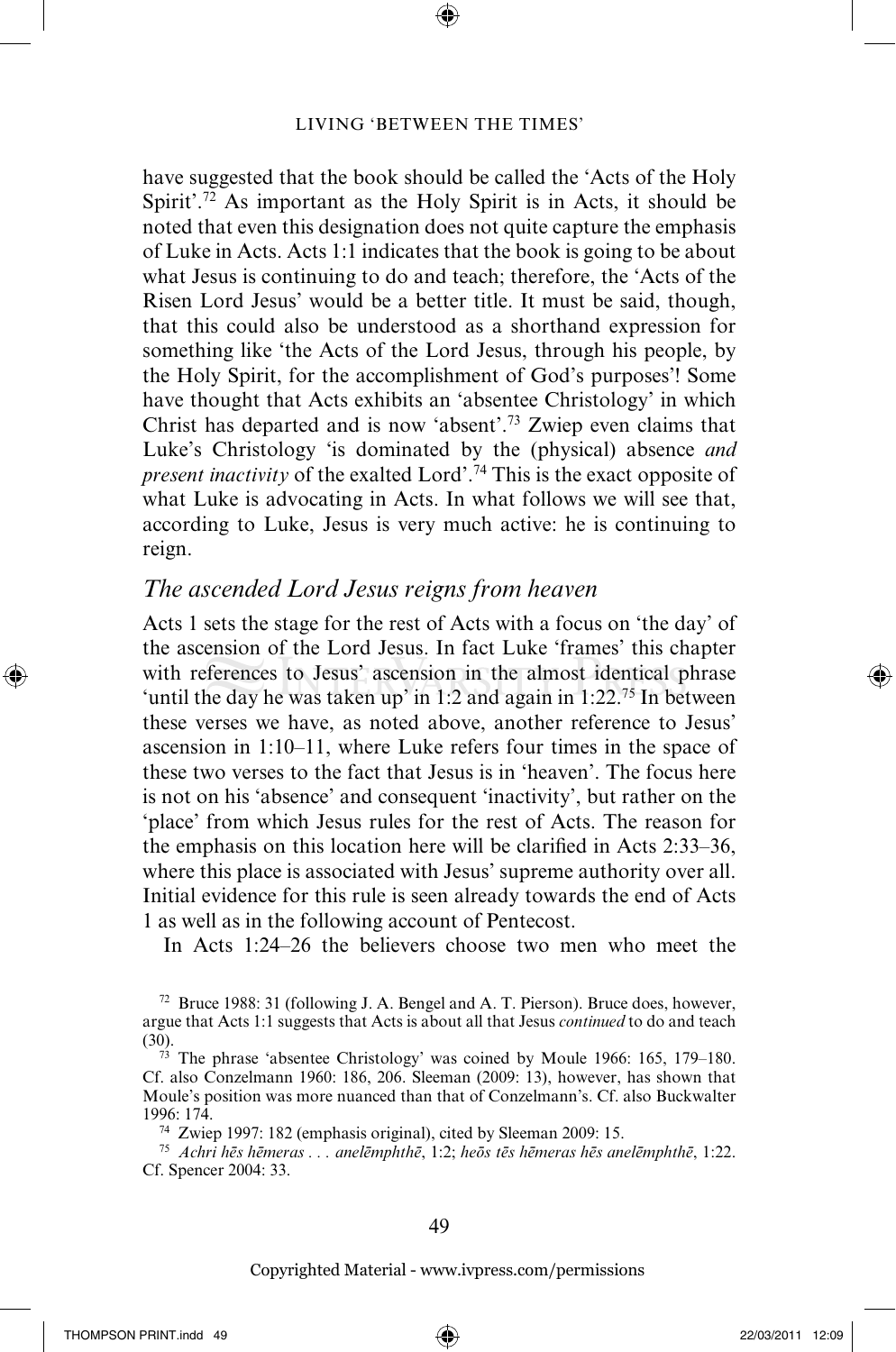⊕

qualifications for being a replacement apostle for Judas. Then, before they cast lots, they pray to the Lord who knows 'everyone's heart' (1:24). Some have suggested that because the language of knowing hearts is used in Acts 15:8 to refer to the Father, this must be prayer to the Father too.76 However, the prayer here to 'the Lord' to show them which apostle he 'has chosen' is also identical to language used at the beginning of the chapter, where Luke tells us about the instruction Jesus gave to his apostles whom 'he had chosen'.77 This opening and closing 'frame' in Acts 1 regarding the apostles 'chosen' by Jesus, and the 'frame' regarding 'the day he was taken up', together with the immediately preceding reference to 'the Lord' Jesus in this context (1:21), all indicate that 'the Lord' who is being prayed to in 1:24 is the Lord Jesus. Luke shows then that Jesus not only has such authority that he may be prayed to,78 but Jesus is also continuing to direct affairs from 'heaven'. The Lord Jesus is still ruling over his people, choosing which disciple will join the ranks of the other eleven apostles he has chosen, and controlling the outcome of the lot to bring about this appointment.

## *The reigning Lord Jesus pours out the Spirit*

Following the focus on '*the day* he was taken up' in Acts 1, Acts 2 begins with a reference to the arrival of '*the day* of Pentecost' (2:1).79 Furthermore, following the emphasis on the ascension of the Lord Jesus 'into heaven' (1:10–11), the mention in 2:2 of a sound coming 'from heaven' alerts us to the possibility that the Lord Jesus is continuing to act and that he is behind the events of Pentecost too. This is in fact what Peter argues in response to questions concerning the declaration of the wonders of God in a variety of languages. What this means, argues Peter, is that God's promise to pour out the Holy Spirit in the last days has been fulfilled  $(2:16-17)$ . The reason for this is that the promised Davidic King has come and has been raised for ever to sit on David's throne  $(2:30-31)$ .<sup>80</sup> The use of 'therefore' (*oun*) in verse 33 (omitted in the niv) shows that the pouring out of the Holy Spirit on the day of Pentecost is evidence of the reign of

76 Conzelmann 1987: 12, 25; Fitzmyer 1998: 227; Pervo 2009: 55.

<sup>77</sup> *Hous exelexato*, 1:2; *hon exelexō*, 1:24.

78 For other references to prayer to Jesus in Acts see 7:59–60; 9:10–16 (note also Luke 6:13).

79 Spencer 2004: 33.

 $80 \text{ }\hat{C}f$ . Hahn 2005: 294–321 for a discussion of the relationship between the kingdom of God and the kingdom of David.

#### 50

#### Copyrighted Material - www.ivpress.com/permissions

◈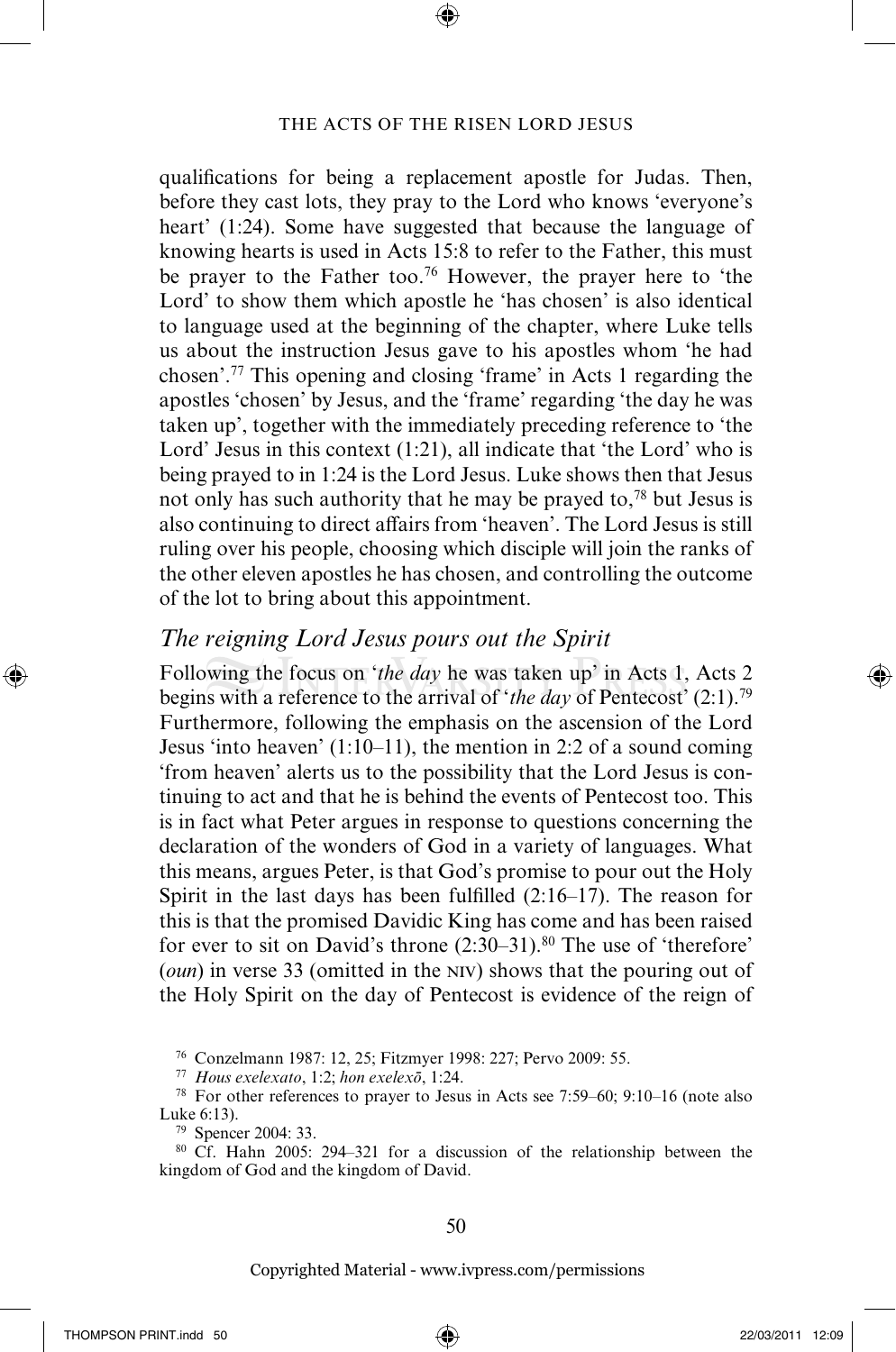the Lord Jesus from the throne of David. Here we need to note the parallelism in the words Peter uses in 2:17 (quoting Joel 2:28) and in 2:33:

- 2:17 'God says, *I will pour out* my Spirit'
- 2:33 'Exalted . . . he has received . . . and *has poured out* what you now see and hear'

Jesus is the Lord who sits 'at the right hand' of the Father, a position of power and authority and the place from which blessing and deliverance come for God's people.<sup>81</sup> Now he is the bestower of God's blessing for God's people, sending the Holy Spirit, God's enabling presence for his people. Thus in Acts 16:7 the Holy Spirit (who is mentioned in 16:6) is referred to as 'the Spirit of Jesus'. It is most likely that this phrase is used in the light of the declaration in 2:33 that the Lord Jesus received and poured out the Holy Spirit. In the light of Acts 2, therefore, this phrase, 'the Spirit of Jesus', highlights Jesus' 'lordship of the Spirit' as he is the one who sent the Holy Spirit.<sup>82</sup> As important as Pentecost is for the narrative of Acts, and as important as the Holy Spirit is for the transformation and enabling of God's people in Acts, Luke shows in Acts 1 and 2 that it is the ascension of the Lord Jesus that is determinative for the events of the rest of the narrative of Acts. Luke's opening of the narrative of Acts with reference to two 'days', the 'day he was taken up into heaven' and the 'day of Pentecost' when the Holy Spirit was poured out 'from heaven', are designed to show that it is the Lord Jesus who rules and directs affairs in this period of the kingdom of God.<sup>83</sup>

## *The reigning Lord Jesus adds to the church*

When we continue reading through the narrative of Acts, we find ongoing references to Jesus' activity. In Acts 2:47 'the Lord added to their number daily those who were being saved'. In view of the overwhelming emphasis throughout Acts 2 that Jesus is 'the Lord' upon whom we must call (cf. 2:21 and 34–36), the 'Lord' at the end

83 Furthermore, according to Acts 2:34–35 (citing Ps. 110:1), he will reign from God's right hand until the Father makes his enemies a footstool for his feet. Again this indicates a period of time between the ascension and return, and that during this period of time there will be opposition to his rule, but he nevertheless rules from a position of power and authority.

◈

<sup>81</sup> Cf. Exod. 15:6; Pss 18:35; 44:3; 60:5; 98:1.

<sup>82</sup> Buckwalter 1996: 180–182; Turner 1996: 304–305.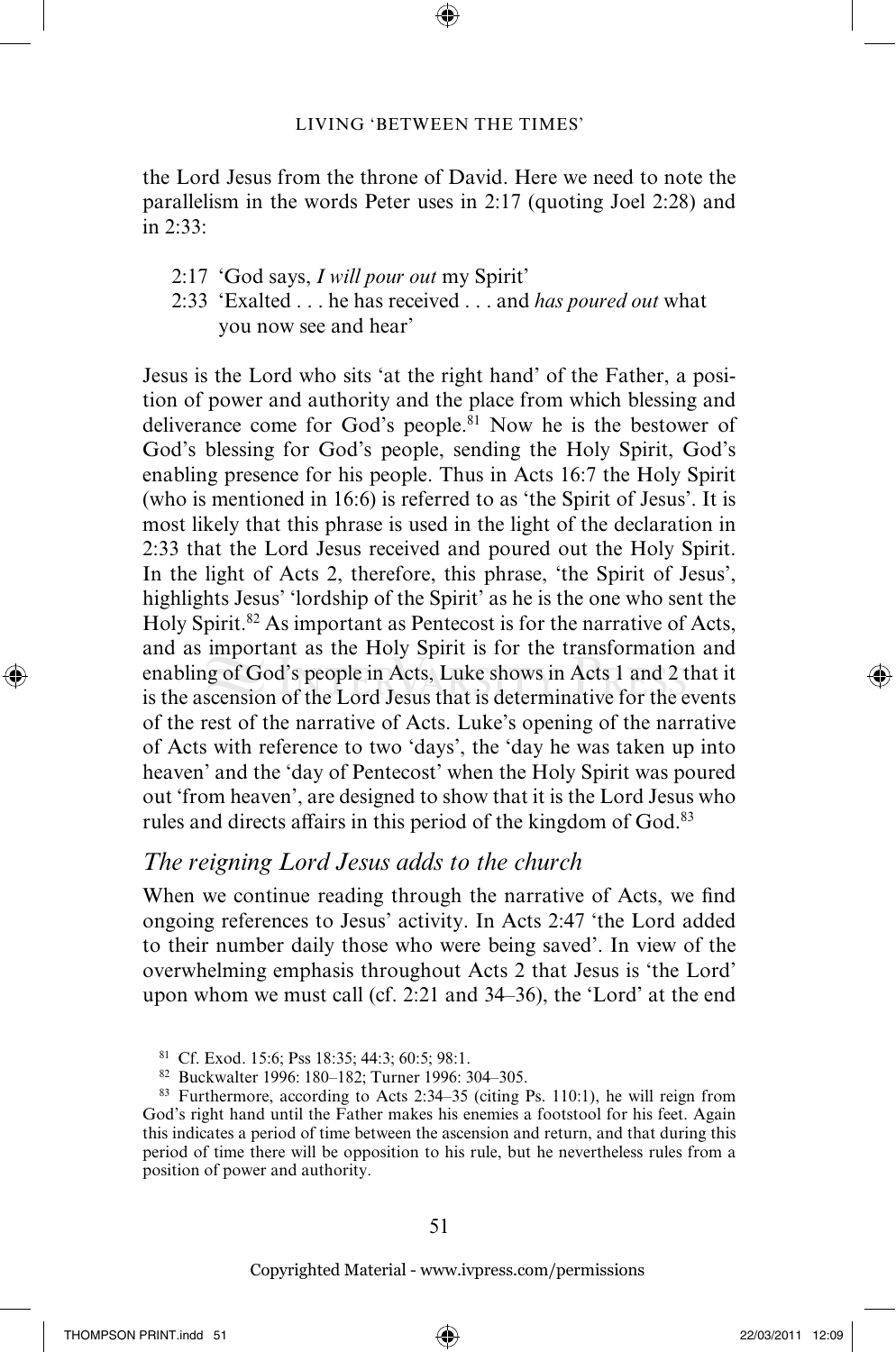of Acts 2 who is adding believers to the church is Jesus who has been made 'Lord and Christ'.<sup>84</sup> Thus not only is the Lord Jesus the one who is responsible for the pouring out of the Holy Spirit and the events of Pentecost; he is the one who is adding believers to the number of those who are saved. Similarly, in 5:32 Peter and the apostles declare that he has been exalted to the right hand of God in order to give 'repentance and forgiveness of sins to Israel'. Thus he is the one who not only grants forgiveness in response to repentance, but is even said to grant the required response of repentance itself.

We will break the narrative sequence here and come back to Acts 9 and Saul's conversion below, where it will be placed in the context of the rest of Paul's ministry in Acts. In Acts  $11 - 12$  the Lord Jesus is again highlighted as the one responsible for the growth of the church. Those scattered because of the persecution in Jerusalem began to tell 'the good news about the Lord Jesus' to Greeks as well as Jews (11:20). Then we read that 'a great number of people believed and turned to the Lord'. The reason given for this large response is that 'the Lord's hand was with them' (11:21). The references to the message about the 'Lord Jesus' and the number turning to 'the Lord', in this context indicate that 'the Lord' whose hand is with them is the Lord Jesus again. This is a crucial narrative setting, as we read not only of the introduction of Gentiles to the church following the major narrative focus on the conversion of Cornelius (and in keeping with what the Lord Jesus had said in 1:6–8), but also of the establishment of the church at Antioch, which will go on to become the next major sending church in the book of Acts (13:1 – 14:28).85 The Lord Jesus is here again continuing to rule according to his promise, enabling the disciples in their ministry and adding to the growth of the church.

When we come to Saul's conversion in Acts 9 (and the references to this event again in Acts 22 and 26), we find that the greatest threat

85 Note also the discussion of Acts 26:23 on pp. 80–81. In the narrative of Acts this verse comes at a climactic moment in Paul's climactic defence. The statement here that Jesus 'as the first to rise from the dead, would proclaim light to his own people and to the Gentiles' must refer to the preaching of Jesus' people (including Paul) to the Gentiles in Acts. This verse indicates, however, that Jesus himself does this preaching (through his people).

#### Copyrighted Material - www.ivpress.com/permissions

◈

<sup>&</sup>lt;sup>84</sup> This statement is not a contradiction of Luke 2:11, nor does it advocate 'adoptionist Christology'. Acts 2:31 speaks of the resurrection of the Christ (i.e. he already was the Christ) and 2:34 speaks of the exaltation of the Lord (i.e. he already was Lord). Acts 2:36 indicates that Jesus' resurrection and exaltation declare the inauguration of his reign in full authority and power. Cf. Strauss 1995: 144–145.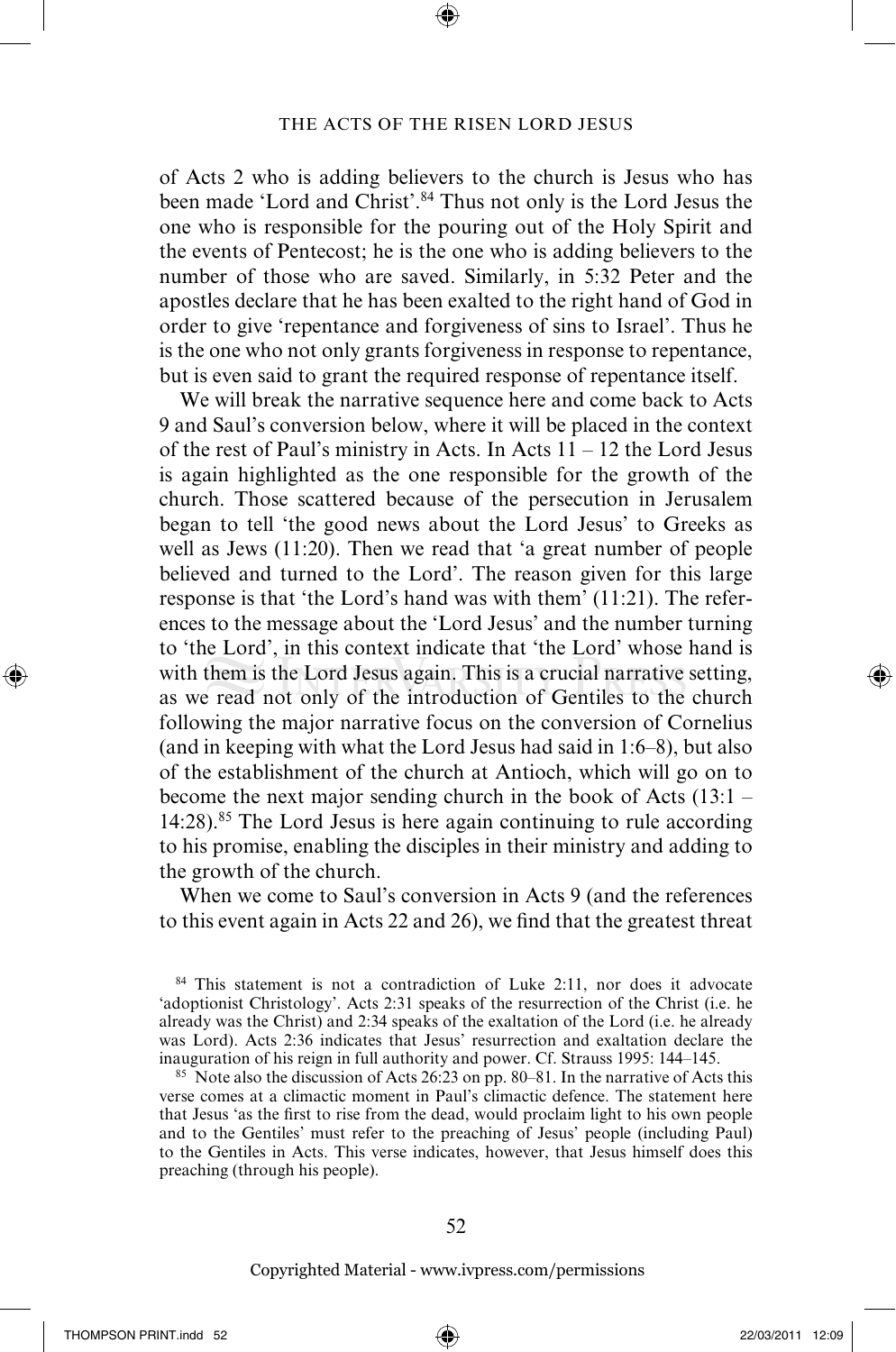to the life of the church up to this point is not only stopped but turned around by none other than the Lord Jesus himself.<sup>86</sup> The description of Saul in Acts 8:3 as one who is destroying the church and going from house to house and dragging off men and women to prison, and in 9:1 as still 'breathing out murderous threats', highlights the severity of this threat. The contrast, however, between his approach to the synagogues of Damascus in 9:2 in order to drag men and women off to prison and his activity in the synagogues of Damascus in 9:19–20 proclaiming that Jesus is the Son of God shows the power of the Lord Jesus not only to overcome this threat but to enlist Saul as his own most devoted follower. In the narrative of Acts 9 the persecutor of 9:1–2 becomes the bold proclaimer in 9:19–20, even under threat of persecution himself, and this is all due to the work of the Lord Jesus.

In 9:15–16 the rest of Paul's ministry is outlined under the authority of the Lord Jesus. Paul's ministry before the Gentiles and their kings and the people of Israel will be developed from Acts 13 through to the end of the book. This ministry is said to take place, however, because Paul is Jesus' 'chosen instrument'. It is as Jesus' representative, bearing his name and suffering for his name, that Paul will minister, and it is Jesus himself who outlines the course of his ministry.<sup>87</sup>

At a major turning point in the narrative of Acts (16:6–10) we find the directing activity of 'the Spirit of Jesus' as Paul crosses from 'Asia to Europe'. After much is made of the prevention of Paul and his companions from preaching in the province of Asia and Bithynia at the border of Mysia, and the vision of a man from Macedonia urging them to come over to Macedonia, they conclude that 'God had called us to preach the gospel' to the Macedonians (16:10). It is significant, therefore, that in the very next incident in Philippi of Macedonia Lydia responds to Paul's message, because 'the Lord opened her heart' (16:14). The immediately following statement that she is now a 'believer in the Lord' (16:15) indicates that 'the Lord' here is the Lord Jesus. Thus we see that following the directing activity of 'the Spirit of Jesus', the goal of 'God's call' was the conversion of Lydia, whose heart the Lord Jesus himself opened.88

#### Copyrighted Material - www.ivpress.com/permissions

◈

<sup>86</sup> The transformation of Saul described here indicates that this is a 'conversion' and not a 'call' only. Cf. Kern 2003: 63–80.

<sup>87</sup> Sleeman 2009: 205–208.

 $88$  Cf. the discussion of the significance of bridging this divide in discussions of ancient rulers in A. J. Thompson 2008a: 74–79.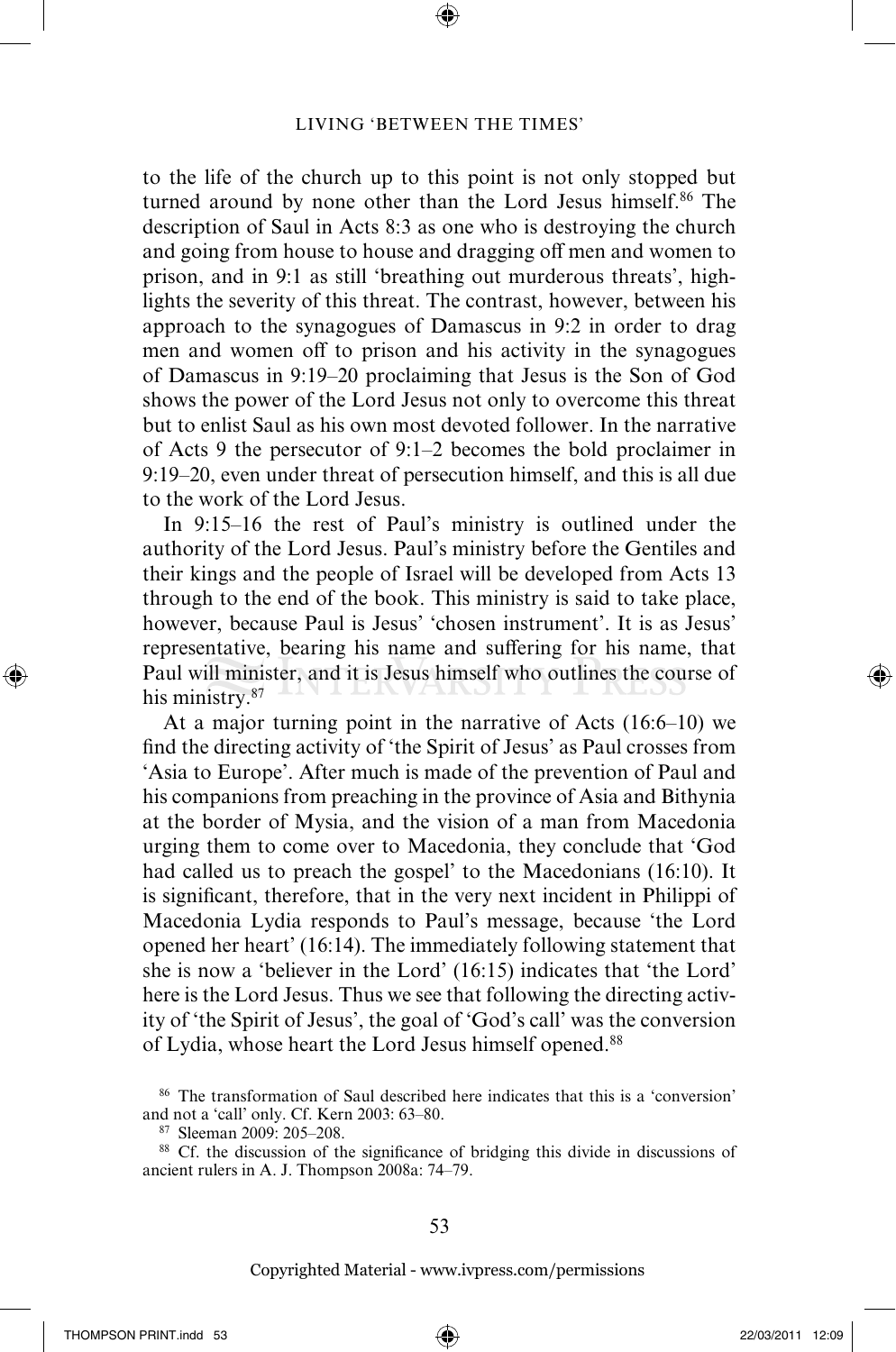⊕

It is in the light of the authority of the Lord Jesus over Paul's ministry then that we read of reassurances given to Paul along the way that the Lord Jesus is continuing to guide his mission and Paul's ministry. In 18:9–11, in the context of opposition, 'the Lord' speaks to Paul in a vision encouraging him not to be afraid and to keep on speaking, 'for I am with you'. In view of Paul's conversion and call to ministry in Acts 9 'the Lord' here is the Lord Jesus. Paul's ministry will not come to an end here (in Corinth) because, the Lord says, 'I have many people in this city'. Here again the Lord Jesus is responsible for the outcome of and response to Paul's ministry.

The final phase of Paul's ministry in Acts is also carried out under the direction of the Lord Jesus. In 23:11, in the midst of opposition, Paul receives further reassurance from the Lord to 'take courage'. The reason for this courage is the promise that 'as you have testified about me in Jerusalem, so you must also testify in Rome'. The previous chapter, where Paul refers to his 'testimony' about Jesus in Jerusalem (22:18–19), indicates that 'the Lord' here is again the Lord Jesus. Thus the subsequent events where Paul is rescued from a plot to take his life (23:12–35), sent to Caesar in the midst of false charges and corrupt rulers  $(24:1 - 26:32)$ , marvellously protected through storm, shipwreck and snakebite  $(27.1 - 28.10)$  and arrives safely in Rome (28:11–16) are all meant to be read in the light of this promise from the Lord Jesus in 23:11.89 It is under Jesus' care and as his representative that Paul travels to Rome. Paul's conversion and ministry may be made much of in the narrative of Acts. For Luke, however, this is all the more occasion for marvelling at the transforming power of the Lord Jesus.

## Suffering: the fullness of the kingdom has yet to come

As Paul House has correctly observed, 'Acts has no purpose, no plot, no structure, and no history without suffering. Therefore, proper interpretation of Acts depends in part on the commentator's grasp of suffering's importance in Acts.'90 This is all the more important

#### Copyrighted Material - www.ivpress.com/permissions

◈

<sup>89</sup> It is interesting that the only use of the term *tharsos*, 'courage', in Acts is found in 28:15, and the only use of the cognate verb *tharseō*, 'take courage', in Acts is found in 23:11. In the light of the Lord's command to take courage, for he will testify about him in Rome (23:11), Paul indeed 'takes courage' when he reaches Rome (28:15).

<sup>&</sup>lt;sup>90</sup> House 1990: 321.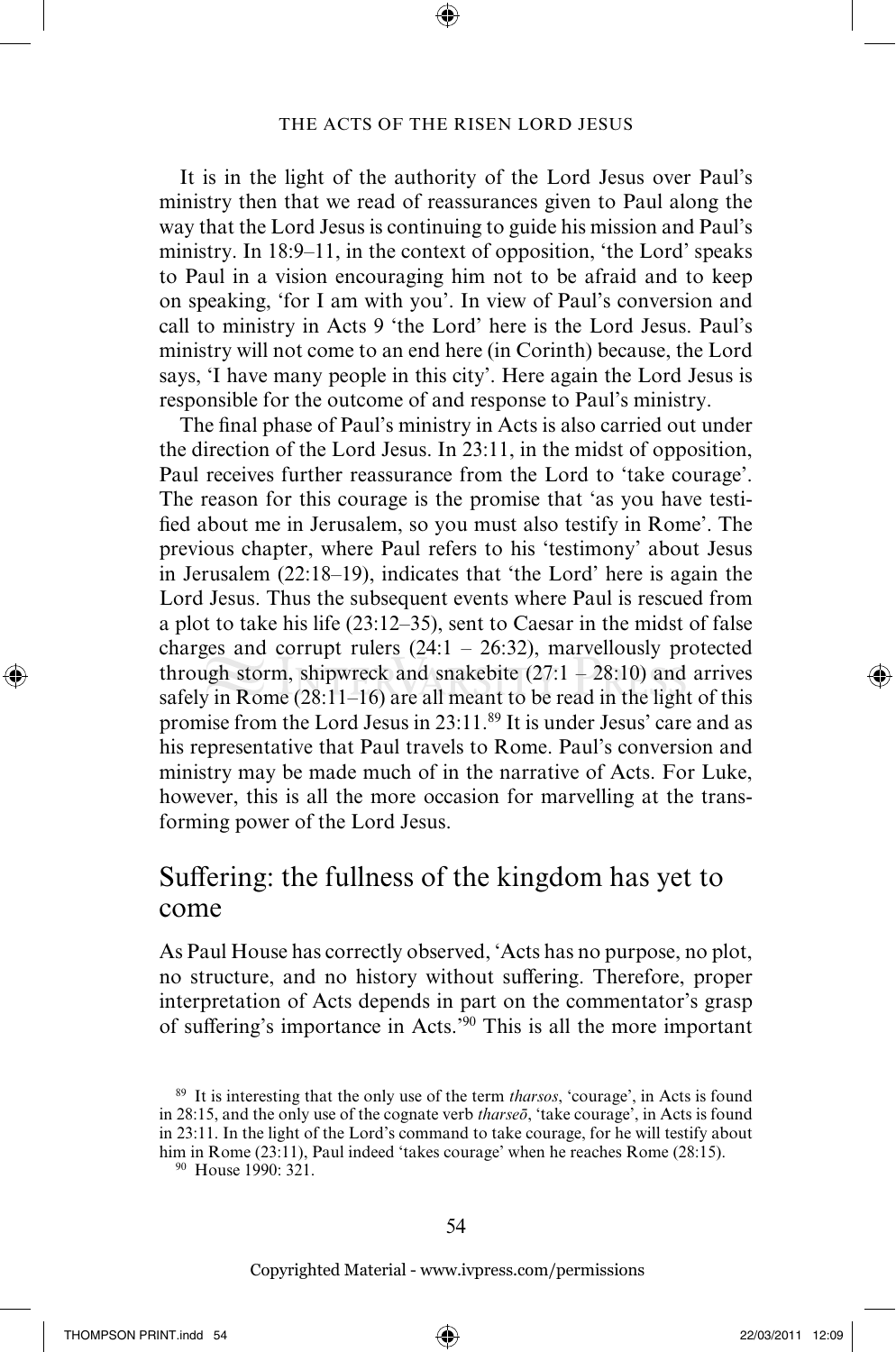in view of the words of Paul and Barnabas to the believers in Acts 14:22, 'We must go through many hardships to enter the kingdom of God.'91 In the light of the emphasis in Acts on the continued accomplishment of God's saving purposes through the risen and reigning Lord Jesus within the framework of the inaugurated kingdom of God, this verse is a significant statement about this interim period. The reference to the 'kingdom of God' here clearly has a future orientation; it has yet to be entered and there must (*dei*, 'it is necessary') be suffering beforehand. The Lord reigns and is accomplishing his saving purposes, yet his reign remains contested, the fullness of the kingdom is still 'not yet'. The accomplishment of God's saving purposes in this 'not yet' period of the kingdom therefore helps to explain why suffering is intimately related to two of the dominant themes of Acts: the spread of the word and the establishment and strengthening of local churches.

## *Suff ering and the spread of the word*

Luke punctuates his narrative at regular intervals with statements about the continued progress of the word, indicating that the spread of the word is a major theme in Acts.92 As Luke's Gospel highlighted the journey of the Lord Jesus to Jerusalem, so Acts highlights the journey of the word about Jesus away from Jerusalem.<sup>93</sup> The association of active verbs with the growth and spread of the word in the summary statements of Acts (cf. also Acts 20:32) together with the recurring descriptions of suffering and persecution experienced by the Christian community in the narrative of Acts indicate that this theme should not be understood as evidence for an 'over-realized' eschatology in a triumphalistic church. It is the *word* that grows 'with power' (Acts 19:20), often in the midst of the persecution of

 $91$  Cf. Cunningham 1997. This verse will be treated in more detail below.

92 Acts 4:4, 29, 31; 6:7; 12:24; 13:5–12, 46–48; 14:3; 17:13; 18:5; 19:20. On the importance of the spread of the word in Acts see Kodell 1974: 505–519; O'Reilly 1987: esp. 91–121; Rosner 1998: 215–233; Bovon 2006: 272, 457; and esp. Pao 2000: 147–180. Pao relates the theme of the word to the creation of the community of the word in the midst of opposition within the framework of the Isaianic New Exodus (i.e. Isa. 2:3, 'the word of the Lord [will go out] from Jerusalem', and Isa.  $40 - 55$ ). Cf. A. J. Thompson 2008a: 135–170 for reference to ancient literary discussions concerning the destructive effects of division and strife and a comparison with the contexts of Luke's statements concerning the spread of the word in the midst of opposition and cities in states of division, conflict and confusion.

93 Pao (2000: 150–156) notes the locations of references to 'the word' in the narrative of Acts and observes that 'the word' never visits a geographical location twice.

#### Copyrighted Material - www.ivpress.com/permissions

◈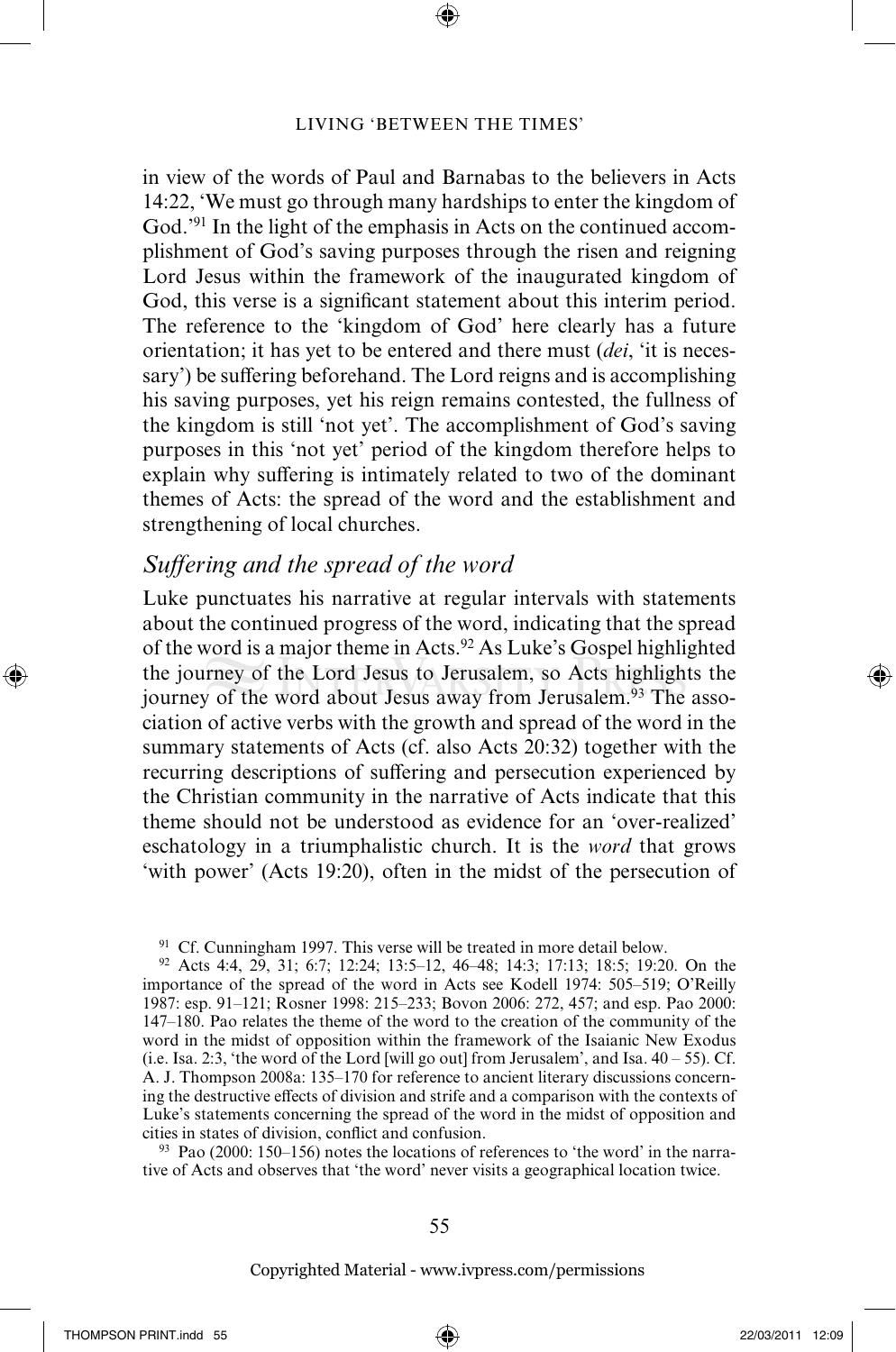*believers*. 94 The spread of the word, however, is not hindered by the persecution and suffering of believers. In fact, sometimes the persecution of believers is even the means for the continued spread of the word.

## *Suffering and the spread of the word in Jerusalem and beyond Jerusalem*

Luke draws particular attention to the inability of those opposed to believers to stop the progress of the word. In Acts 4:4 Peter and John are placed in jail. In the very next verse, however, Luke states, 'But many who heard the message ['word'] believed, and the number of men grew to about five thousand' (4:5). Similarly, in Acts 5:18 all the apostles are placed in jail. Once again Luke begins the very next verse with 'but'. In this instance, he states, 'But during the night an angel of the Lord opened the doors of the jail and brought them out' (5:19). The reason for this miraculous escape was so that the apostles could 'tell the people the full message of this new life' (5:20). Likewise, in 5:40-41 the apostles are flogged and ordered not to speak in the name of Jesus. The very next verse, however, highlights the continued ('day after day') proclamation of the good news that the Christ is Jesus (5:42). Thus the summary statement in 6:7 concerning the spread of the word is a summary of this spread in Acts  $3 - 7$  in the midst of both internal threats and rising external opposition to the Christian community, which culminates in the death of Stephen.<sup>95</sup>

The death of Stephen brings about the greatest persecution the church has faced to that point. So great is the persecution that 'all except the apostles were scattered throughout Judea and Samaria'  $(Acts 8:1).<sup>96</sup>$  The description of Saul destroying the church and going from house to house dragging off men and women and putting them in prison (8:3) accentuates even further the severity of this opposition. Once again, however, in the very next verse Luke states that 'those who had been scattered preached the word wherever they went' (8:4). In this instance Luke is not only placing side-by-side

#### Copyrighted Material - www.ivpress.com/permissions

◈

<sup>&</sup>lt;sup>94</sup> Pao (2000: 160, 162–163, 167–169) discusses the summary statements in Acts 6:7, 12:24, 19:20 (and the verbs used) in the context of Exod. 1:7, 20.

<sup>95</sup> See ch. 5.

<sup>&</sup>lt;sup>96</sup> In this context the decision of the apostles to remain in Jerusalem is not a sign of their reluctance to take the gospel to the nations or that they somehow escaped the persecution, but of their bravery in remaining in Jerusalem in the midst of severe persecution. Cf. Schnabel 2004, 1: 670–673.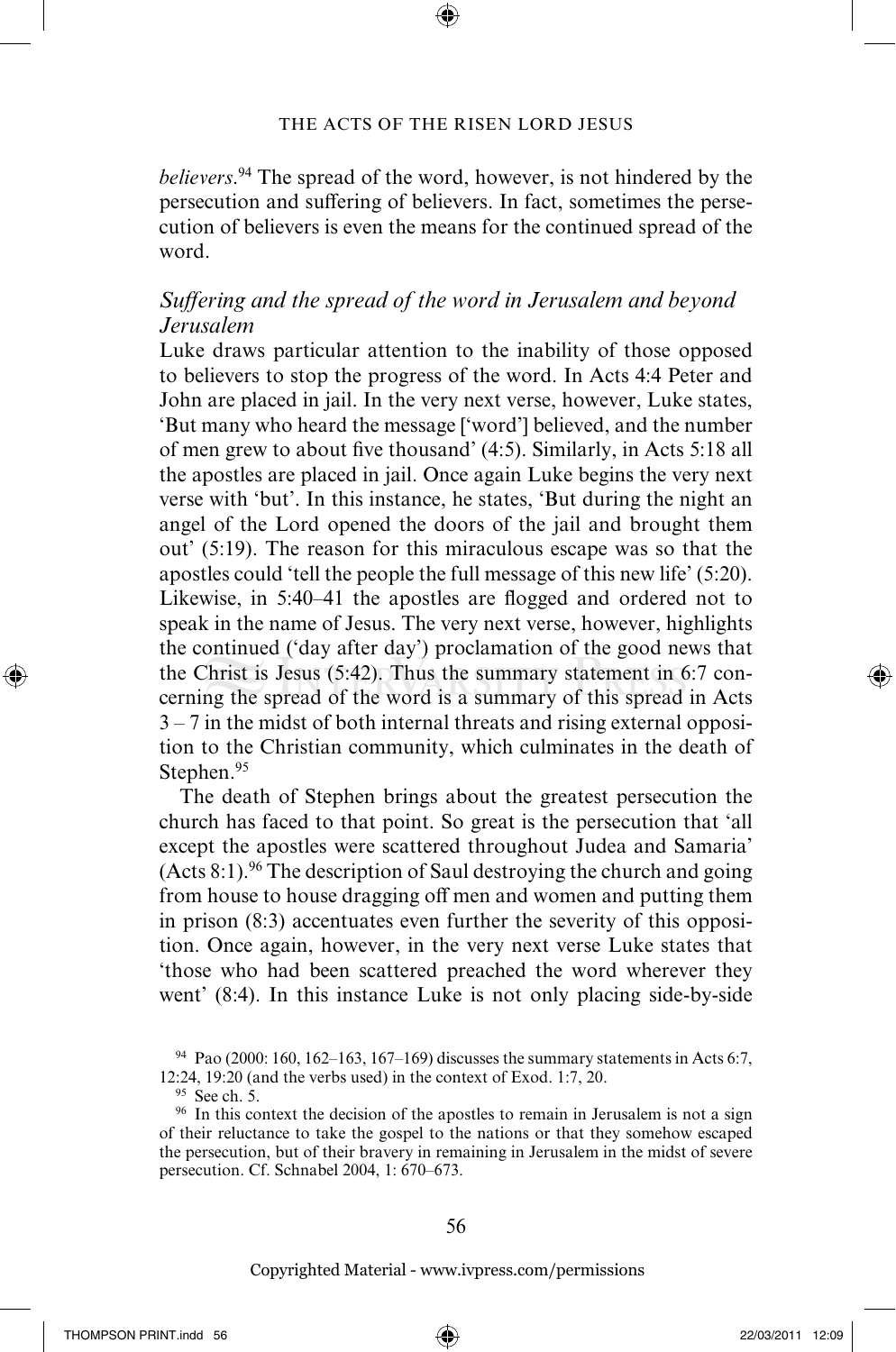statements about opposition and the inability of that opposition to stop the spread of the word (as he has done in 4:3–4; 5:18–20, 40–42); he is stating this time that the opposition was the very means for the continued spread of the word. This is picked up again in Acts 11:19–21, where Luke describes the spread of the word to Jews (11:19) and to Greeks (11:20), with the result that 'a great number of people believed and turned to the Lord' (11:21). This great number, as observed above, was due to the fact that 'the Lord's hand' was with those who preached the word as they were scattered.

#### *Suff ering and Peter's rescue*

The accounts in Acts 12 of Peter's escape from prison and Herod's death dramatically highlight this theme of the inability of those opposed to God's people to halt the spread of the word. The purpose of Acts 12 has been much debated and the ending of Acts 12 (vv.  $20-23$ ) has been a particular cause of difficulty due to its apparent disconnection from the account of Peter's release.<sup>97</sup> At least part of the reason for the inclusion of this chapter, however, lies in the contrast between Herod as a powerful 'king' in violent opposition to the Christian community, and 'the Lord' who is able to overcome this threat and enable the word to continue to spread.98 The whole account is framed with references to the kingship of Herod.<sup>99</sup> The account opens with a description of Herod as 'King Herod' (*hērōdēs ho basileus*, 12:1). At the conclusion of the chapter Herod's kingship is again emphasized (12:20–21) with references to the 'servant of the king' (*tou basileōs*), 'the king's country' (*apo tēs basilikēs*), Herod's 'royal robes' (*esthēta basilikēn*), and Herod's 'throne' (*kathisas epi tou bēmatos*).100 His powerful opposition against the church is particularly stressed in verses 1–6: he acts violently against some in the church (v. 1), kills James the brother of John with the sword (v. 2), sees that this pleases the Jews and so proceeds to arrest Peter also

 $97$  The following summarizes A. J. Thompson 2008a: 141–143. Cf. the discussions in Witherington 1998: 382–383; Barrett 1994: 569–573; Allen 1997: 5–24, 93–98. Witherington states that 12:20–23 should be seen as a 'separate tradition from Luke's

Herodian source, referring to an event that transpired somewhat later' (389).<br><sup>98</sup> Tannehill 1990: 152. Contra Barrett 1994: 570, who states that Herod 'is periph-<br>eral to the story'.

<sup>99</sup> Haenchen 1971: 388.  $100$  His title 'king' was bestowed on him by the emperor Gaius and his realm included Galilee, Perea and, later, under the reign of Claudius, Judea (cf. Josephus, *Ant*. 19.292, 351–352; *J. W.* 2.215–217). Thus at this time Agrippa had received 'the whole of his grandfather's kingdom' (*tē patrōa basileia pasē*, Josephus, *J. W.* 2.215).

◈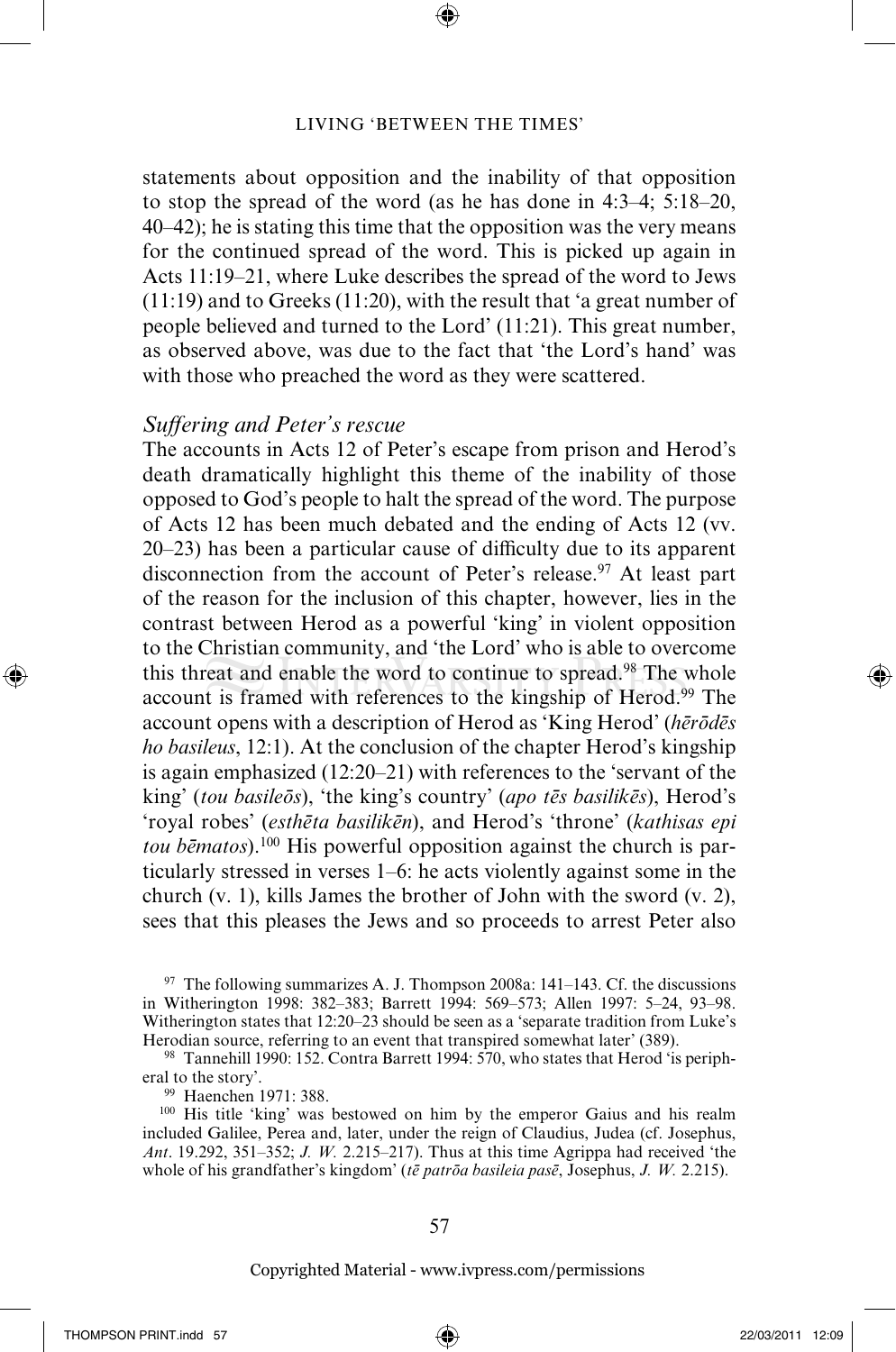(v. 3, with the implication that Peter's life is also in danger)<sup>101</sup> and has Peter placed in prison guarded by four squads of soldiers and bound with chains (vv. 4, 6). The reference to the earnest prayer of the church in verse 5 indicates, however, that one more powerful than Herod is able to be called upon.

Subsequent events do not encourage us to place confidence in the human participants in this account. Peter is portrayed as helpless, asleep when the rescue began, oblivious to the events of his rescue, and comes to his senses only when he is outside (vv. 6, 9, 11–12). Rhoda, although she is at least excited that Peter is out and recognizes Peter, nevertheless is not portrayed in the most flattering light as she leaves Peter (whose life is surely in danger) outside still knocking at the door (vv. 13–14). The believers (who, we are reminded in v. 12, were still praying for Peter) then hear that Peter is at the door and respond that Rhoda must be crazy! After further insistence from Rhoda, they conclude that it must be his angel instead.102 Finally, when they open the door and see Peter, they are astonished (v. 16). In this context this does not appear to be a release that has been brought about by the great faith of a praying church.<sup>103</sup> What then is the emphasis of this account?

In spite of the great lengths 'King' Herod goes to in securing Peter in prison (12:4), 'an angel of the Lord' struck Peter on the side, woke him up, and led him out of the prison effortlessly (vv.  $7-10$ ). The agent of this deliverance, however, is further clarified throughout the narrative. In 12:11 Peter states that 'the Lord' (*ho kyrios*) had sent his angel to rescue him. Then in the concluding summary before Peter leaves, Luke declares simply that 'the Lord' (*ho kyrios*) had brought Peter out of prison (12:17). Thus the focus of the account of Peter's rescue is on the power of 'the Lord' to overcome the violent opposition of 'King Herod'.104 At the conclusion of the account in

 $103$  Although Cunningham (1997: 241) correctly identifies the references to prayer in Acts 12, it appears that the emphasis in  $12:12-17$  is more on the irony of the situation than on the community's prayer as such.

 $104$  In the context of an emphasis on the 'lordship of Jesus' in Acts  $10 - 11$ , it is possible that this account contrasts the 'kingship' of Herod with the true King, the Lord Jesus. The word (*logos*) that God sent to Israel is the good news of peace (*eirēnē*) through Jesus Christ, 'who is Lord of all' (10:36). It is this 'Lord of all' who brings peace in contrast to the absence of peace in the realm of this 'king' (12:20; cf. also

◈

<sup>101</sup> Cf. Cunningham 1997: 236.

<sup>102</sup> Peterson (2009: 365–366) suggests that since the term *angelos* can mean 'messenger' it could be that the church thinks he has just sent them a message. The other alternative is that they thought this was his 'guardian angel'. Either way, the point is that they think it cannot be Peter himself!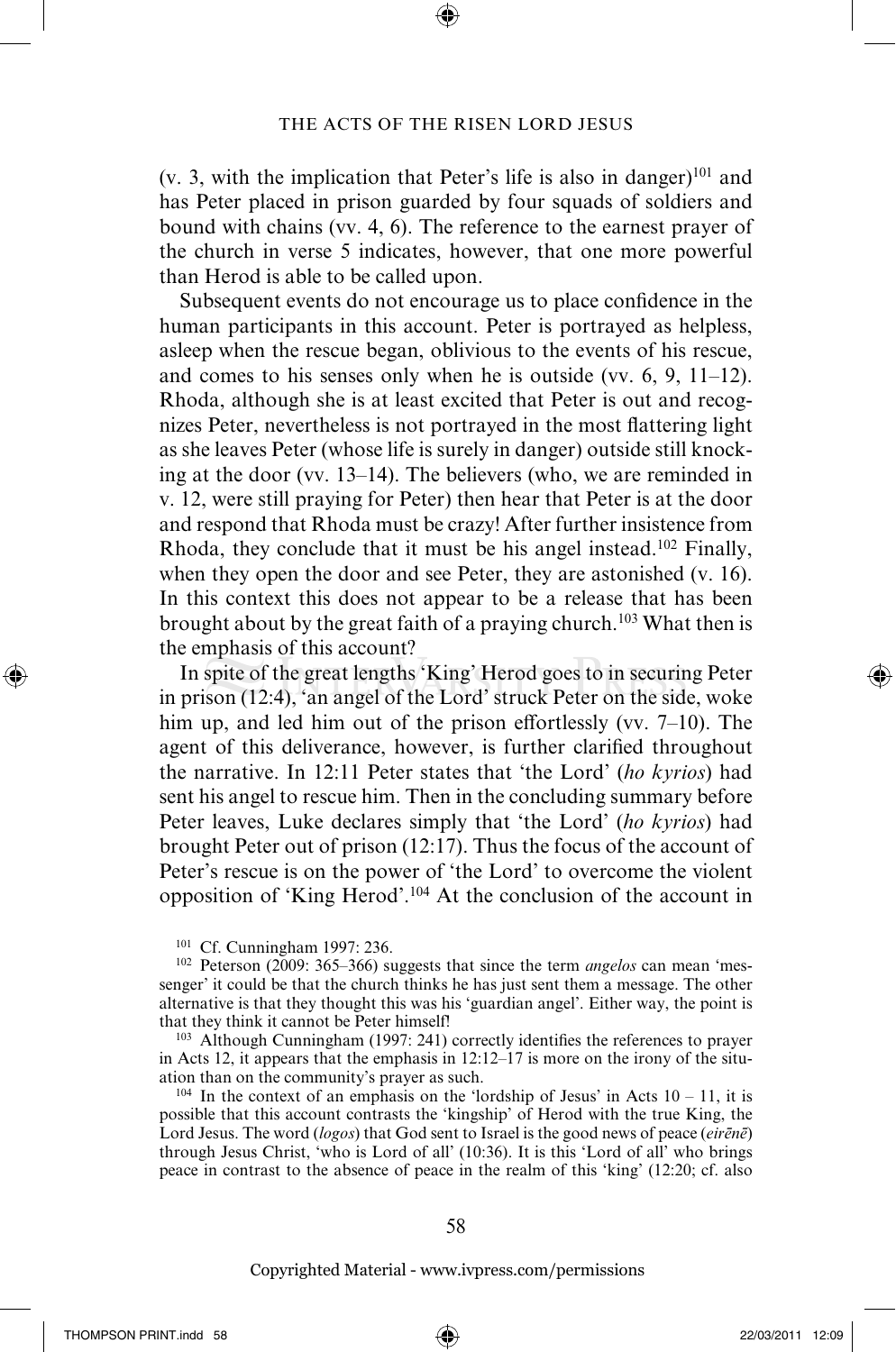the midst of the emphasis on the 'kingship' of Herod noted above, Herod's refusal to give praise to God leads to his downfall as 'an angel of the Lord' strikes again. This time it is Herod who is 'struck' down, and he dies  $(12:22)$ .<sup>105</sup> It is in this context of defeated opposition that another summary statement records the continued progress of the word  $(12:24)$ . Despite the efforts of Herod the tyrant who opposed and persecuted the believers, 'the word of God continued to increase and spread' (12:24).106 Thus, although it is correct to see the description in 12:24 of the continued growth and increase of the word as one of the summary statements that contribute towards the portrait of the spread of the word in the face of opposition in Acts, it is the power of the Lord that enables the deliverance of his people, the defeat of opposition and the continued spread of the word.

#### *Suff ering and Paul's ministry*

As noted above, at the heart of Saul's conversion and call is the statement from the Lord Jesus summarizing two aspects of his future ministry: he will both 'bear' the Lord's name before Gentiles, kings and the people of Israel and 'suffer' for the Lord's name  $(9:15-16)$ . These twin features of Paul's ministry are then immediately demonstrated in his preaching in Damascus (9:20–22) and Jerusalem (9:28) and also in the persecution he faces in Damascus (9:23–25) and Jerusalem (9:29–30). On numerous occasions throughout his ministry, persecution against Paul (like the persecution he himself inflicted on believers before his conversion, 8:3–4) was often the reason for his movement and continued ministry in other places (cf. 9:25, 30; 13:50; 14:6; cf. also 17:10, 14). On other occasions, however, Paul remained to proclaim the gospel in the face of persecution and opposition (cf. 14:2–3, 19–20; 20:22–24; 21:13). Either way, persecution and opposition continued to accompany, but not thwart, the spread of the word in Paul's ministry as he faced opposition from Jew and Gentile alike.107

The whole final section of Acts, which describes Paul's arrest

105 Cf. Pao 2000: 199–201 for the placement of this passage within the 'anti-idol' theme in Acts. Cf. also Allen 1997: 89–90, 104–107.

106 Pao 2000: 152. Cf. also Cunningham 1997: 241–242.

107 Note the Gentile opposition also in 14:5; 16:20–21; 17:32; 19:25–41. Cf. Rapske 1998: 235–256; Cunningham 1997: 186–294.

#### 59

#### Copyrighted Material - www.ivpress.com/permissions

◈

<sup>9:31).</sup> In contrast to the tyrannical rule of 'King' Herod (12:20), belief in 'the Lord' Jesus results in the gifts of forgiveness of sins and the Holy Spirit (10:43; 11:17) and the presence of his 'hand' with them as they proclaim the good news about him in the midst of persecution (11:21).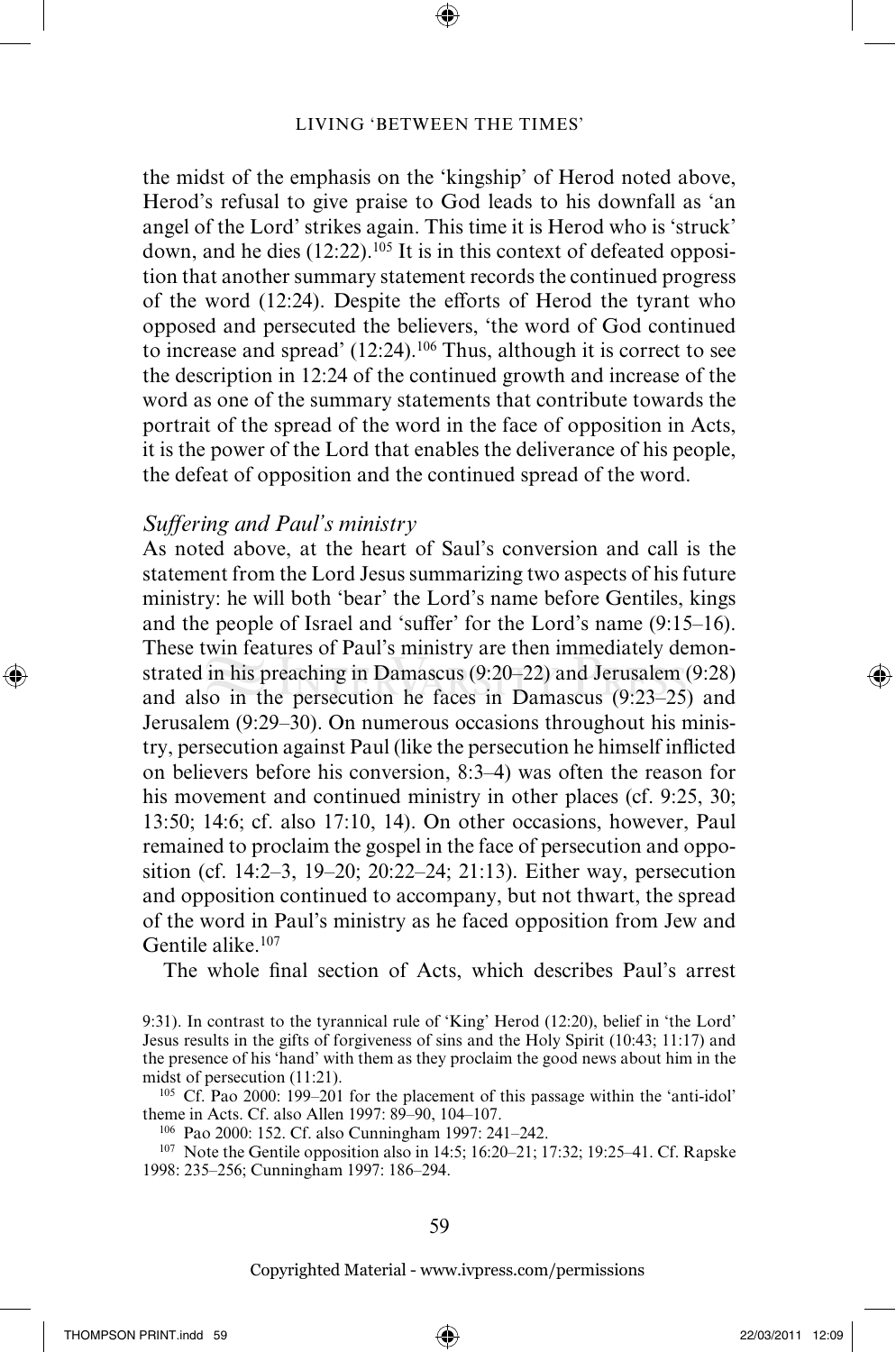in Jerusalem and defences before various audiences on his way to Rome, is also placed within the context of ongoing suffering and persecution. A preview of what is ahead is given in Paul's speech to the Ephesian elders, where he declares that he is compelled to go to Jerusalem and that the Holy Spirit has warned him of continued persecution and hardships, but that he is determined to persevere in the task of 'testifying to the gospel of God's grace' (20:22–24).108 This is confirmed by Agabus in 21:11 where Paul again affirms his commitment to persevere and even die for 'the name of the Lord Jesus' (21:13).109

#### *A suff ering Saviour*

The suffering of believers in Acts is, of course, consistent with the fact that they follow a suffering Saviour. A major feature of Luke and Acts is that the suffering of the Lord Jesus was integral to the accomplishment of God's saving purposes. Thus, as observed above, it is regularly stated that 'the Christ had to suffer' (Luke 24:26, 46; Acts 3:18; 17:3; 26:23). Similarly, the Lord Jesus is regularly identified as the (suffering) 'Servant' of Isaiah (Acts 3:13, 18, 26; 4:27; 8:32–33). This pattern of suffering, where believers follow their Lord in experiencing rejection and suffering, is indicated by Luke in parallels between Jesus, Stephen and Paul.110 Thus, like Jesus, Stephen commits his spirit to the Lord and prays for the forgiveness of his attackers after his speech (7:59–60), and, like Jesus, Saul is told that he too 'must suffer' (*dei*, 9:16).<sup>111</sup> When Paul arrives in Jerusalem, it

<sup>108</sup> Some have thought that there is a contradiction between 20:22, where the Spirit compels Paul to go to Jerusalem, and 21:4, where it appears that the Spirit (the disciples 'through the Spirit') urges Paul *not* to go to Jerusalem. In the light of the statement in 20:22 concerning the Spirit's role in urging Paul to go to Jerusalem and 21:12, where it is clear that it is the believers who are urging Paul not to go to Jerusalem, it is better to see in 21:4 a combination of these two emphases. The Spirit has warned again (as in  $20:23$ ) of impending suffering and it is the believers, acting out of human concern, who are urging Paul not to go to Jerusalem. Cf. Bovon 1995: 34 (who cites Chrysostom); cf. also Barrett 1998: 990–991; Fitzmyer 1998: 688; Hur 2001: 264–266.

109 Agabus' prophecy ('the Holy Spirit says') in 21:10–11 (that the Jews will bind and hand Paul over to Gentiles) is confirmed by Paul's statement in 28:17 that he was 'handed over to the Romans' (and appears therefore to have been fulfilled in  $21:30$ when the Jews seized Paul and dragged him from the temple, which then led to the commander of the Roman troops coming in 21:31 and ordering in 21:33 that Paul be bound in chains).

110 Cf. Moessner 1986: 220–256.

111 For Acts 7:59 see Luke 23:46, and for Acts 7:60 see Luke 23:34. Cf. the discussion on pp.  $167-172$  (which also indicates the differences between Stephen and Jesus at this point).

#### 60

#### Copyrighted Material - www.ivpress.com/permissions

◈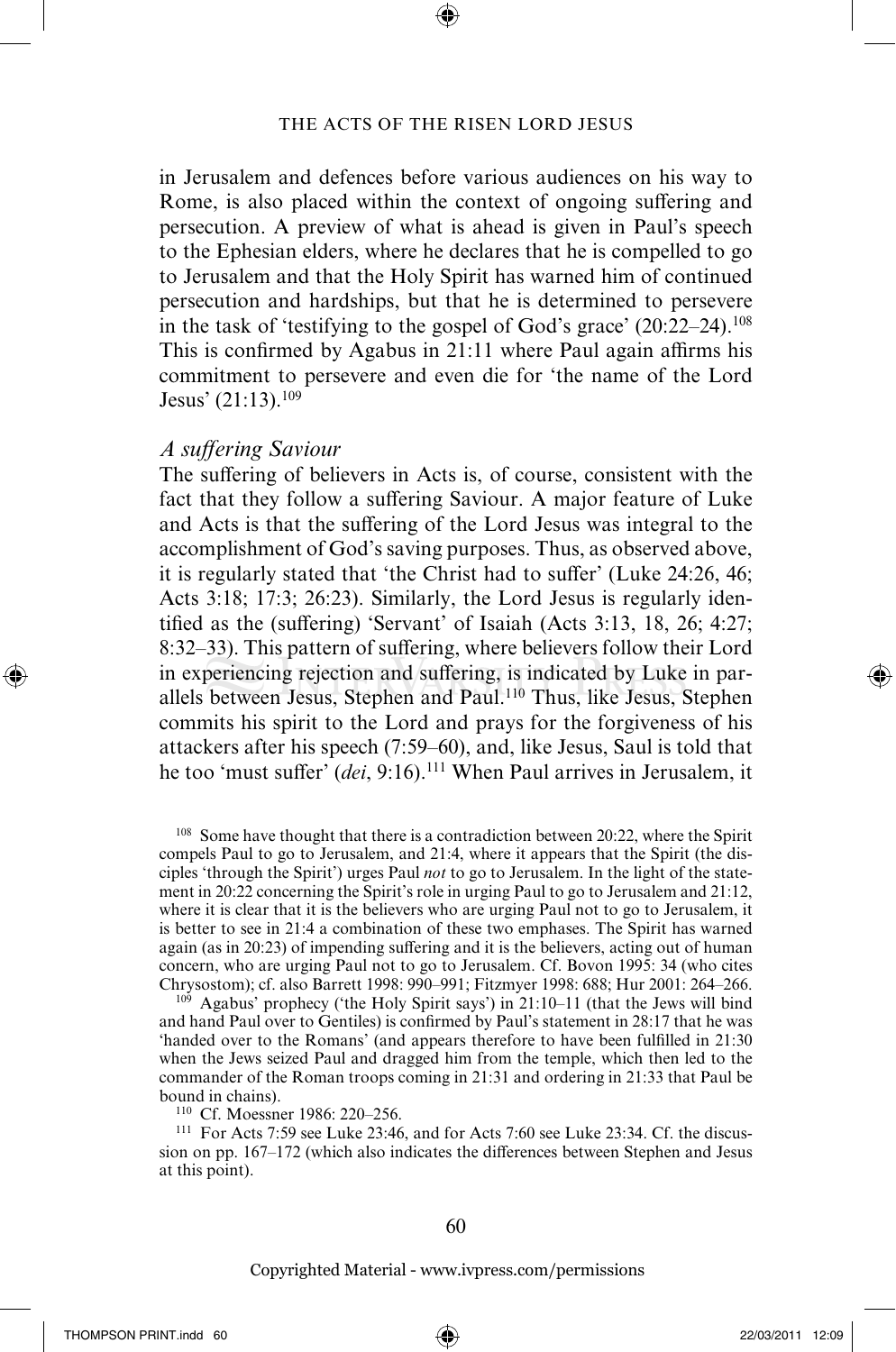looks very much like he will follow in Jesus' footsteps as the repeated cries of the crowd 'Away with him!' (21:36) and 'Rid the earth of him! He's not fit to live!' (22:22), which 'frame' Paul's defence in Jerusalem, are much like the cries from the crowd against Jesus before his death in Jerusalem (Luke 23:18).<sup>112</sup>

### *Suff ering for some and deliverance for others*

The sometimes contrasting outcomes for God's people found side by side caution against simplistic answers concerning the reasons why in the book of Acts some suffer and others are delivered. In the same context as Peter's miraculous escape from the power of King Herod we have an account of the death of James, the brother of John, who was 'put to death with the sword'.<sup>113</sup> Similarly, the Hellenistic Jews so opposed to Stephen that they stoned him to death in a fit of rage (6:9; 7:57–60) opposed Paul and tried to kill him in Jerusalem (9:29). Paul, however, managed to escape, as the believers found a way to send him off to Tarsus safely (9:30). It should also be noted that Luke writes of the spread of the gospel in the midst of a world where there is famine  $(11:27-30)$ , injustice  $(24:27)$ , storm  $(27:7-38)$ and shipwreck (27:39–44). Nevertheless, Luke's emphasis on the spread of the word in the midst of opposition indicates that one of the ways in which he seeks to 'reassure' readers such as Theophilus concerning the things they have been taught (Luke 1:1–4) is to highlight the sobering truth concerning the inevitability of suffering in this 'not yet' phase of the kingdom. Although the kingdom has been inaugurated and the risen and ascended Lord Jesus is reigning at the right hand of the Father, nevertheless, in this interim period, before the Lord Jesus returns (Acts 1:11), 'we must go through many hardships to enter the kingdom of God' in its fullness (14:22). Believers may also be reassured, however, that despite opposition, the risen Lord Jesus is reigning and continuing to accomplish God's saving purposes through the spread of the gospel to the nations.

#### Copyrighted Material - www.ivpress.com/permissions

◈

<sup>112</sup> The cry 'Away with this man!' in Luke 23:18 is unique to Luke's Gospel. It should be noted that the repeated statements of Jesus' innocence in Luke 23 are also similar to the repeated claims to innocence for Paul in Acts  $21 - 28$ . The close identification of the Lord Jesus with his people in Acts indicates that there is also a sense in which as they are persecuted he continues to experience rejection (Acts 9:4–5; 22:7–8; 26:14–15).

<sup>113</sup> This is the James who was one of Jesus' own 'inner circle' with John and Peter, who witnessed Jesus' transfiguration, and was with Jesus in the garden of Gethsemane.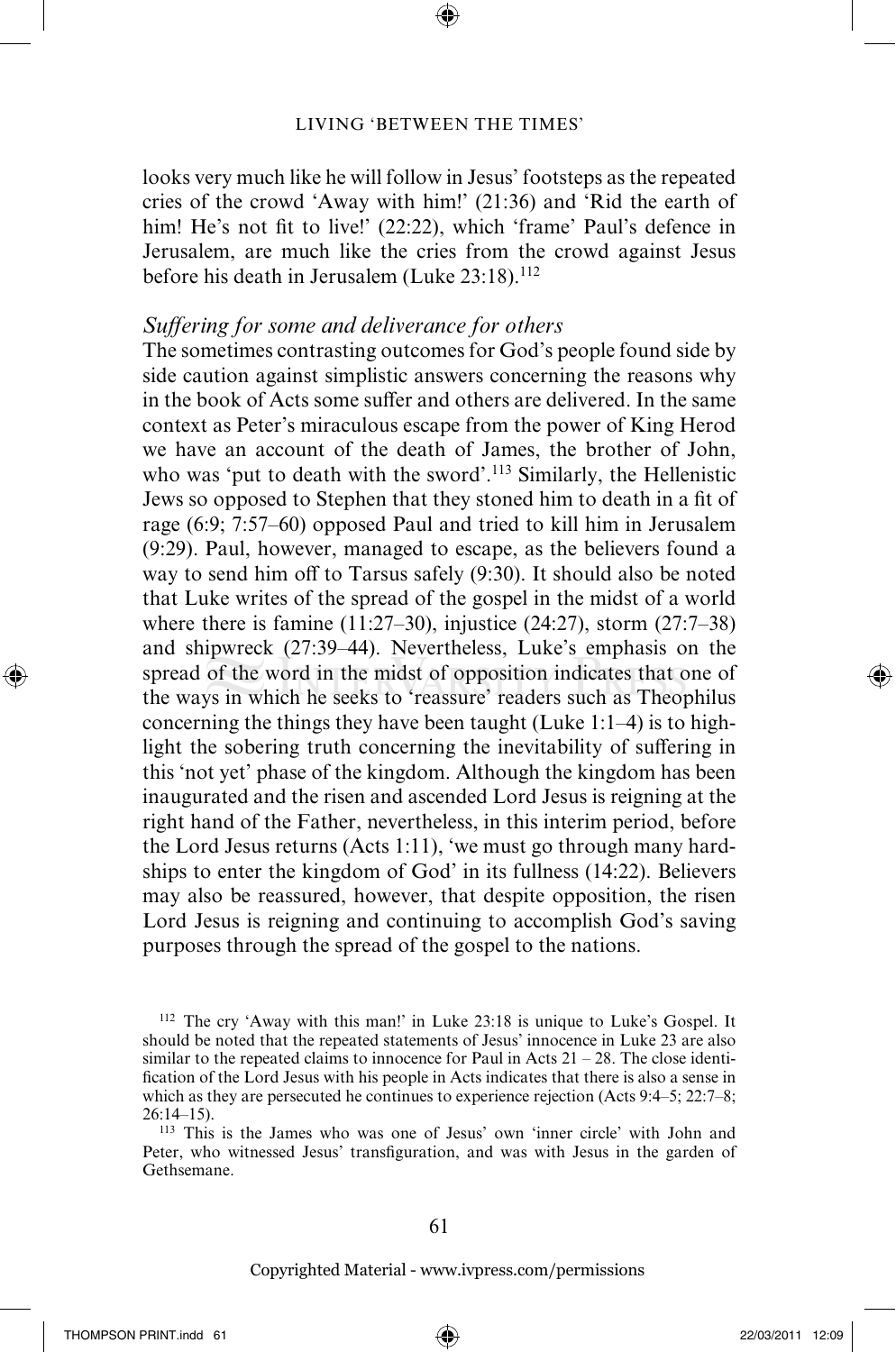⊕

## *Suff ering and the strengthening of local churches*

The statement in Acts 14:22 concerning suffering during this 'interim' period of the kingdom is also a significant pointer to another major theme in Acts. Just as the spread of the word in the midst of opposition is a major theme, so the strengthening and establishment of local churches to remain faithful in the midst of opposition is a major theme. This was the reason why Paul set out on the so-called second missionary journey in Acts 15:36: Paul said to Barnabas, 'Let us go *back* and visit the brothers in all the towns where we preached the word of the Lord and see how they are doing.' Thus, after Paul and Barnabas' disagreement, Paul and Silas went through Syria and Cilicia 'strengthening the churches' (15:41). Likewise, the summary statement in 16:5 states that 'the churches were strengthened in the faith and grew daily in numbers'.114 We will look at just three passages here due to their significance for this theme of strengthening churches in their narrative contexts: Acts 11:19–30; 14:21–23; and 20:17–38.

#### *Strengthening the church in Antioch*

Acts 11:19–30 focuses on both the growth *and* the establishment of the church in Antioch. This account is placed in the centre of a section that runs from the summary statement in 9:31 through to the summary statement in 12:24–25 and is therefore set between two sections that focus on Peter (i.e. God's sovereign inclusion of the Gentiles through Peter in 9:32 – 11:18, and the Lord's powerful rescue of Peter in 12:1–25). This new church arises through the spread of the word in the context of persecution  $(11:19)$ ; it is the first church in Acts where Jew and Gentile fellowship together (11:19– 20); it is where the disciples were first called Christians  $(11:26)$ ; and it will become the next major sending church in Acts (cf. Acts 13  $-14$ ). In this significant section then, the growth of the church in Antioch is described three times in terms of its 'great numbers'. In 11:21 'the Lord's hand' was with those who spread the word such that 'a great number of people believed and turned to the Lord'. In 11:22–24 after Barnabas arrived from Jerusalem, he saw 'evidence of the grace of God' and 'a great number of people were brought to the Lord'. In 11:25–26 Barnabas and Saul 'taught great numbers of

#### 62

#### Copyrighted Material - www.ivpress.com/permissions

◈

<sup>114</sup> The summary statement in Acts 9:31 also highlights the role of the Holy Spirit in strengthening the church.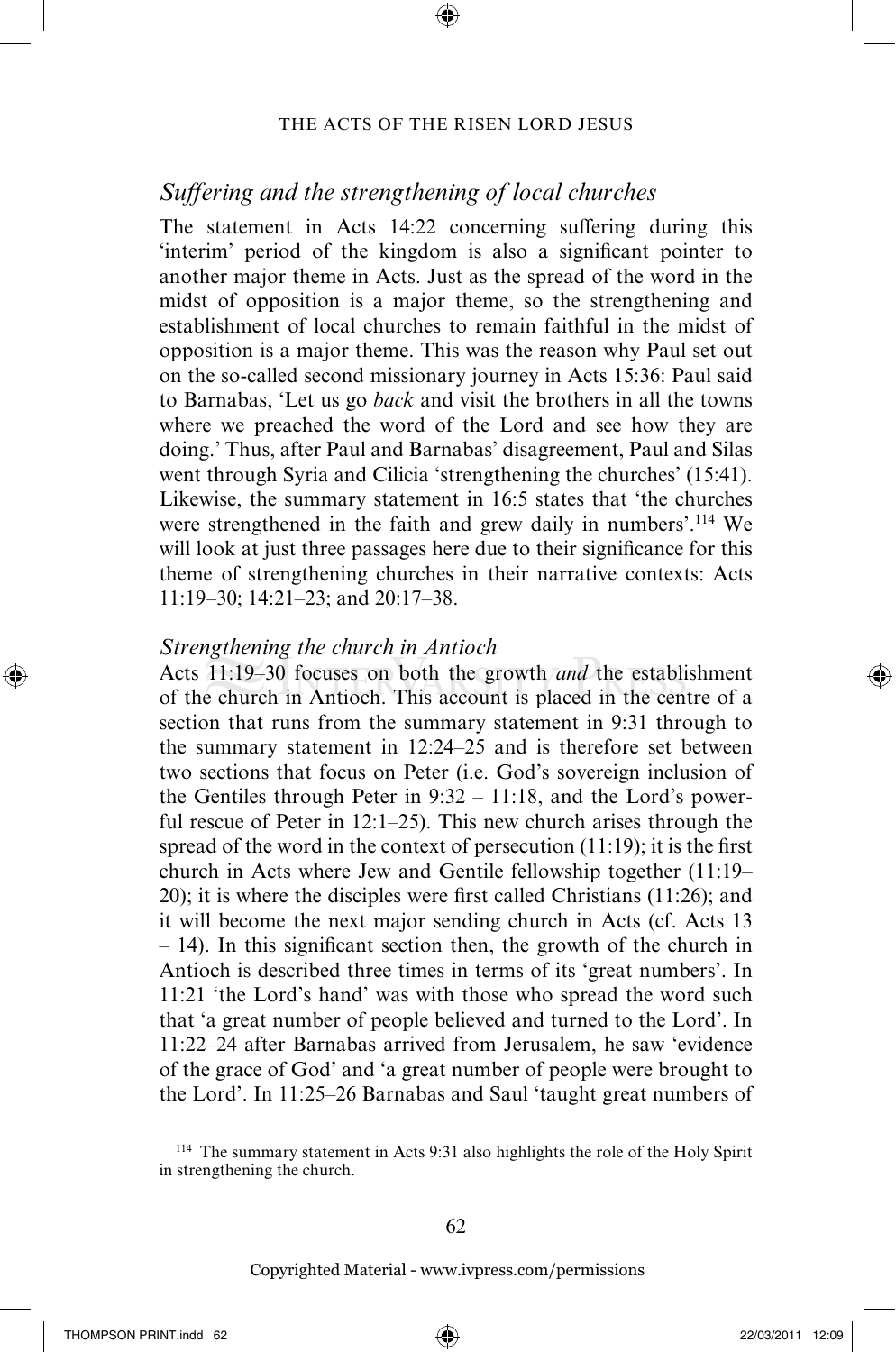people'. Thus one of the themes of this account is that, although persecution brought the believers there, as a result of 'the hand' of the Lord Jesus, the word continued to grow and the church increased in numbers.

In addition to this emphasis on the growth of the church in numbers, however, this section particularly stresses the 'establishment' or 'strengthening' of the church in Antioch. Thus, in the light of Acts 4:36, Barnabas was sent from Jerusalem because he was 'Mr Encouragement'. So, true to his name, when he saw evidence of God's grace he was glad and 'encouraged them' (11:23). More specifically, in the context of persecution  $(11:19)$ , 'Mr Encouragement' encouraged them in wholehearted perseverance 'to remain true to the Lord with all their hearts'. Furthermore, Barnabas travels over a hundred miles to Tarsus so that Saul can help him in this task of nurturing this church. Thus the reference to Paul and Barnabas remaining in Antioch for 'a whole year' meeting with the church and teaching 'great numbers of people' is meant, in this context, to highlight a period of sustained strengthening (in contrast to the constant movement in 9:32 – 11:18 between Lydda, Joppa, Caesarea and Jerusalem). The establishment of the church in Antioch is complete in 11:29–30 when, after an emphasis on movement 'to Antioch' (11:19–20, 22b, 26–27), this narrative section concludes with movement from Antioch to Jerusalem.115 The church in Antioch is established such that it is now able to provide assistance to the believers in Jerusalem.

#### *Strengthening the churches in Lystra, Iconium and Antioch*

Before we look at Acts 14:21–23 and 20:17–38, it will help us to see the significance of these passages in the narrative of Acts better if we grasp the broad outline of this section as a whole. The next major section in Acts after Acts 12 is the 'first missionary journey' in Acts  $13 - 14$ , followed by the Jerusalem Council in  $15:1 - 16:5$ <sup>116</sup> Spencer helpfully lays out the general outline of this section: $117$ 

#### Copyrighted Material - www.ivpress.com/permissions

◈

<sup>115</sup> C. Green 2005: 82.

<sup>116</sup> As mentioned above (in the discussion on pp. 37–38 concerning God's accomplishment of his purposes in 'subsequent developments in the church'), note the 'framing' reference to 'the work' in 13:2 and 14:26. See ch. 6 for an explanation for the continuation of the themes in Acts 15 through to 16:5.

 $117$  The following two outlines are simplified adaptations from Spencer 2004: 141.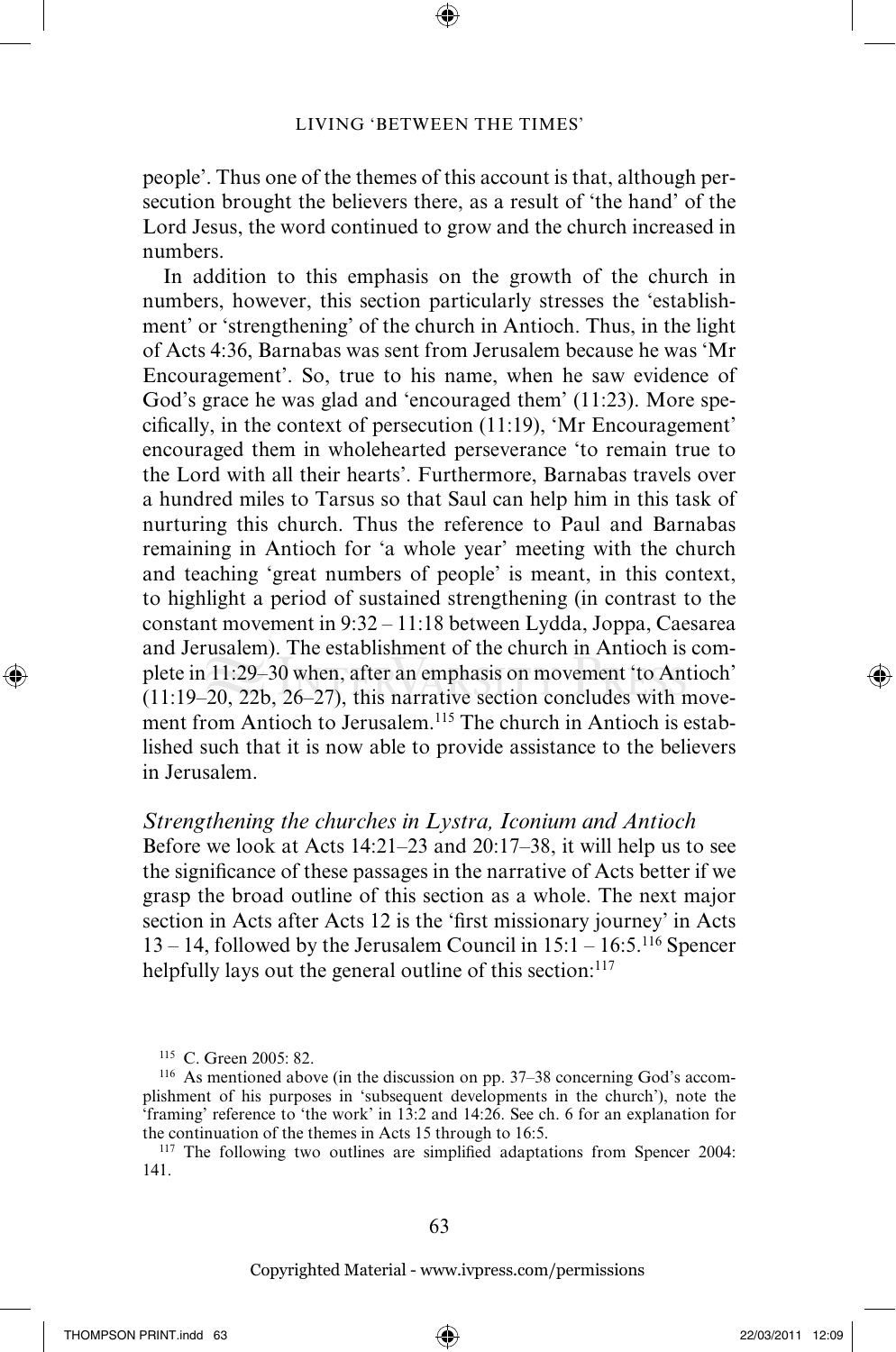| $13:1-3$       | Commission in Antioch                 |
|----------------|---------------------------------------|
| $13:4 - 14:20$ | Ministry in Cyprus, Pisidia, Lycaonia |
| $14:21 - 28$   | Nurturing the churches                |
| $15:1 - 16:5$  | Evaluation in Jerusalem               |
|                |                                       |

Given that Acts  $15:1 - 16:5$  is an examination of issues raised in Acts  $13 - 14$ , it is best to group Acts  $13:1 - 16:5$  as one complete literary unit. At this point it is also helpful to note that  $Acts 16 - 21$  follows a similar outline:

| $16:6 - 10$ | Commission in Troas                                      |
|-------------|----------------------------------------------------------|
|             | 16:11 – 19:41 Ministry in Philippi, Thessalonica, Berea, |
|             | Athens, Corinth, Ephesus                                 |
|             | $20:1-21:14$ Nurturing the churches                      |
| 21:15–36    | Evaluation in Jerusalem                                  |
|             |                                                          |

This appears to be the best way to outline this major section of Acts because (1) it fits better than the commonly adopted 'missionary journey' outline of Acts, $118$  and (2) it fits better than the other commonly adopted outline for this section, which places a break at the summary statement in 19:20.<sup>119</sup>

What is noticeable from these broad outlines for the second half of Acts is the repeated pattern towards the end of each section that emphasizes extensive nurturing of the churches. Thus in Acts 14:21, following ministry in Antioch, Iconium, Lystra and Derbe characterized by persecution and opposition, Paul and Barnabas 'returned to Lystra, Iconium and Antioch'. Luke states that the aim of this 'return' in spite of the opposition they had faced in

 $118$  As ch. 6 will indicate, 16:1–5 (marked off by the 'summary statement' in 16:5) is best kept with Acts 15 rather than as part of another major literary unit that supposedly begins in 15:36. Also, within the narrative of Acts there does not appear to be another major literary break in the narrative between 18:22 and 18:23 (supposedly the end of the 'second missionary journey' and the beginning of the 'third missionary journey'). The focus on Ephesus in 18:19 and 21 continues in 18:24 and into Acts 19.

 $119$  I agree that the summary statements are significant narrative markers throughout Acts (hence my divisions already at 9:32 and 12:24–25). These summary statements that plot the growth of the word are, however, occasionally placed at the heart of narrative units rather than necessarily marking the end of narrative units. We will see in ch. 5 that this is the case with Acts 6:7 in the flow of Acts  $3 - 7$ . Here it is perhaps enough to observe that Acts 19 focuses on Ephesus, and the statement of the growth of the word in 19:20 is placed in the middle of that section. The section is concluded, however, with Paul's sermon to the 'Ephesian' elders in Acts 20 (see A. J. Thompson 2008a:  $151-159$  for a discussion of the significance of Ephesus in Acts  $19-20$ ).

64

◈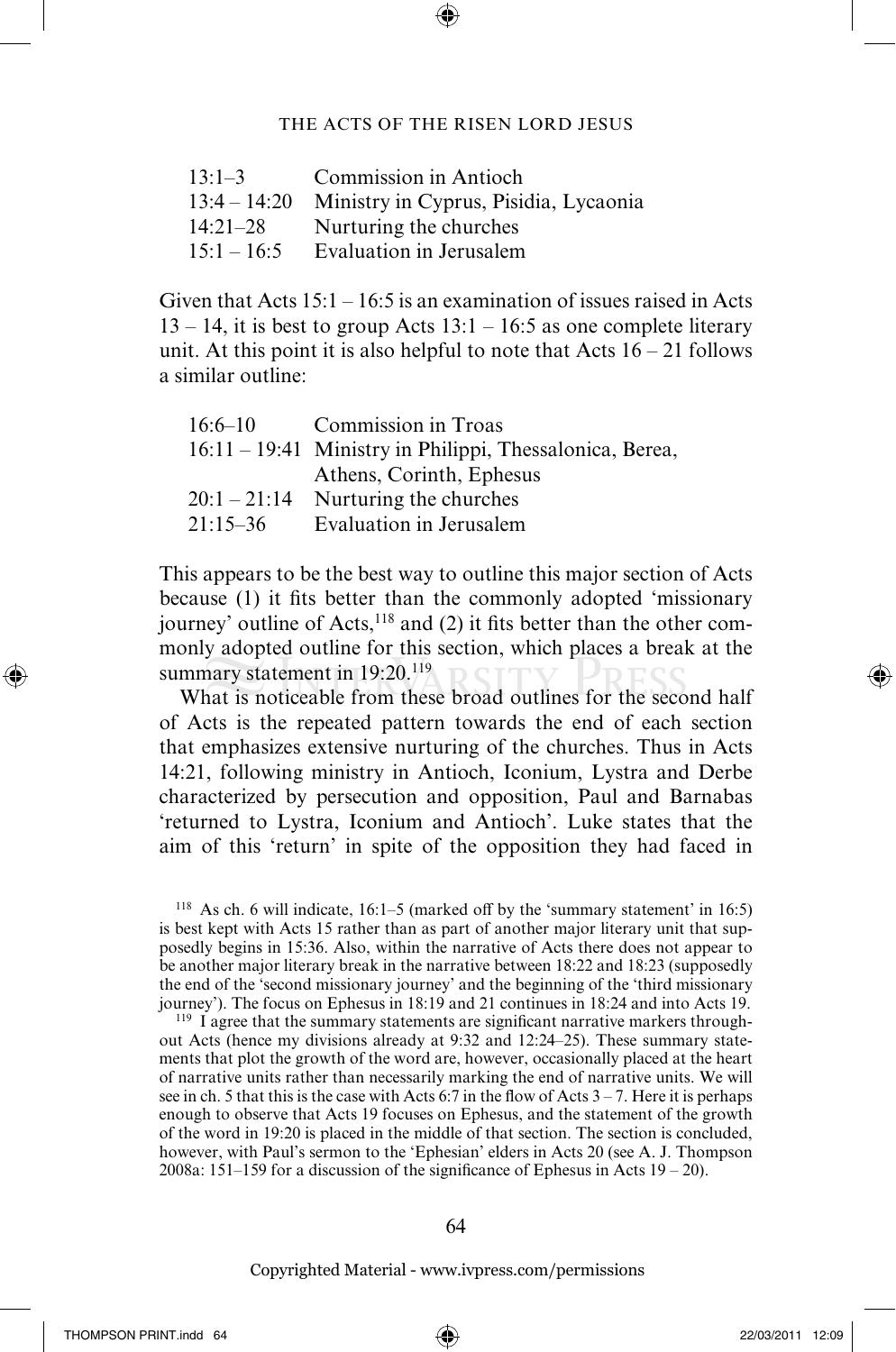these cities is 'strengthening the disciples' and, similar to Barnabas in 11:23, 'encouraging them to remain true to the faith'.120 It is in this context then, of strengthening the churches in the midst of opposition, that we find the one-sentence summary of what Paul and Barnabas said to encourage them to remain true to the faith: 'We must go through many hardships to enter the kingdom of God' (14:22). The implication is that the persecutions recounted in Acts 14 are not to be thought of as unique to Paul and Barnabas. Rather, this is part and parcel of the Christian life this side of the consummated kingdom. In addition to this sober assessment of the Christian life, Paul and Barnabas 'appointed elders' in each church. In this context of Paul and Barnabas' travels from city to city, they provide these churches with stability for the future by appointing leaders who will stay and further contribute to the strengthening of these churches.

#### *Strengthening the church in Ephesus*

These themes of perseverance, faithful ministry in the face of persecution, strengthening the church, and the provision of elders to assist in this strengthening of the church become a major focus in Acts  $20^{121}$  In this climactic speech – the only lengthy record in Acts of a speech of Paul's to Christians – Paul addresses Christian leaders.<sup>122</sup> In looking back over his ministry, Paul summarizes it under the twin themes that characterized his commission in  $9:15-16$ : (1) suffering for Christ's name, and (2) bearing (or proclaiming) Christ's name before Jews and Gentiles. Thus (1) he emphasizes his commitment to the comprehensive proclamation of God's word with a range of terms for the activity of proclamation, $123$  a range of comprehensive descriptions of the content of that preaching,124 a reference to a

120 Cf. also 13:43 ('continue in the grace of God').

121 Cf. Kilgallen 1994: 112–121; Cunningham 1997: 267–270.

122 The term 'elders' (*presbyteros*, 20:17; cf. Acts 11:30; 14:23; 15:2, 22; 1 Tim. 5:17; Titus 1:5–6; 1 Pet. 5:1; Jas 5:14) is used interchangeably with the term 'overseers' (*episkopos*, 20:28; cf. Phil. 1:1; 1 Tim. 3:1–2; Titus 1:7) and the task of being 'shepherds/pastors' (*poimainō*, 20:28; cf. 1 Pet. 5:2) in the sense that the same group of people are being addressed in these three ways. Each term, however, has different nuances to the task of leadership.

<sup>123</sup> *Anangelō* ('proclaim', vv. 20, 27), *didaskō* ('teach', v. 20), *diamartyromai* ('declare', vv. 21, 24), *kēryssō* ('preach', v. 25).

<sup>124</sup> 'Anything that would be helpful' (v. 20), 'Jews and Greeks . . . must turn to God in repentance and have faith in our Lord Jesus' (v. 21), 'testifying to the gospel of God's grace' (v. 24), 'preaching the kingdom' (v. 25), 'proclaim . . . the whole will of God' (v. 27).

65

◈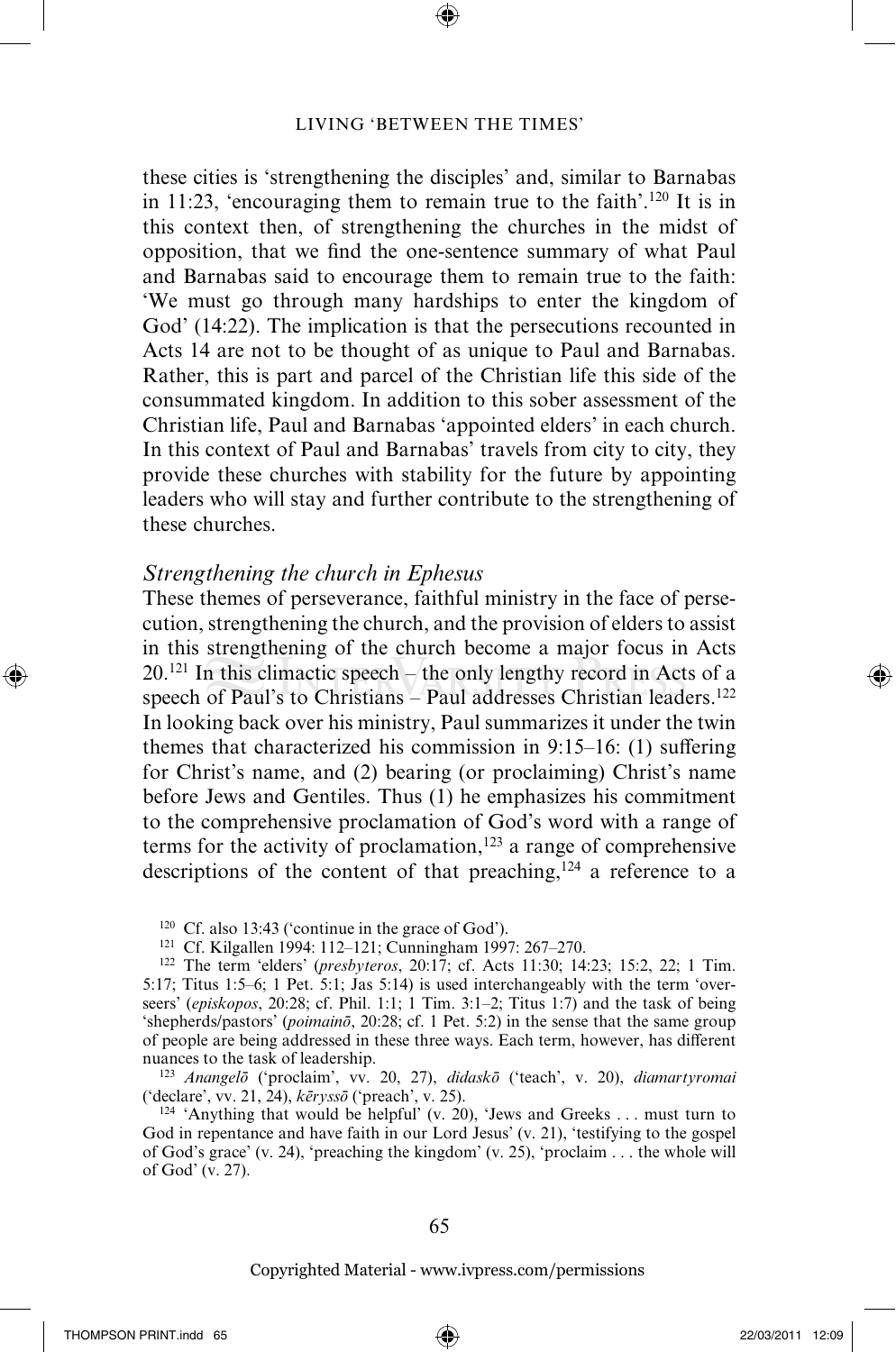⊕

variety of times and places for that proclamation,<sup>125</sup> and a reference to the widespread audience to whom Paul proclaimed the gospel.126 (2) This commitment to the proclamation of God's word, however, is expressed in the context of suffering and opposition as Paul looks back on his ministry (vv. 18–21) and also as he looks ahead to future ministry (vv. 22–24). Paul reminds the Ephesian elders of *his* pattern of ministry in the face of opposition as something they have already seen and 'know' (vv. 18, 20) because it is a model for *their* ministry of caring for the flock (cf. vv.  $34-35$ ). Thus when Paul moves to direct exhortation in verse 28, he urges the elders to 'keep watch' over themselves and the flock, to 'be shepherds' over the flock and to 'be on your guard'  $(v, 31)$  because of the severe dangers to the flock (vv. 29–30). Ultimately, however, Paul's confidence is in God and 'the word of his grace'. This is the same 'word' that 'spread widely' and 'grew in power', which gave rise to the church in Ephesus (Acts 19:20). It is this 'word of his grace' that Paul commits these elders to in order for them to be built up. This 'word of grace' is able to bring them safe through to their inheritance (v. 32) and therefore Paul appropriately concludes his time with these elders on his knees in prayer (v. 36).

The last section of this chapter has drawn attention to the integral nature of the theme of suffering and opposition to the themes of the spread of the word and the establishment and strengthening of local churches. In the light of the 'framework' Luke provides for this book concerning the continuing reign of the Lord Jesus in the inaugurated kingdom of God, and the significant statement concerning the strengthening of churches in the midst of suffering in anticipation of the final kingdom in Acts 14:22, it seems Luke intends readers to see the theme of suffering in Acts within this broad framework of the inaugurated kingdom of God. Luke wants readers such as Theophilus to be reassured concerning God's saving purposes. Yes, God's kingdom has been inaugurated. The Lord Jesus is continuing to reign at the right hand of the Father and is building his church through the spread of the word. Nevertheless, because the kingdom is still 'not yet' consummated, the spread of the word and the establishing of churches will take place in the midst

#### 66

#### Copyrighted Material - www.ivpress.com/permissions

⊕

 $125$  'The whole time I was with you' (v. 18), 'from the first day I came into the province of Asia' (v. 18), 'publically', 'house to house' (v. 20).

 $126$  'To both Jews and Greeks' (v. 21), 'innocent of the blood of all men' (v. 26; cf. Ezek. 3:18–19; 33:1–9).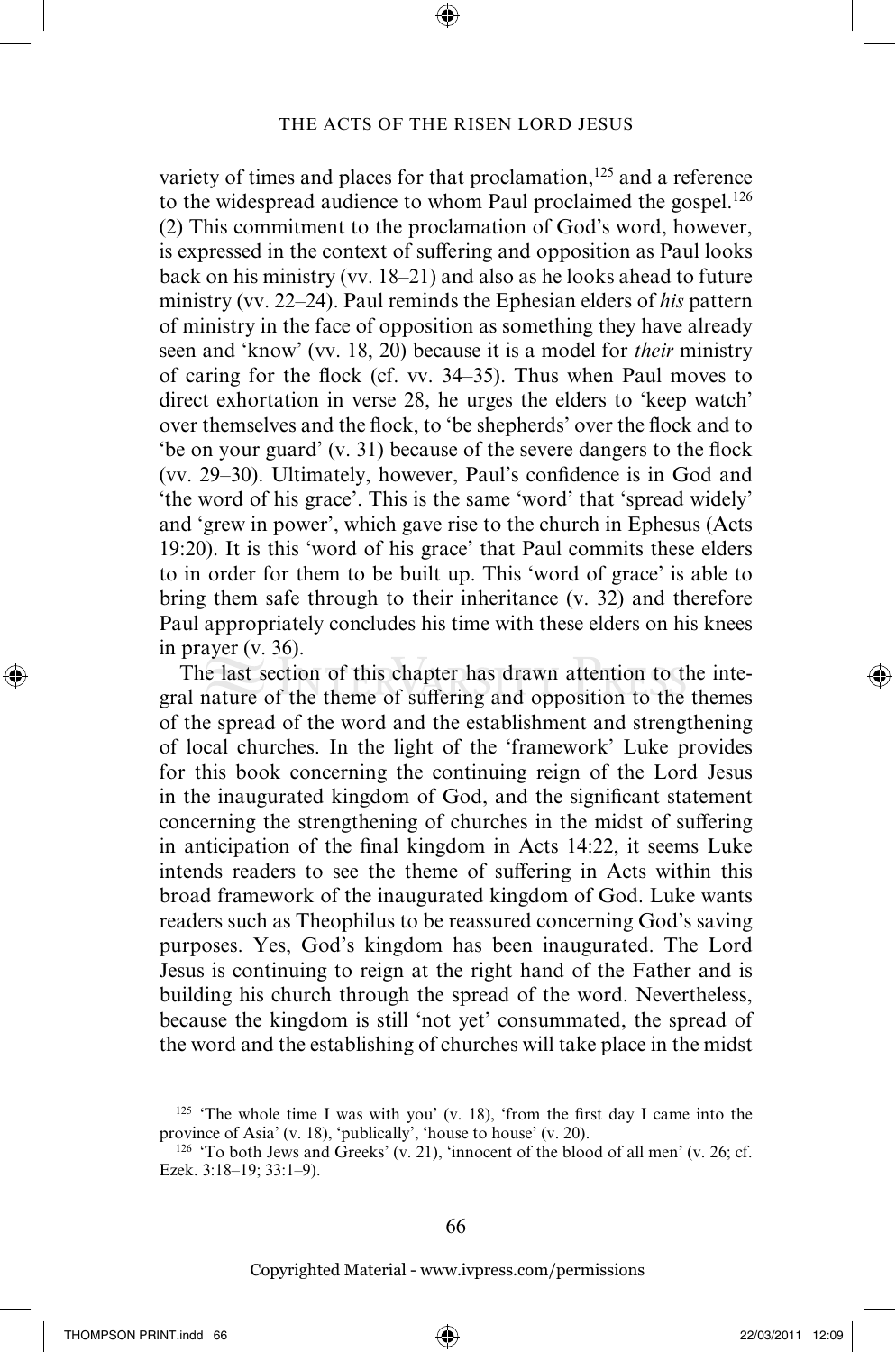⊕

of suffering. God's people will be strengthened, therefore, with the awareness that suffering remains a part of the Christian life this side of the consummated kingdom, and through elders in the context of local churches who will faithfully proclaim and teach God's word in the midst of suffering. It is this word, after all, that God in his grace uses to strengthen his people.

## Conclusion

◈

Luke is showing that the kingdom of God, inaugurated in the person of the Lord Jesus, is continuing to be administered through him. In this sense his book is about 'the acts of the Lord Jesus'. The departure of the Lord Jesus does not mean the departure of the kingdom. In this period between the 'now' and the 'not yet' of the kingdom he is continuing to reign from the right hand of the Father, as seen in the pouring out of the Spirit and the spread of the good news about him. The suffering and opposition that believers continue to face is because the kingdom has 'not yet' come in fullness. Nevertheless, the word will continue to spread and in this 'inaugurated kingdom' God's people are strengthened in the context of local churches. This 'inaugurated kingdom' then is still to be understood as the fulfilment of God's saving promises and plan. God's eschatological (kingdom) promises for his people are continuing to be fulfilled through the Lord Jesus. According to the OT, however, the end-time promises of blessing were closely associated with the resurrection. The resurrection of Jesus, therefore, is the subject of the next chapter.

## Excursus: an expositional outline of Acts

As indicated above, my own analysis of the structure of Acts, particularly the second half of Acts, slightly differs from two other major approaches. On the one hand, many opt for a 'Pauline Missionary Journey' structure of Acts  $13 - 21$ . This is commonly outlined in something like the following: $127$ 

13:1 – 14:28 First missionary journey 15:1–35 Jerusalem Council 15:36 – 18:22 Second missionary journey

 $127$  Cf. e.g. modified versions of this in Witherington (1998: vii–viii) and Bock (2007: viii, 47–48).

#### 67

#### Copyrighted Material - www.ivpress.com/permissions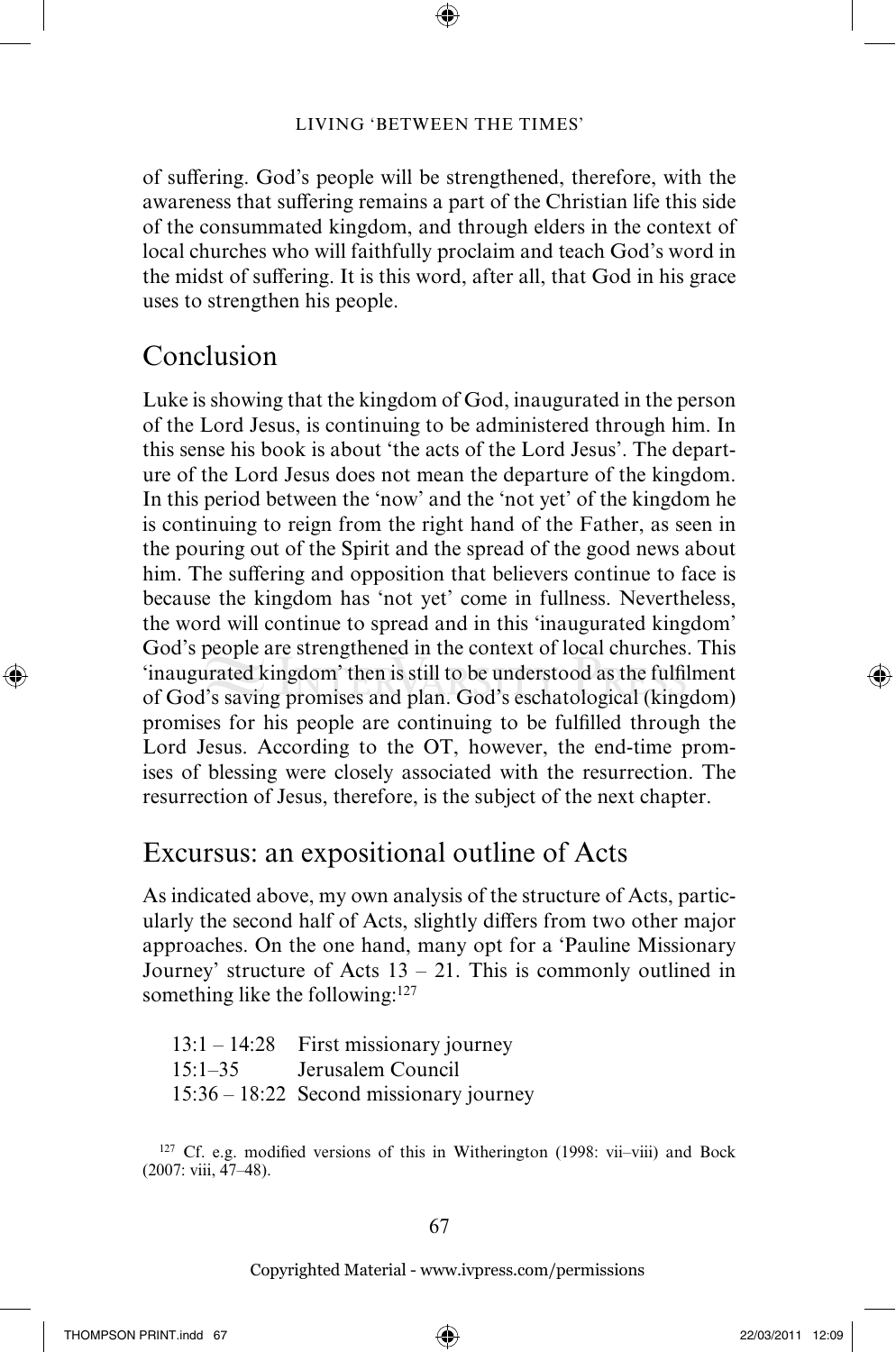⊕

18:23 – 21:16 Third missionary journey 21:17 – 28:31 Trials of Paul and journey to Rome

The main difficulties with this approach are that  $(1)$  it tends to focus more on Paul than on the reign of the Lord Jesus and the purposes of God, which better capture Luke's emphasis, (2) it tends to have more of a focus on a circular motion of Paul's leaving from particular places and returning to particular places than on the continuing spread of the word moving further and further out, which the 'summary statement' outline (below) captures better, (3) more specifically, this structure does not do justice to the narrative flow at 15:36 and 18:22.128

A second approach to outlining Acts focuses on the major summary statements that, as noted in the discussion above, are found throughout the narrative of Acts:

- 6:7 'So the *word* of God spread. The number of disciples in Jerusalem increased rapidly, and a large number of priests became obedient to the faith.'
- 9:31 'Then the church throughout Judea, Galilee and Samaria enjoyed a time of peace. It was strengthened; and encouraged by the Holy Spirit, it grew in numbers, living in the fear of the Lord.'
- 12:24 'But the *word* of God continued to increase and spread.'
- 16:5 'So the churches were strengthened in the faith and grew daily in numbers.'
- 19:20 'In this way the *word* of the Lord spread widely and grew in power.'

Thus an outline that reflects these summary statements looks similar to the following:129

| $1:1 - 2:41$ | Prologue: Foundations for the church and its    |
|--------------|-------------------------------------------------|
|              | mission                                         |
| $2:42-6:7$   | The church in Jerusalem                         |
| $6:8 - 9:31$ | Wider horizons for the church: Stephen, Samaria |
|              | and Saul                                        |

128 Cf. n. 118 above.

 $129$  Cf. e.g. modified versions of this in Carson and Moo 2005: 286–290 and Köstenberger, Kellum and Quarles 2009: 350–351.

68

#### Copyrighted Material - www.ivpress.com/permissions

◈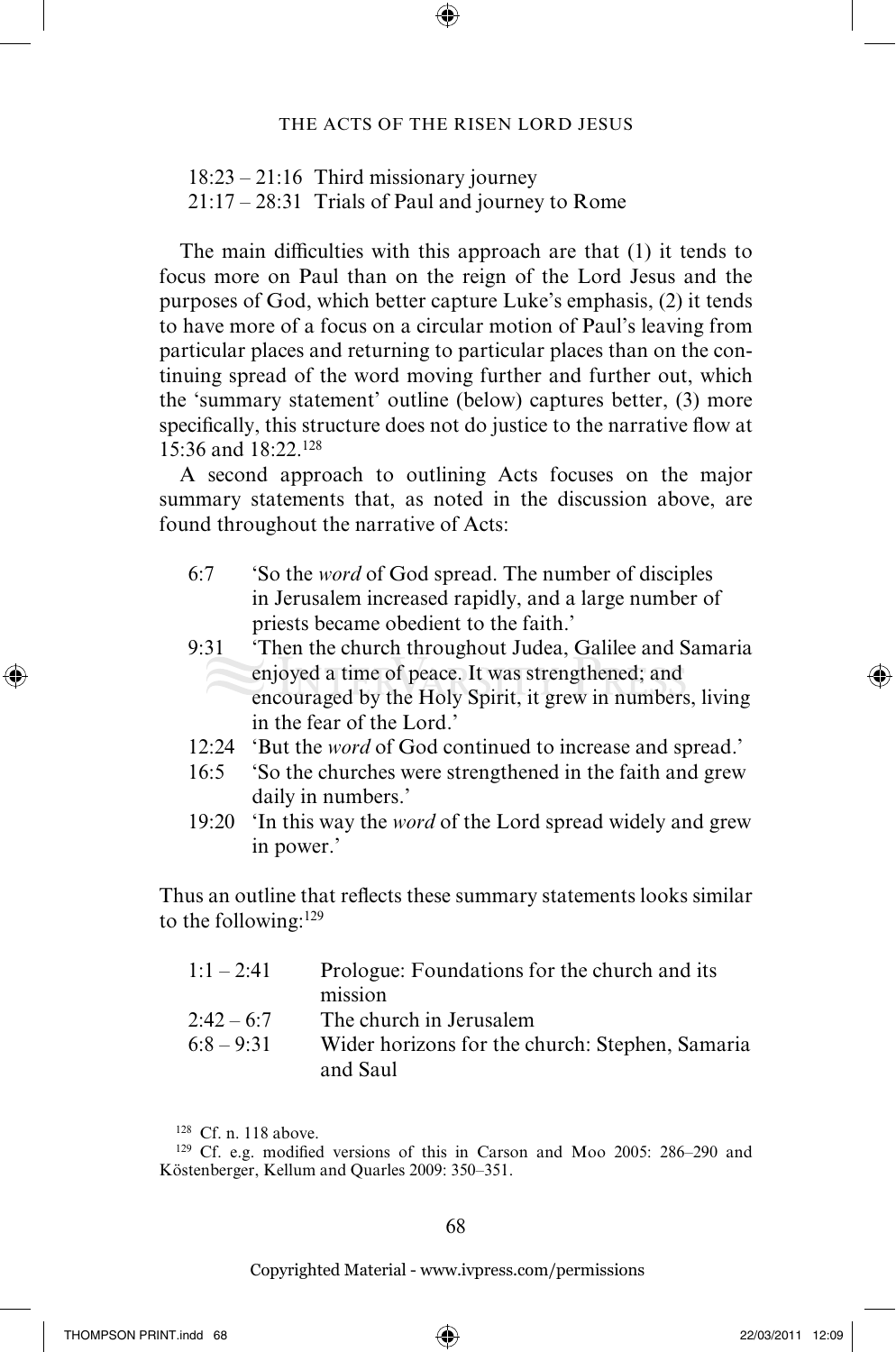| $9:32-12:24$ Peter and the first Gentile convert        |
|---------------------------------------------------------|
| $12:25-16:5$ Paul turns to the Gentiles                 |
| $16.6 - 19.20$ Further expansion into the Gentile world |
| $19:21 - 28:31$ To Jerusalem and then to Rome           |

This outline better reflects a literary approach which recognizes where Luke appears to pause and comment on the previous section (or the section he is in the middle of), it places the emphasis on the purposes of God and the spread of his word as marking off these sections, and this reflects Luke's overall emphases in Acts better. A slight modification of the 'summary statement' outline of Acts, however, is needed. The main reasons for this 'modified summary statement' approach are primarily that (1) Acts 6:7 does not bring about a major shift from Jerusalem as is often reflected in these outlines; this shift comes after Acts 7. For reasons which chapter 5 of this book will develop, 6:1–7 is better seen as a transition to Acts  $6 - 7$ , which brings a climax to themes that have been developing throughout Acts  $3 - 5$ . Similarly (2), it is unlikely that Acts 19:20 should be taken as a major literary break in Acts 19. It is better to see this as a statement concerning the power of the word in the midst of the wider narrative focus on Ephesus in Acts  $19 - 20$ .<sup>130</sup> Thus, in keeping with Luke's introduction in Acts  $1 - 2$  that the major theme of Acts is the reign of the Lord Jesus who enables the spread of the word, my own, very general, 'expositional outline' of Acts is as follows:

| Acts $1:1 - 2:47$ | The reign of Christ the Lord and the Holy  |
|-------------------|--------------------------------------------|
|                   | Spirit                                     |
| Acts $3:1 - 8:3$  | The reign of Christ the Lord over rising   |
|                   | opposition                                 |
|                   | Internal and external                      |
| Acts $8:4-9:31$   | The reign of Christ the Lord over outcasts |
|                   | and enemies                                |

130 Cf. n. 119 above. As Spencer (2004: 141) suggests, the discussion in Jerusalem in 21:17–26 is best seen as a concluding 'wrap-up' to the previous section in Acts. The closing of the temple in  $21:27-36$  is therefore a fitting conclusion and a transition to the final chapters of Acts. There is also a slight variation among some outlines at 12:25. This verse is better translated as 'Barnabas and Saul returned [i.e. to Antioch], after they had completed their mission *in Jerusalem*' (i.e. 'returned from Jerusalem' niv, rather than 'returned to Jerusalem' hcsb). This mission refers to the famine relief visit mentioned in 11:27–30 and provides a conclusion to this section rather than an introduction to the following section. Cf. Witherington 1998: 374–375.

#### 69

#### Copyrighted Material - www.ivpress.com/permissions

◈